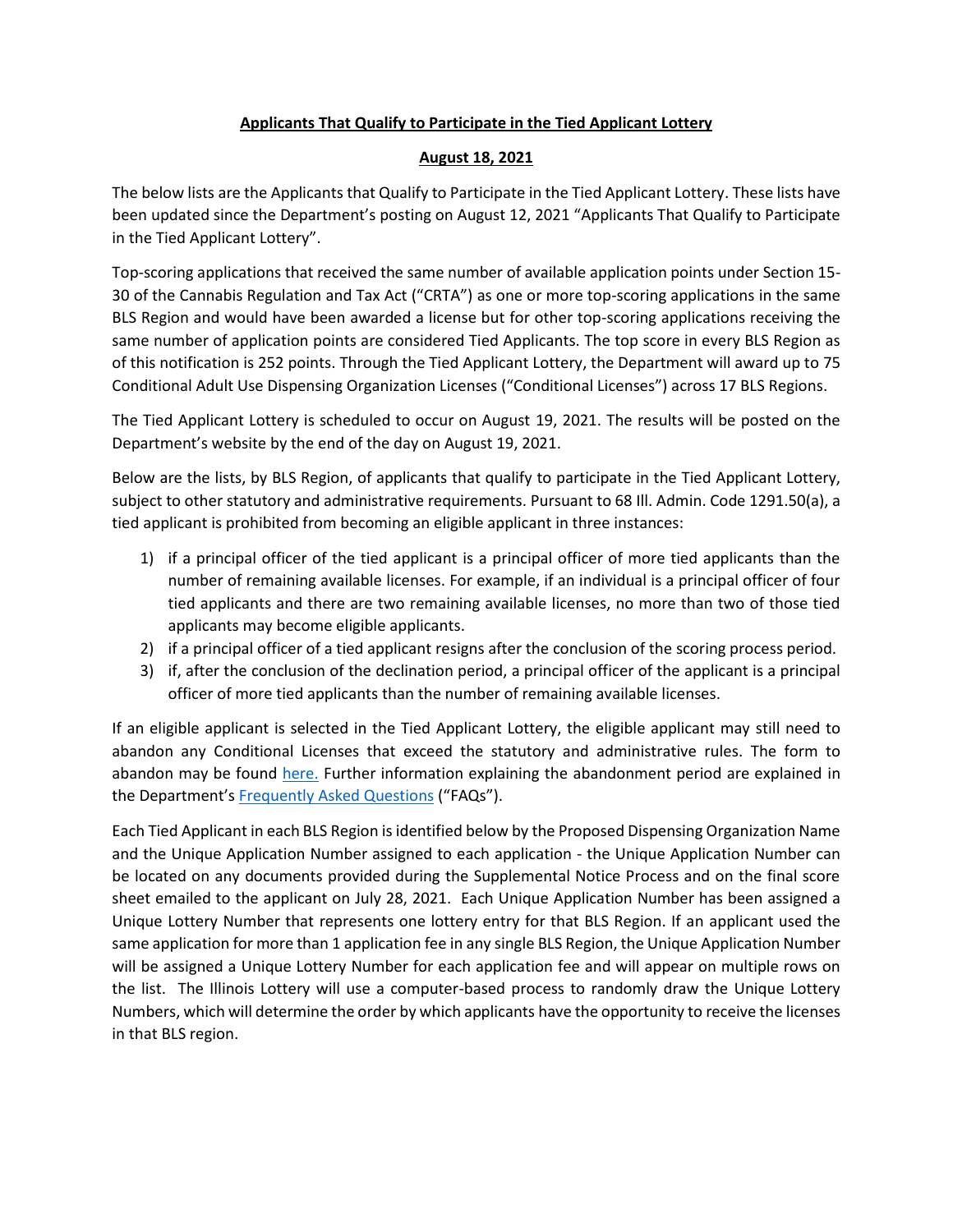| Term                             | <b>Meaning</b>                                      |
|----------------------------------|-----------------------------------------------------|
| Unique Lottery Number            | The Unique Lottery Number is randomly assigned      |
|                                  | to a Unique Applicant Number. The Unique            |
|                                  | Lottery Number will be used to identify the results |
|                                  | of the lottery drawing.                             |
| <b>Unique Application Number</b> | A Unique Application Number was assigned to all     |
|                                  | applications.                                       |
| <b>Applicant Name</b>            | The Applicant Name reflects the entity's name as    |
|                                  | submitted on the original application.              |

# **BLS Region #1 (Bloomington): 1 Conditional License Available**

| <b>Unique Lottery Number</b> | <b>Unique Application Number</b> | <b>Applicant Name</b>                                |
|------------------------------|----------------------------------|------------------------------------------------------|
| $\mathbf{1}$                 | 3945912                          | ATLAS ILLINOIS, INC.                                 |
| $\overline{2}$               | 3962971                          | <b>BLOUNTS&amp;MOORE</b>                             |
| 3                            | 3946278                          | <b>BOLDEN INVESTMENTS III LLC</b>                    |
| 4                            | 3963541                          | <b>BOTAVI WELLNESS LLC</b>                           |
| 5                            | 3946166                          | <b>CANNEQUALITY LLC</b>                              |
| 6                            | 3945898                          | DEALERSHIP, LLC                                      |
| $\overline{7}$               | 3945464                          | DO MOR DEVELOPMENT, LLC                              |
| 8                            | 3963475                          | <b>EMERALD COAST, LLC</b>                            |
| 9                            | 3945387                          | <b>FAMILY TRADITION PARTNERS</b><br>LLC              |
| 10                           | 3946093                          | <b>FORTUNATE SON PARTNERS LLC</b>                    |
| 11                           | 3943323                          | FULL LICENSE PURSUIT LLC                             |
| 12                           | 3945541                          | <b>HOLISTIC ILLINOIS LLC</b>                         |
| 13                           | 3945430                          | ILLINOIS HEALTH & WELLNESS,<br>LLC                   |
| 14                           | 3945999                          | INDUS365, LLC                                        |
| 15                           | 3945524                          | <b>KWB ONE LLC</b>                                   |
| 16                           | 3946247                          | <b>MARIWORKS LLC</b>                                 |
| 17                           | 3946092                          | MELLOW MAN INCORPORATED                              |
| 18                           | 3946084                          | MINT IL, LLC                                         |
| 19                           | 3946112                          | NWA HOLDINGS, LLC                                    |
| 20                           | 3945565                          | PROJECT EQUITY ILLINOIS, INC.                        |
| 21                           | 3946176                          | SB IL LLC D/B/A STARBUDS                             |
| 22                           | 3945603                          | SMOOTHCASTIONS, LLC DBA<br><b>KIND LEAF ILLINOIS</b> |
| 23                           | 3945446                          | SO BAKED TOO LLC                                     |
| 24                           | 3962909                          | TC APPLICO LLC                                       |
| 25                           | 3945453                          | THE HERBAL CARE CENTER                               |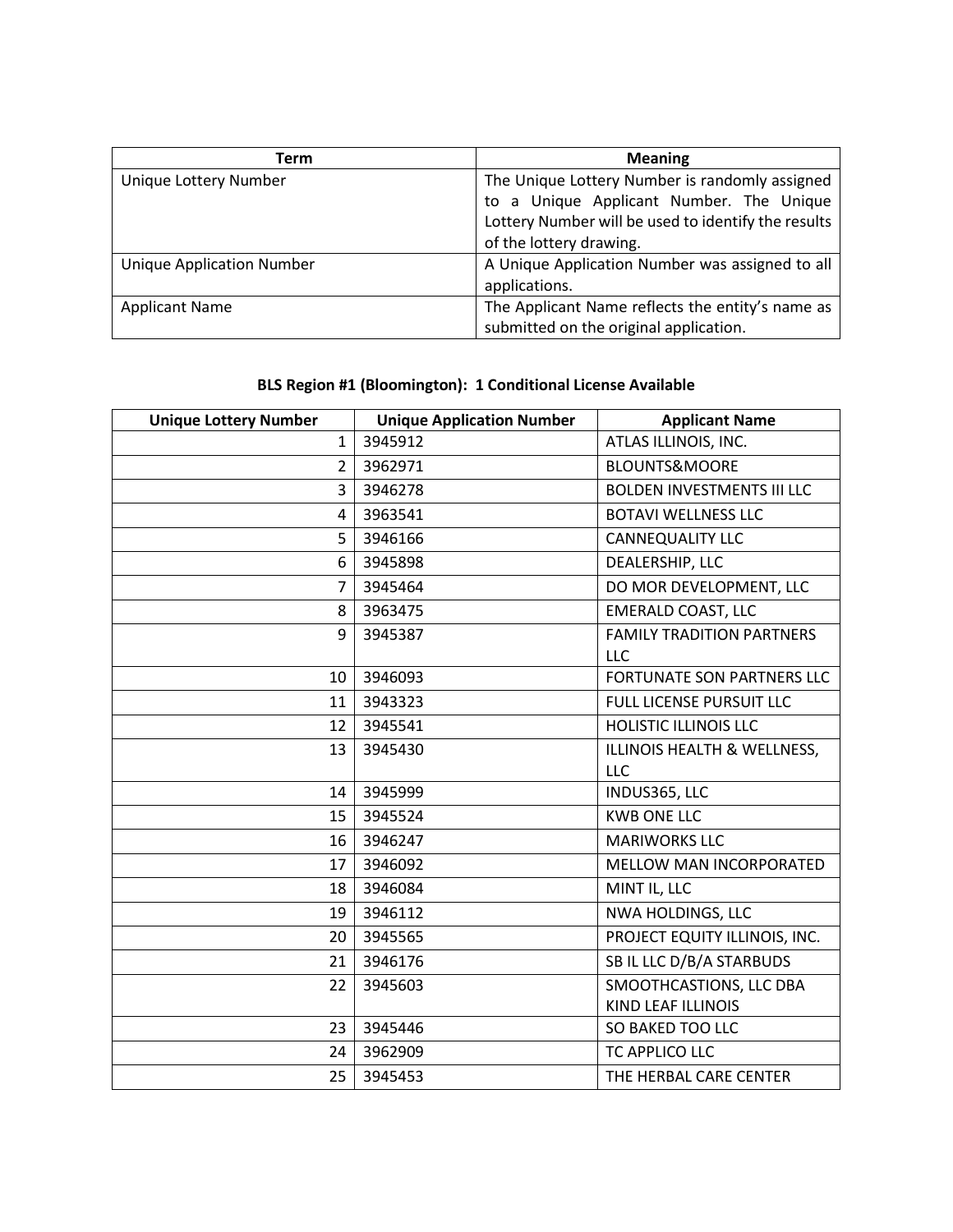| 26 | 3945336 | THE ILLINOIS, LLC DBA:    |
|----|---------|---------------------------|
|    |         | GREENLIGHT                |
| 27 | 3945980 | V3 ILLINOIS VENDING, LLC  |
| 28 | 3945426 | VILL-OPS, INC (DBA VIOLA) |
| 29 | 3945397 | WORLD OF WEED             |

#### **BLS Region #2 (Cape Girardeau): 1 Conditional License Available**

| <b>Unique Lottery Number</b> | <b>Unique Application Number</b> | <b>Applicant Name</b>            |
|------------------------------|----------------------------------|----------------------------------|
| $\mathbf{1}$                 | 3946446                          | 4TC INVESTMENTS LLC D/B/A        |
|                              |                                  | DISPENSARY 1865                  |
| $\overline{2}$               | 3946554                          | AMERICANNA DREAM LLC             |
| 3                            | 3963613                          | <b>BLOUNTS&amp;MOORE</b>         |
| 4                            | 3946557                          | <b>BOLDEN INVESTMENTS II LLC</b> |
| 5                            | 3962196                          | <b>BOTAVI WELLNESS LLC</b>       |
| 6                            | 3946625                          | <b>CANNEQUALITY LLC</b>          |
| 7                            | 3946288                          | DEALERSHIP, LLC                  |
| 8                            | 3962674                          | <b>EMERALD COAST, LLC</b>        |
| 9                            | 3946586                          | FORTUNATE SON PARTNERS LLC       |
| 10                           | 3943912                          | <b>HOLISTIC ILLINOIS LLC</b>     |
| 11                           | 3946600                          | MINT IL, LLC                     |
| 12                           | 3946573                          | PROJECT EQUITY ILLINOIS, INC.    |
| 13                           | 3963514                          | TC APPLICO LLC                   |
| 14                           | 3946599                          | THE HERBAL CARE CENTER           |
| 15                           | 3946476                          | THF ILLINOIS, LLC DBA:           |
|                              |                                  | <b>GREENLIGHT</b>                |
| 16                           | 3946563                          | V3 ILLINOIS VENDING, LLC         |
| 17                           | 3946632                          | <b>VERTICAL MANAGEMENT LLC</b>   |
| 18                           | 3946674                          | VILL-OPS, INC (DBA VIOLA)        |
| 19                           | 3946540                          | <b>WORLD OF WEED</b>             |

# **BLS Region #3 (Carbondale-Marion): 1 Conditional License available**

| <b>Unique Lottery Number</b> | <b>Unique Application Number</b> | <b>Applicant Name</b>            |
|------------------------------|----------------------------------|----------------------------------|
| 1                            | 3956449                          | AMERICANNA DREAM LLC             |
| 2                            | 3962171                          | <b>BLOUNTS&amp;MOORE</b>         |
| 3                            | 3963491                          | <b>BOTAVI WELLNESS LLC</b>       |
| 4                            | 3956433                          | <b>CANNEQUALITY LLC</b>          |
| 5                            | 3956461                          | DEALERSHIP, LLC                  |
| 6                            | 3962078                          | <b>EMERALD COAST, LLC</b>        |
|                              | 3956463                          | <b>FAMILY TRADITION PARTNERS</b> |
|                              |                                  | <b>LLC</b>                       |
| 8                            | 3956522                          | FOR THREE AMIGOS, INC.           |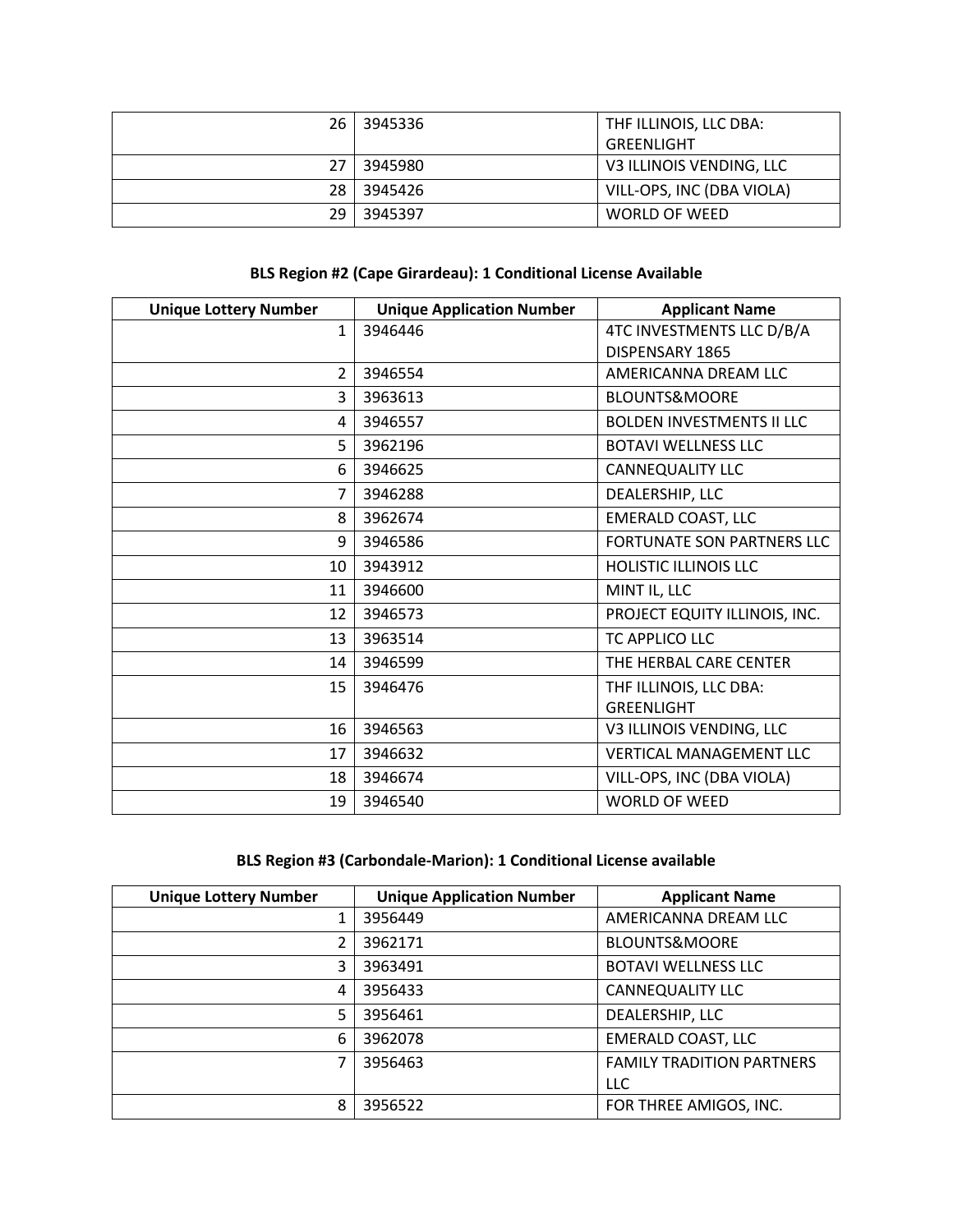| 9  | 3956511 | <b>FORTUNATE SON PARTNERS LLC</b> |
|----|---------|-----------------------------------|
| 10 | 3956419 | <b>HOLISTIC ILLINOIS LLC</b>      |
| 11 | 3956401 | KANA GROVE SOUTH LLC              |
| 12 | 3956544 | MINT IL, LLC                      |
| 13 | 3956310 | PARKWAY DISPENSARY                |
| 14 | 3956368 | PROJECT EQUITY ILLINOIS, INC.     |
| 15 | 3956560 | SB IL LLC D/B/A STARBUDS          |
| 16 | 3962858 | TC APPLICO LLC                    |
| 17 | 3956493 | THE HERBAL CARE CENTER            |
| 18 | 3956334 | THF ILLINOIS, LLC DBA:            |
|    |         | <b>GREENLIGHT</b>                 |
| 19 | 3956504 | TOFINO SHORELINE PARTNERS         |
|    |         | LLC.                              |
| 20 | 3956498 | V3 ILLINOIS VENDING, LLC          |
| 21 | 3956555 | VILL-OPS, INC (DBA VIOLA)         |
| 22 | 3956501 | <b>WORLD OF WEED</b>              |

# **BLS Region #4 (Champaign-Urbana): 1 Conditional License available**

| <b>Unique Lottery Number</b> | <b>Unique Application Number</b> | <b>Applicant Name</b>               |
|------------------------------|----------------------------------|-------------------------------------|
| $\mathbf{1}$                 | 3947054                          | AMERICANNA DREAM LLC                |
| $\overline{2}$               | 3947055                          | ATLAS ILLINOIS, INC.                |
| 3                            | 3962956                          | <b>BLOUNTS&amp;MOORE</b>            |
| 4                            | 3947079                          | <b>BOLDEN INVESTMENTS I LLC</b>     |
| 5                            | 3962159                          | <b>BOTAVI WELLNESS LLC</b>          |
| 6                            | 3946640                          | CANNDID SPIRIT TOO, LLC             |
| $\overline{7}$               | 3946926                          | <b>CANNEQUALITY LLC</b>             |
| 8                            | 3946642                          | <b>CHARLESTON INVESTORS, LLC</b>    |
| 9                            | 3947049                          | DEALERSHIP, LLC                     |
| 10                           | 3962790                          | <b>EMERALD COAST, LLC</b>           |
| 11                           | 3956161                          | <b>FAMILY TRADITION PARTNERS</b>    |
|                              |                                  | LLC                                 |
| 12                           | 3956154                          | <b>FLOWER QUEEN WOMEN'S</b>         |
|                              |                                  | <b>COLLECTIVE II LLC</b>            |
| 13                           | 3947041                          | FORTUNATE SON PARTNERS LLC          |
| 14                           | 3956256                          | <b>GREEN JUSTICE LLC</b>            |
| 15                           | 3947086                          | <b>GREEN LINE VENTURES, LLC</b>     |
| 16                           | 3946779                          | <b>GREEN SKIES - ILLINOIS I LLC</b> |
| 17                           | 3956167                          | <b>HOLISTIC ILLINOIS LLC</b>        |
| 18                           | 3947071                          | IL HOLISTIC HEALTH 1 LLC            |
| 19                           | 3946966                          | ILLINOIS HEALTH & WELLNESS,         |
|                              |                                  | LLC                                 |
| 20                           | 3947053                          | <b>KANA GROVE NORTH LLC</b>         |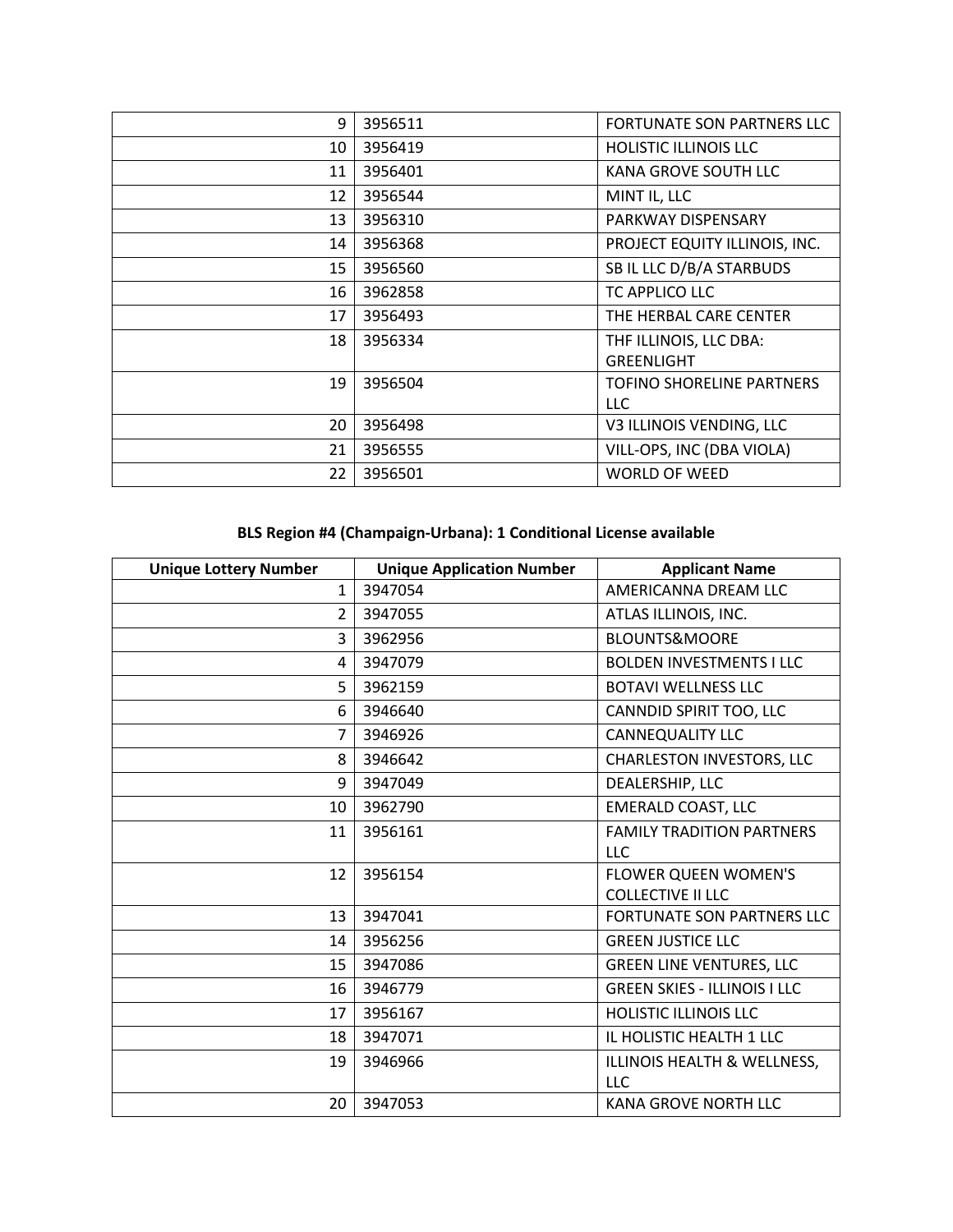| 21 | 3956140 | <b>MELLOW MAN INCORPORATED</b> |
|----|---------|--------------------------------|
| 22 | 3946745 | MINT IL, LLC                   |
| 23 | 3947036 | MMD IL, INC.                   |
| 24 | 3947038 | PARKWAY DISPENSARY             |
| 25 | 3946733 | PROJECT EQUITY ILLINOIS, INC.  |
| 26 | 3956147 | SB IL LLC D/B/A STARBUDS       |
| 27 | 3962881 | TC APPLICO LLC                 |
| 28 | 3951986 | THE HERBAL CARE CENTER         |
| 29 | 3947062 | THF ILLINOIS, LLC DBA:         |
|    |         | <b>GREENLIGHT</b>              |
| 30 | 3956164 | TOFINO SHORELINE PARTNERS      |
|    |         | <b>LLC</b>                     |
| 31 | 3946984 | V3 ILLINOIS VENDING, LLC       |
| 32 | 3946882 | <b>VELTISTE ILLINOIS LLC</b>   |
| 33 | 3946980 | VILL-OPS, INC (DBA VIOLA)      |
| 34 | 3947048 | <b>WORLD OF WEED</b>           |

# **BLS Region #5 (Chicago-Naperville-Elgin): 47 Conditional Licenses Available**

| <b>Unique Lottery Number</b> | <b>Unique Application Number</b> | <b>Applicant Name</b>     |
|------------------------------|----------------------------------|---------------------------|
| $\mathbf{1}$                 | 3953696                          | 127 IL, LLC               |
| $\overline{2}$               | 3952949                          | ALLGREENS DISPENSARY, LLC |
| 3                            | 3952949                          | ALLGREENS DISPENSARY, LLC |
| 4                            | 3951397                          | AMERICANNA DREAM LLC      |
| 5                            | 3951397                          | AMERICANNA DREAM LLC      |
| 6                            | 3951397                          | AMERICANNA DREAM LLC      |
| $\overline{7}$               | 3951397                          | AMERICANNA DREAM LLC      |
| 8                            | 3951397                          | AMERICANNA DREAM LLC      |
| 9                            | 3951397                          | AMERICANNA DREAM LLC      |
| 10                           | 3951397                          | AMERICANNA DREAM LLC      |
| 11                           | 3951397                          | AMERICANNA DREAM LLC      |
| 12                           | 3951397                          | AMERICANNA DREAM LLC      |
| 13                           | 3951397                          | AMERICANNA DREAM LLC      |
| 14                           | 3951397                          | AMERICANNA DREAM LLC      |
| 15                           | 3951397                          | AMERICANNA DREAM LLC      |
| 16                           | 3951397                          | AMERICANNA DREAM LLC      |
| 17                           | 3951397                          | AMERICANNA DREAM LLC      |
| 18                           | 3951397                          | AMERICANNA DREAM LLC      |
| 19                           | 3949525                          | ATLAS ILLINOIS, INC.      |
| 20                           | 3949525                          | ATLAS ILLINOIS, INC.      |
| 21                           | 3952733                          | AYURVEDA 21 LLC           |
| 22                           | 3952733                          | AYURVEDA 21 LLC           |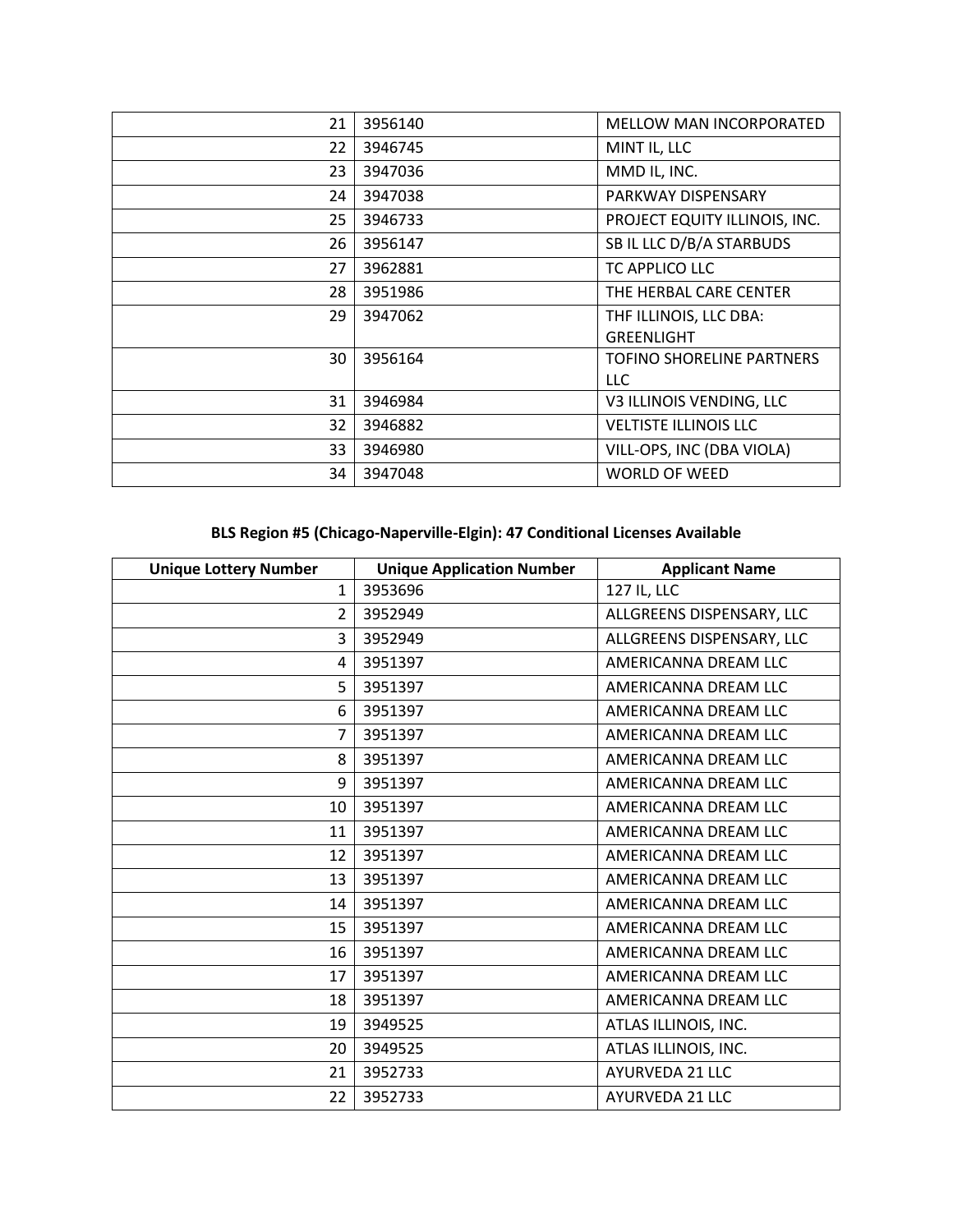| 23 | 3952733 | AYURVEDA 21 LLC                 |
|----|---------|---------------------------------|
| 24 | 3953376 | BETTY'S IL, INC.                |
| 25 | 3949831 | <b>BLACK MARKET EXTREME LLC</b> |
| 26 | 3962777 | <b>BLOUNTS&amp;MOORE</b>        |
| 27 | 3962777 | BLOUNTS&MOORE                   |
| 28 | 3962777 | <b>BLOUNTS&amp;MOORE</b>        |
| 29 | 3962777 | <b>BLOUNTS&amp;MOORE</b>        |
| 30 | 3962777 | <b>BLOUNTS&amp;MOORE</b>        |
| 31 | 3962777 | <b>BLOUNTS&amp;MOORE</b>        |
| 32 | 3962777 | <b>BLOUNTS&amp;MOORE</b>        |
| 33 | 3962777 | <b>BLOUNTS&amp;MOORE</b>        |
| 34 | 3962777 | <b>BLOUNTS&amp;MOORE</b>        |
| 35 | 3962777 | <b>BLOUNTS&amp;MOORE</b>        |
| 36 | 3962777 | <b>BLOUNTS&amp;MOORE</b>        |
| 37 | 3962777 | <b>BLOUNTS&amp;MOORE</b>        |
| 38 | 3962777 | <b>BLOUNTS&amp;MOORE</b>        |
| 39 | 3962777 | BLOUNTS&MOORE                   |
| 40 | 3962777 | <b>BLOUNTS&amp;MOORE</b>        |
| 41 | 3962777 | <b>BLOUNTS&amp;MOORE</b>        |
| 42 | 3962777 | <b>BLOUNTS&amp;MOORE</b>        |
| 43 | 3962777 | <b>BLOUNTS&amp;MOORE</b>        |
| 44 | 3962777 | <b>BLOUNTS&amp;MOORE</b>        |
| 45 | 3962777 | <b>BLOUNTS&amp;MOORE</b>        |
| 46 | 3962777 | <b>BLOUNTS&amp;MOORE</b>        |
| 47 | 3962777 | <b>BLOUNTS&amp;MOORE</b>        |
| 48 | 3962777 | <b>BLOUNTS&amp;MOORE</b>        |
| 49 | 3962777 | <b>BLOUNTS&amp;MOORE</b>        |
| 50 | 3962777 | <b>BLOUNTS&amp;MOORE</b>        |
| 51 | 3962777 | <b>BLOUNTS&amp;MOORE</b>        |
| 52 | 3962777 | BLOUNTS&MOORE                   |
| 53 | 3962777 | <b>BLOUNTS&amp;MOORE</b>        |
| 54 | 3962777 | <b>BLOUNTS&amp;MOORE</b>        |
| 55 | 3962777 | <b>BLOUNTS&amp;MOORE</b>        |
| 56 | 3962777 | BLOUNTS&MOORE                   |
| 57 | 3962777 | <b>BLOUNTS&amp;MOORE</b>        |
| 58 | 3962777 | <b>BLOUNTS&amp;MOORE</b>        |
| 59 | 3962777 | <b>BLOUNTS&amp;MOORE</b>        |
| 60 | 3962777 | <b>BLOUNTS&amp;MOORE</b>        |
| 61 | 3962777 | <b>BLOUNTS&amp;MOORE</b>        |
| 62 | 3962777 | <b>BLOUNTS&amp;MOORE</b>        |
| 63 | 3962777 | BLOUNTS&MOORE                   |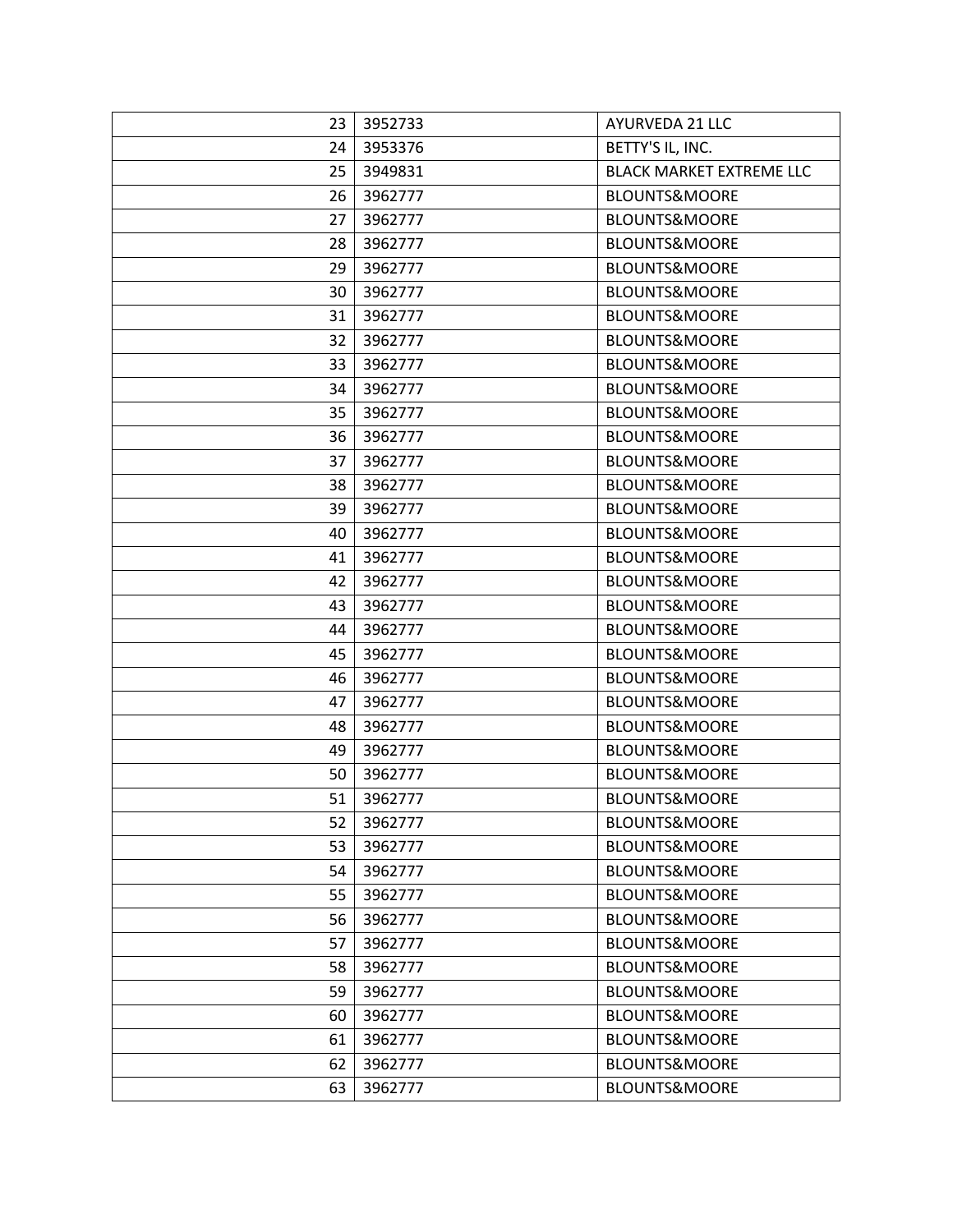| 64  | 3962777 | <b>BLOUNTS&amp;MOORE</b>        |
|-----|---------|---------------------------------|
| 65  | 3962777 | <b>BLOUNTS&amp;MOORE</b>        |
| 66  | 3962777 | <b>BLOUNTS&amp;MOORE</b>        |
| 67  | 3962777 | <b>BLOUNTS&amp;MOORE</b>        |
| 68  | 3962777 | <b>BLOUNTS&amp;MOORE</b>        |
| 69  | 3962777 | <b>BLOUNTS&amp;MOORE</b>        |
| 70  | 3962777 | <b>BLOUNTS&amp;MOORE</b>        |
| 71  | 3962777 | <b>BLOUNTS&amp;MOORE</b>        |
| 72  | 3962777 | <b>BLOUNTS&amp;MOORE</b>        |
| 73  | 3953401 | <b>BOLDEN INVESTMENTS I LLC</b> |
| 74  | 3963113 | <b>BOTAVI WELLNESS LLC</b>      |
| 75  | 3963113 | <b>BOTAVI WELLNESS LLC</b>      |
| 76  | 3963113 | <b>BOTAVI WELLNESS LLC</b>      |
| 77  | 3963113 | <b>BOTAVI WELLNESS LLC</b>      |
| 78  | 3963113 | <b>BOTAVI WELLNESS LLC</b>      |
| 79  | 3963113 | <b>BOTAVI WELLNESS LLC</b>      |
| 80  | 3963113 | <b>BOTAVI WELLNESS LLC</b>      |
| 81  | 3963113 | <b>BOTAVI WELLNESS LLC</b>      |
| 82  | 3963113 | <b>BOTAVI WELLNESS LLC</b>      |
| 83  | 3963113 | <b>BOTAVI WELLNESS LLC</b>      |
| 84  | 3963113 | <b>BOTAVI WELLNESS LLC</b>      |
| 85  | 3963113 | <b>BOTAVI WELLNESS LLC</b>      |
| 86  | 3963113 | <b>BOTAVI WELLNESS LLC</b>      |
| 87  | 3963113 | <b>BOTAVI WELLNESS LLC</b>      |
| 88  | 3963113 | <b>BOTAVI WELLNESS LLC</b>      |
| 89  | 3963113 | <b>BOTAVI WELLNESS LLC</b>      |
| 90  | 3963113 | <b>BOTAVI WELLNESS LLC</b>      |
| 91  | 3963113 | <b>BOTAVI WELLNESS LLC</b>      |
| 92  | 3963113 | <b>BOTAVI WELLNESS LLC</b>      |
| 93  | 3963113 | <b>BOTAVI WELLNESS LLC</b>      |
| 94  | 3963113 | <b>BOTAVI WELLNESS LLC</b>      |
| 95  | 3963113 | <b>BOTAVI WELLNESS LLC</b>      |
| 96  | 3963113 | <b>BOTAVI WELLNESS LLC</b>      |
| 97  | 3963113 | <b>BOTAVI WELLNESS LLC</b>      |
| 98  | 3963113 | <b>BOTAVI WELLNESS LLC</b>      |
| 99  | 3963113 | <b>BOTAVI WELLNESS LLC</b>      |
| 100 | 3963113 | <b>BOTAVI WELLNESS LLC</b>      |
| 101 | 3963113 | <b>BOTAVI WELLNESS LLC</b>      |
| 102 | 3963113 | <b>BOTAVI WELLNESS LLC</b>      |
| 103 | 3963113 | <b>BOTAVI WELLNESS LLC</b>      |
| 104 | 3963113 | <b>BOTAVI WELLNESS LLC</b>      |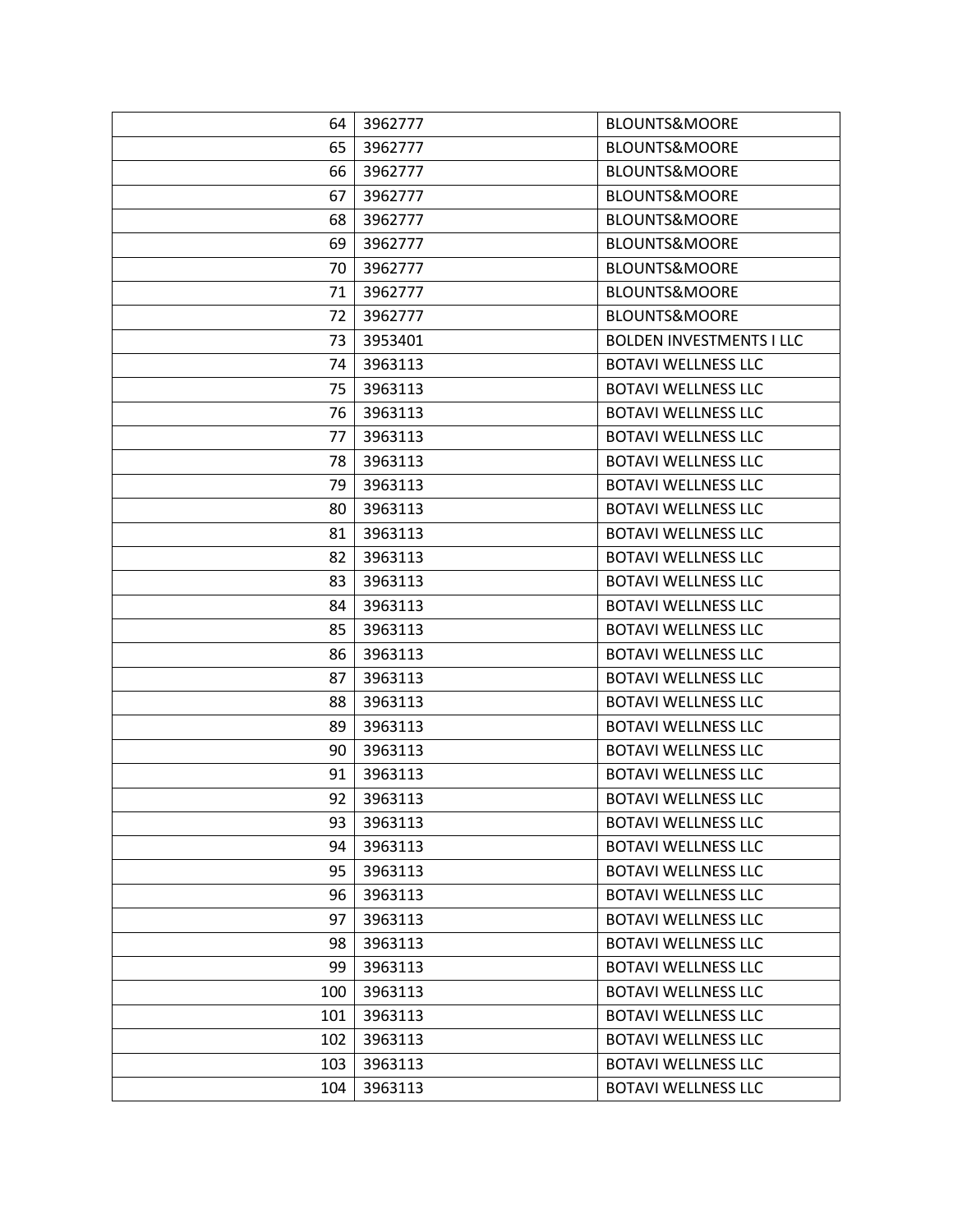| 105 | 3963113 | <b>BOTAVI WELLNESS LLC</b>                  |
|-----|---------|---------------------------------------------|
| 106 | 3963113 | <b>BOTAVI WELLNESS LLC</b>                  |
| 107 | 3963113 | <b>BOTAVI WELLNESS LLC</b>                  |
| 108 | 3963113 | <b>BOTAVI WELLNESS LLC</b>                  |
| 109 | 3963113 | <b>BOTAVI WELLNESS LLC</b>                  |
| 110 | 3963113 | <b>BOTAVI WELLNESS LLC</b>                  |
| 111 | 3963113 | <b>BOTAVI WELLNESS LLC</b>                  |
| 112 | 3963113 | <b>BOTAVI WELLNESS LLC</b>                  |
| 113 | 3963113 | <b>BOTAVI WELLNESS LLC</b>                  |
| 114 | 3963113 | <b>BOTAVI WELLNESS LLC</b>                  |
| 115 | 3963113 | <b>BOTAVI WELLNESS LLC</b>                  |
| 116 | 3963113 | <b>BOTAVI WELLNESS LLC</b>                  |
| 117 | 3963113 | <b>BOTAVI WELLNESS LLC</b>                  |
| 118 | 3963113 | <b>BOTAVI WELLNESS LLC</b>                  |
| 119 | 3963113 | <b>BOTAVI WELLNESS LLC</b>                  |
| 120 | 3963113 | <b>BOTAVI WELLNESS LLC</b>                  |
| 121 | 3952305 | <b>C9 PARTNERS LLC</b>                      |
| 122 | 3952305 | <b>C9 PARTNERS LLC</b>                      |
| 123 | 3947202 | <b>CANNA VERDE LLC</b>                      |
| 124 | 3947202 | <b>CANNA VERDE LLC</b>                      |
| 125 | 3947202 | <b>CANNA VERDE LLC</b>                      |
| 126 | 3953905 | <b>CANNACORP LLC</b>                        |
| 127 | 3953542 | CANNDID SPIRIT TOO, LLC                     |
| 128 | 3953542 | CANNDID SPIRIT TOO, LLC                     |
| 129 | 3953542 | CANNDID SPIRIT TOO, LLC                     |
| 130 | 3953542 | CANNDID SPIRIT TOO, LLC                     |
| 131 | 3953998 | CANNDID SPIRIT, LLC                         |
| 132 | 3953998 | CANNDID SPIRIT, LLC                         |
| 133 | 3950482 | <b>CANNECT WELLNESS OF</b>                  |
|     |         | ILLINOIS, LLC                               |
| 134 | 3951632 | <b>CANNECT WELLNESS OF</b>                  |
|     |         | ILLINOIS, LLC                               |
| 135 | 3951666 | <b>CANNECT WELLNESS OF</b>                  |
| 136 | 3951783 | ILLINOIS, LLC<br><b>CANNECT WELLNESS OF</b> |
|     |         | ILLINOIS, LLC                               |
| 137 | 3951788 | <b>CANNECT WELLNESS OF</b>                  |
|     |         | ILLINOIS, LLC                               |
| 138 | 3951973 | <b>CANNECT WELLNESS OF</b>                  |
|     |         | ILLINOIS, LLC                               |
| 139 | 3952747 | <b>CANNECT WELLNESS OF</b>                  |
|     |         | ILLINOIS, LLC                               |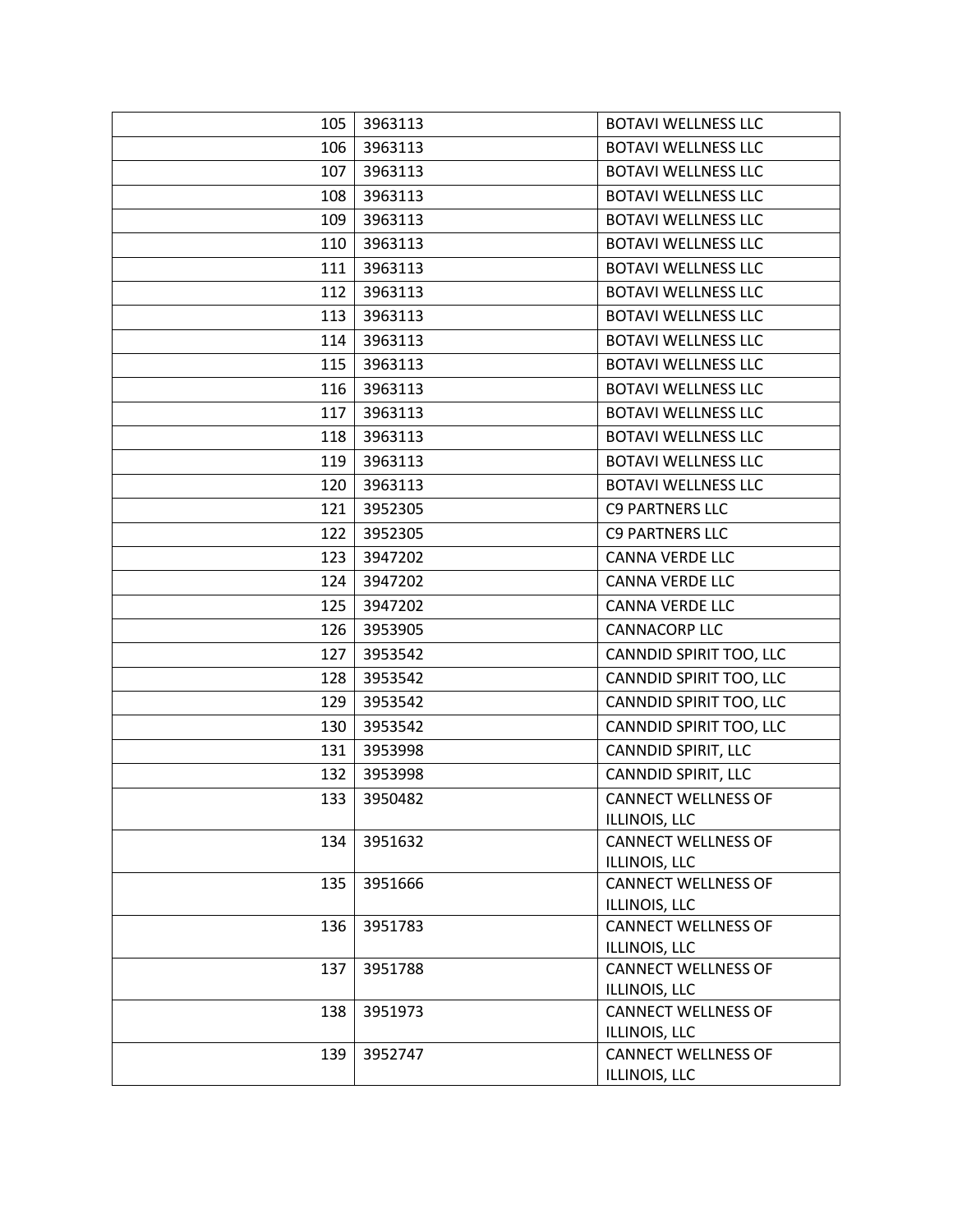| 140 | 3953927 | <b>CANNECT WELLNESS OF</b>                               |
|-----|---------|----------------------------------------------------------|
|     |         | ILLINOIS, LLC                                            |
| 141 | 3951552 | CANNEQUALITY LLC                                         |
| 142 | 3951552 | CANNEQUALITY LLC                                         |
| 143 | 3951552 | <b>CANNEQUALITY LLC</b>                                  |
| 144 | 3951552 | <b>CANNEQUALITY LLC</b>                                  |
| 145 | 3951552 | CANNEQUALITY LLC                                         |
| 146 | 3951552 | CANNEQUALITY LLC                                         |
| 147 | 3951552 | <b>CANNEQUALITY LLC</b>                                  |
| 148 | 3951552 | <b>CANNEQUALITY LLC</b>                                  |
| 149 | 3951552 | CANNEQUALITY LLC                                         |
| 150 | 3951552 | <b>CANNEQUALITY LLC</b>                                  |
| 151 | 3951552 | CANNEQUALITY LLC                                         |
| 152 | 3951552 | <b>CANNEQUALITY LLC</b>                                  |
| 153 | 3951552 | <b>CANNEQUALITY LLC</b>                                  |
| 154 | 3951552 | <b>CANNEQUALITY LLC</b>                                  |
| 155 | 3951552 | CANNEQUALITY LLC                                         |
| 156 | 3950459 | CESAM, LLC                                               |
| 157 | 3950459 | CESAM, LLC                                               |
| 158 | 3950459 | CESAM, LLC                                               |
| 159 | 3950459 | CESAM, LLC                                               |
| 160 | 3950459 | CESAM, LLC                                               |
| 161 | 3950459 | CESAM, LLC                                               |
| 162 | 3950459 | CESAM, LLC                                               |
| 163 | 3950459 | CESAM, LLC                                               |
| 164 | 3950459 | CESAM, LLC                                               |
| 165 | 3950459 | CESAM, LLC                                               |
| 166 | 3950459 | CESAM, LLC                                               |
| 167 | 3950459 | CESAM, LLC                                               |
| 168 | 3950459 | CESAM, LLC                                               |
| 169 | 3950459 | CESAM, LLC                                               |
| 170 | 3950459 | CESAM, LLC                                               |
| 171 | 3950459 | CESAM, LLC                                               |
| 172 | 3950459 | CESAM, LLC                                               |
| 173 | 3950459 | CESAM, LLC                                               |
| 174 | 3950459 | CESAM, LLC                                               |
| 175 | 3950459 | CESAM, LLC                                               |
| 176 | 3953964 | CHI AROME, LLC                                           |
| 177 | 3948269 | CHICAGO CANNABIS CLUB LLC                                |
| 178 | 3948370 | <b>CHICAGO COMMUNITY</b><br><b>ENGAGEMENT CENTRE INC</b> |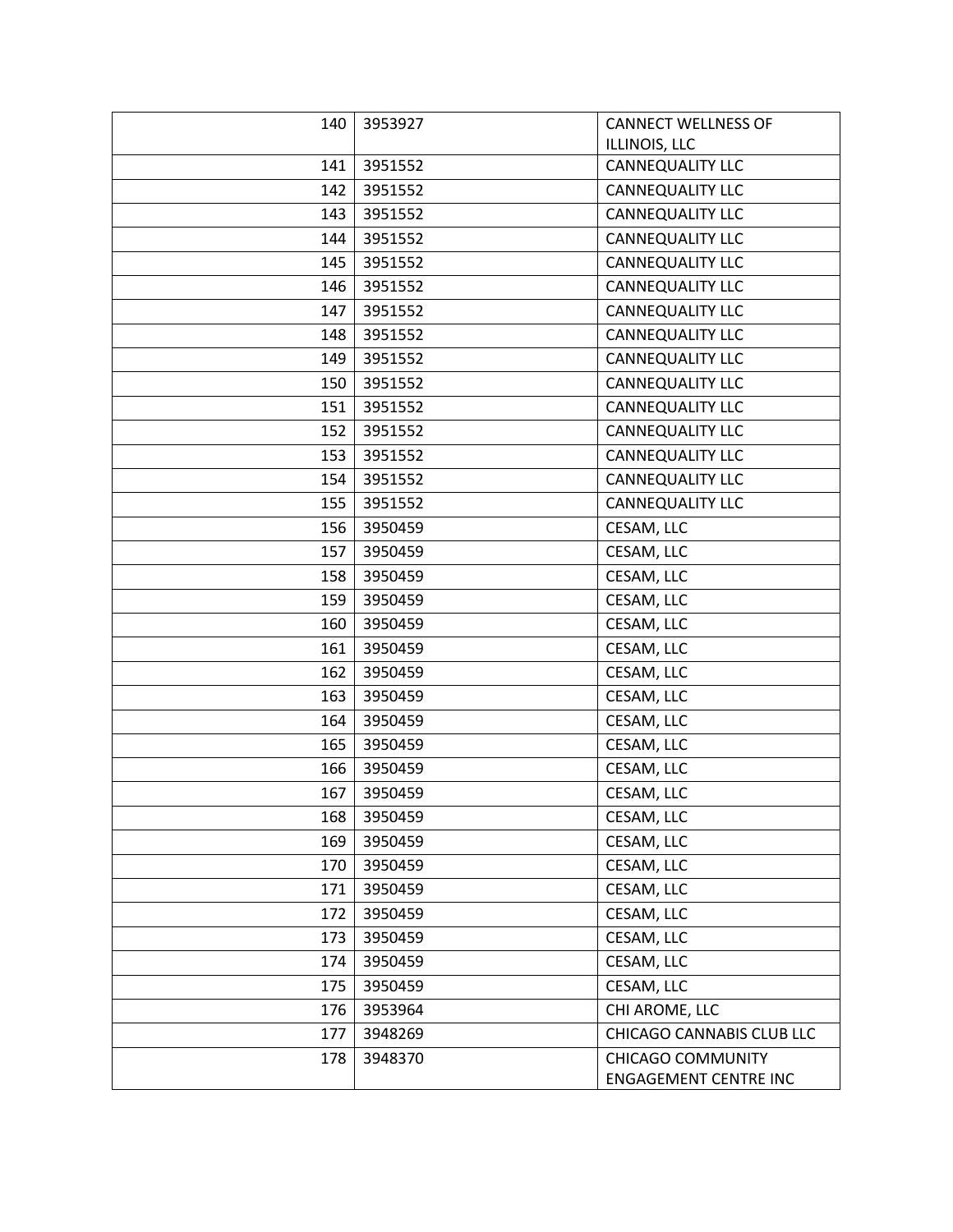| 179 | 3948370 | <b>CHICAGO COMMUNITY</b>                               |
|-----|---------|--------------------------------------------------------|
|     |         | <b>ENGAGEMENT CENTRE INC</b>                           |
| 180 | 3951693 | CLEAN SLATE OPCO, LLC                                  |
| 181 | 3951693 | CLEAN SLATE OPCO, LLC                                  |
| 182 | 3951693 | CLEAN SLATE OPCO, LLC                                  |
| 183 | 3951693 | CLEAN SLATE OPCO, LLC                                  |
| 184 | 3951693 | CLEAN SLATE OPCO, LLC                                  |
| 185 | 3951693 | CLEAN SLATE OPCO, LLC                                  |
| 186 | 3951693 | CLEAN SLATE OPCO, LLC                                  |
| 187 | 3951693 | CLEAN SLATE OPCO, LLC                                  |
| 188 | 3951693 | CLEAN SLATE OPCO, LLC                                  |
| 189 | 3951693 | CLEAN SLATE OPCO, LLC                                  |
| 190 | 3948316 | <b>COMMUNITY HELPING HAND</b><br><b>CENTRE LLC</b>     |
| 191 | 3948316 | <b>COMMUNITY HELPING HAND</b><br><b>CENTRE LLC</b>     |
| 192 | 3950925 | DEALERSHIP, LLC                                        |
| 193 | 3950925 | DEALERSHIP, LLC                                        |
| 194 | 3950925 | DEALERSHIP, LLC                                        |
| 195 | 3950925 | DEALERSHIP, LLC                                        |
| 196 | 3950925 | DEALERSHIP, LLC                                        |
| 197 | 3950925 | DEALERSHIP, LLC                                        |
| 198 | 3950925 | DEALERSHIP, LLC                                        |
| 199 | 3950925 | DEALERSHIP, LLC                                        |
| 200 | 3950925 | DEALERSHIP, LLC                                        |
| 201 | 3950925 | DEALERSHIP, LLC                                        |
| 202 | 3962650 | <b>DEEP EARTH</b>                                      |
| 203 | 3962650 | <b>DEEP EARTH</b>                                      |
| 204 | 3951803 | DEER PARK PARTNERS, LLC                                |
| 205 | 3951803 | DEER PARK PARTNERS, LLC                                |
| 206 | 3951803 | DEER PARK PARTNERS, LLC                                |
| 207 | 3951803 | DEER PARK PARTNERS, LLC                                |
| 208 | 3951803 | DEER PARK PARTNERS, LLC                                |
| 209 | 3949766 | <b>DIAMOND STAR DISPENSARIES</b><br>LLC                |
| 210 | 3949766 | <b>DIAMOND STAR DISPENSARIES</b><br>LLC                |
| 211 | 3948341 | <b>DIVERISTY &amp; EQUAL</b><br>OPPORTUNITY CENTRE LLC |
| 212 | 3948341 | <b>DIVERISTY &amp; EQUAL</b><br>OPPORTUNITY CENTRE LLC |
| 213 | 3949937 | DO MOR DEVELOPMENT, LLC                                |
| 214 | 3947835 | EEL - ILLINOIS LLC                                     |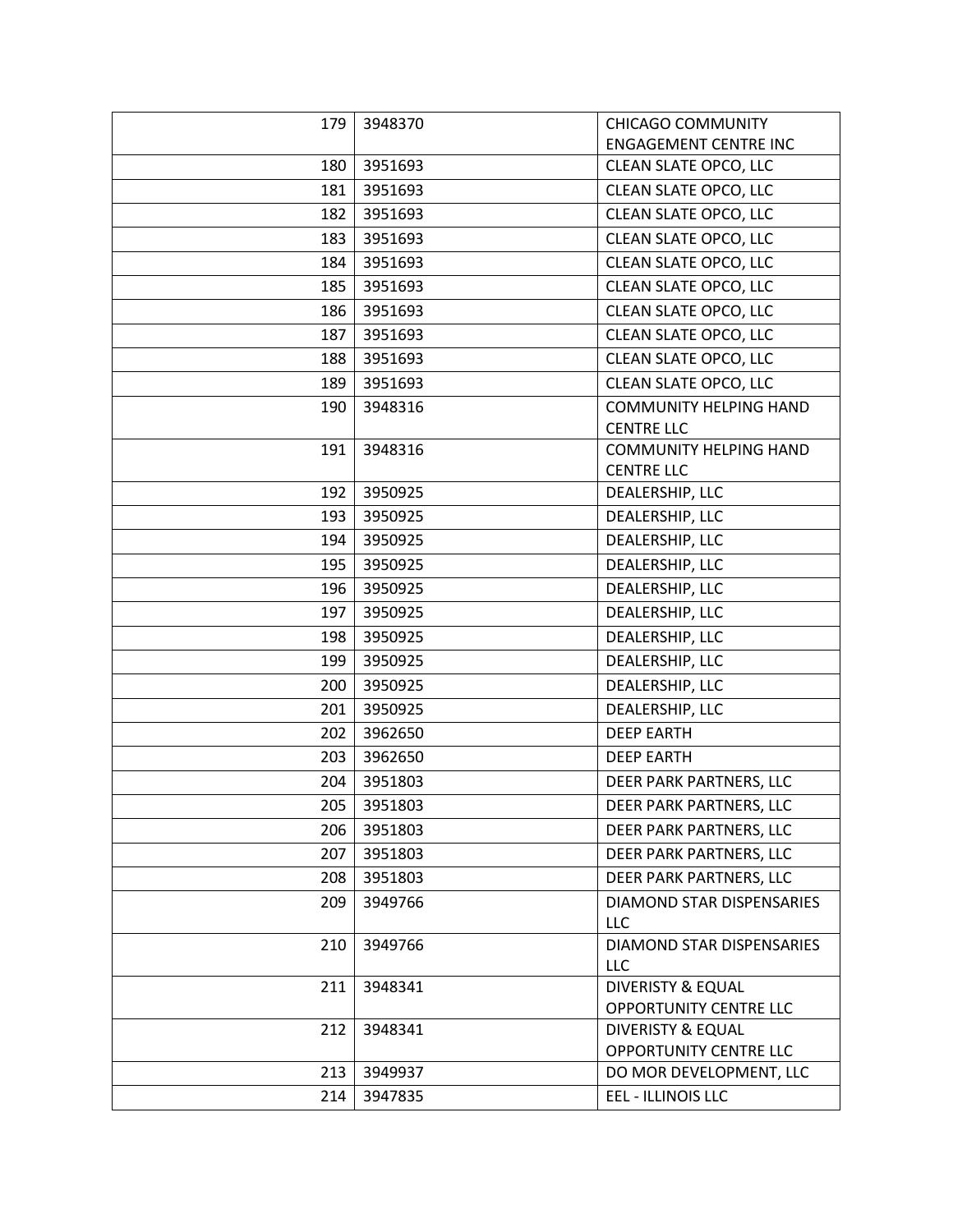| 215 | 3947835 | <b>EEL - ILLINOIS LLC</b> |
|-----|---------|---------------------------|
| 216 | 3947835 | EEL - ILLINOIS LLC        |
| 217 | 3953222 | EHR HOLDINGS, LLC         |
| 218 | 3953979 | EHR HOLDINGS, LLC         |
| 219 | 3954046 | EHR HOLDINGS, LLC         |
| 220 | 3962625 | <b>EMERALD COAST, LLC</b> |
| 221 | 3962625 | <b>EMERALD COAST, LLC</b> |
| 222 | 3962625 | <b>EMERALD COAST, LLC</b> |
| 223 | 3962625 | <b>EMERALD COAST, LLC</b> |
| 224 | 3962625 | <b>EMERALD COAST, LLC</b> |
| 225 | 3962625 | <b>EMERALD COAST, LLC</b> |
| 226 | 3962625 | <b>EMERALD COAST, LLC</b> |
| 227 | 3962625 | <b>EMERALD COAST, LLC</b> |
| 228 | 3962625 | <b>EMERALD COAST, LLC</b> |
| 229 | 3962625 | <b>EMERALD COAST, LLC</b> |
| 230 | 3962625 | <b>EMERALD COAST, LLC</b> |
| 231 | 3962625 | <b>EMERALD COAST, LLC</b> |
| 232 | 3962625 | <b>EMERALD COAST, LLC</b> |
| 233 | 3962625 | <b>EMERALD COAST, LLC</b> |
| 234 | 3962625 | <b>EMERALD COAST, LLC</b> |
| 235 | 3962625 | <b>EMERALD COAST, LLC</b> |
| 236 | 3962625 | <b>EMERALD COAST, LLC</b> |
| 237 | 3962625 | <b>EMERALD COAST, LLC</b> |
| 238 | 3962625 | <b>EMERALD COAST, LLC</b> |
| 239 | 3962625 | <b>EMERALD COAST, LLC</b> |
| 240 | 3962625 | <b>EMERALD COAST, LLC</b> |
| 241 | 3962625 | <b>EMERALD COAST, LLC</b> |
| 242 | 3962625 | <b>EMERALD COAST, LLC</b> |
| 243 | 3962625 | <b>EMERALD COAST, LLC</b> |
| 244 | 3962625 | <b>EMERALD COAST, LLC</b> |
| 245 | 3962625 | <b>EMERALD COAST, LLC</b> |
| 246 | 3962625 | <b>EMERALD COAST, LLC</b> |
| 247 | 3962625 | <b>EMERALD COAST, LLC</b> |
| 248 | 3962625 | <b>EMERALD COAST, LLC</b> |
| 249 | 3962625 | <b>EMERALD COAST, LLC</b> |
| 250 | 3962625 | <b>EMERALD COAST, LLC</b> |
| 251 | 3962625 | <b>EMERALD COAST, LLC</b> |
| 252 | 3962625 | <b>EMERALD COAST, LLC</b> |
| 253 | 3962625 | <b>EMERALD COAST, LLC</b> |
| 254 | 3962625 | <b>EMERALD COAST, LLC</b> |
| 255 | 3962625 | <b>EMERALD COAST, LLC</b> |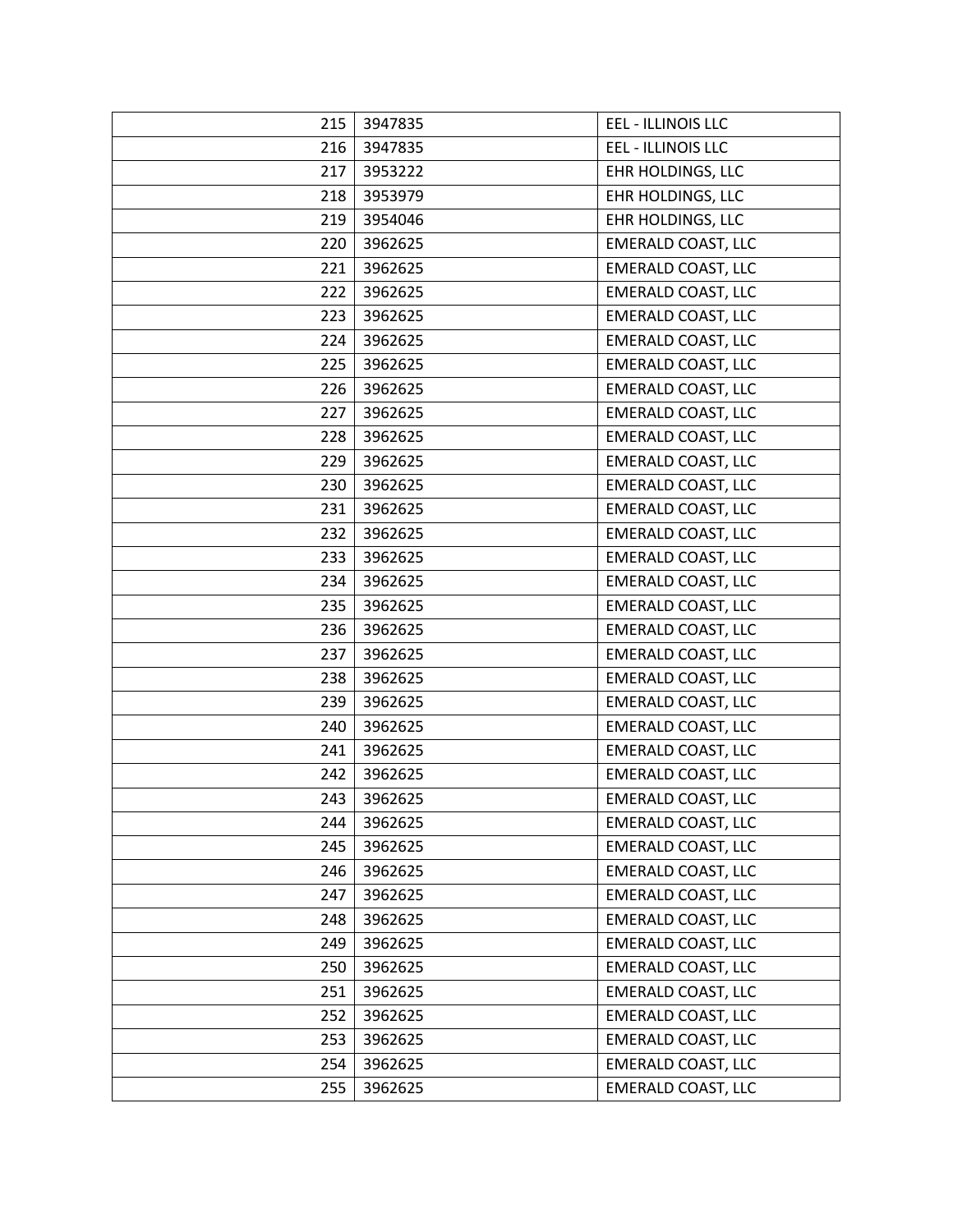| 256 | 3962625 | <b>EMERALD COAST, LLC</b>                           |
|-----|---------|-----------------------------------------------------|
| 257 | 3962625 | <b>EMERALD COAST, LLC</b>                           |
| 258 | 3962625 | <b>EMERALD COAST, LLC</b>                           |
| 259 | 3962625 | <b>EMERALD COAST, LLC</b>                           |
| 260 | 3962625 | <b>EMERALD COAST, LLC</b>                           |
| 261 | 3962625 | <b>EMERALD COAST, LLC</b>                           |
| 262 | 3962625 | <b>EMERALD COAST, LLC</b>                           |
| 263 | 3962625 | <b>EMERALD COAST, LLC</b>                           |
| 264 | 3962625 | <b>EMERALD COAST, LLC</b>                           |
| 265 | 3962625 | <b>EMERALD COAST, LLC</b>                           |
| 266 | 3949356 | FOR THREE AMIGOS, INC.                              |
| 267 | 3949356 | FOR THREE AMIGOS, INC.                              |
| 268 | 3951581 | FORTUNATE SON PARTNERS LLC                          |
| 269 | 3951581 | <b>FORTUNATE SON PARTNERS LLC</b>                   |
| 270 | 3951581 | <b>FORTUNATE SON PARTNERS LLC</b>                   |
| 271 | 3951581 | FORTUNATE SON PARTNERS LLC                          |
| 272 | 3951581 | FORTUNATE SON PARTNERS LLC                          |
| 273 | 3951581 | FORTUNATE SON PARTNERS LLC                          |
| 274 | 3951581 | FORTUNATE SON PARTNERS LLC                          |
| 275 | 3951581 | FORTUNATE SON PARTNERS LLC                          |
| 276 | 3951581 | FORTUNATE SON PARTNERS LLC                          |
| 277 | 3951581 | FORTUNATE SON PARTNERS LLC                          |
| 278 | 3949281 | <b>FUTURE OF THE LEAF</b>                           |
|     |         | <b>ENTERPRISES LLC</b>                              |
| 279 | 3949281 | <b>FUTURE OF THE LEAF</b>                           |
| 280 | 3949281 | <b>ENTERPRISES LLC</b><br><b>FUTURE OF THE LEAF</b> |
|     |         | <b>ENTERPRISES LLC</b>                              |
| 281 | 3953494 | <b>G P GREEN HOUSE LLC</b>                          |
| 282 | 3953494 | <b>G P GREEN HOUSE LLC</b>                          |
| 283 | 3953494 | <b>G P GREEN HOUSE LLC</b>                          |
| 284 | 3953494 | <b>G P GREEN HOUSE LLC</b>                          |
| 285 | 3953494 | <b>G P GREEN HOUSE LLC</b>                          |
| 286 | 3953494 | <b>G P GREEN HOUSE LLC</b>                          |
| 287 | 3953494 | <b>G P GREEN HOUSE LLC</b>                          |
| 288 | 3953494 | <b>G P GREEN HOUSE LLC</b>                          |
| 289 | 3953204 | <b>GEMINI WELLNESS GROUP, LLC</b>                   |
| 290 | 3951195 | <b>GMT CONSULTING LLC</b>                           |
| 291 | 3951698 | <b>GOLDEN LEAF VENTURES LLC</b>                     |
| 292 | 3951698 | <b>GOLDEN LEAF VENTURES LLC</b>                     |
| 293 | 3950908 | <b>GREEN &amp; ALAMO, LLC</b>                       |
| 294 | 3950908 | <b>GREEN &amp; ALAMO, LLC</b>                       |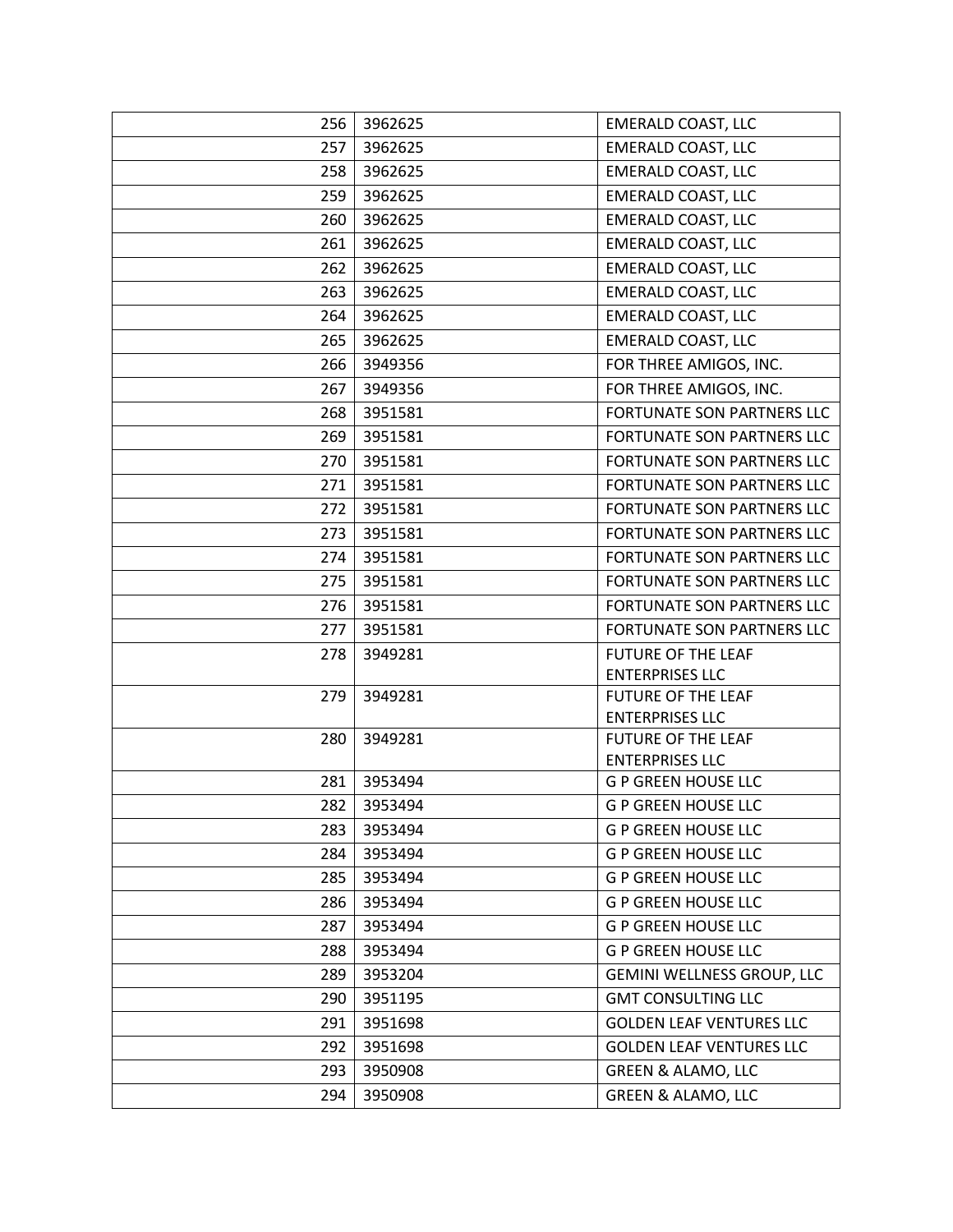| 295 | 3950908 | <b>GREEN &amp; ALAMO, LLC</b>     |
|-----|---------|-----------------------------------|
| 296 | 3950908 | <b>GREEN &amp; ALAMO, LLC</b>     |
| 297 | 3950908 | <b>GREEN &amp; ALAMO, LLC</b>     |
| 298 | 3950908 | GREEN & ALAMO, LLC                |
| 299 | 3950908 | <b>GREEN &amp; ALAMO, LLC</b>     |
| 300 | 3950908 | <b>GREEN &amp; ALAMO, LLC</b>     |
| 301 | 3950908 | <b>GREEN &amp; ALAMO, LLC</b>     |
| 302 | 3950908 | <b>GREEN &amp; ALAMO, LLC</b>     |
| 303 | 3950908 | GREEN & ALAMO, LLC                |
| 304 | 3950908 | <b>GREEN &amp; ALAMO, LLC</b>     |
| 305 | 3950908 | <b>GREEN &amp; ALAMO, LLC</b>     |
| 306 | 3950908 | <b>GREEN &amp; ALAMO, LLC</b>     |
| 307 | 3950908 | <b>GREEN &amp; ALAMO, LLC</b>     |
| 308 | 3950908 | GREEN & ALAMO, LLC                |
| 309 | 3950908 | GREEN & ALAMO, LLC                |
| 310 | 3950908 | <b>GREEN &amp; ALAMO, LLC</b>     |
| 311 | 3950908 | <b>GREEN &amp; ALAMO, LLC</b>     |
| 312 | 3950908 | <b>GREEN &amp; ALAMO, LLC</b>     |
| 313 | 3950908 | <b>GREEN &amp; ALAMO, LLC</b>     |
| 314 | 3950908 | <b>GREEN &amp; ALAMO, LLC</b>     |
| 315 | 3950908 | <b>GREEN &amp; ALAMO, LLC</b>     |
| 316 | 3950908 | <b>GREEN &amp; ALAMO, LLC</b>     |
| 317 | 3950908 | <b>GREEN &amp; ALAMO, LLC</b>     |
| 318 | 3951363 | <b>GREEN &amp; BRANSFORD, LLC</b> |
| 319 | 3951363 | <b>GREEN &amp; BRANSFORD, LLC</b> |
| 320 | 3951363 | <b>GREEN &amp; BRANSFORD, LLC</b> |
| 321 | 3951363 | <b>GREEN &amp; BRANSFORD, LLC</b> |
| 322 | 3951363 | <b>GREEN &amp; BRANSFORD, LLC</b> |
| 323 | 3951363 | <b>GREEN &amp; BRANSFORD, LLC</b> |
| 324 | 3951363 | <b>GREEN &amp; BRANSFORD, LLC</b> |
| 325 | 3951363 | <b>GREEN &amp; BRANSFORD, LLC</b> |
| 326 | 3951363 | <b>GREEN &amp; BRANSFORD, LLC</b> |
| 327 | 3951363 | <b>GREEN &amp; BRANSFORD, LLC</b> |
| 328 | 3951363 | <b>GREEN &amp; BRANSFORD, LLC</b> |
| 329 | 3951363 | <b>GREEN &amp; BRANSFORD, LLC</b> |
| 330 | 3951363 | <b>GREEN &amp; BRANSFORD, LLC</b> |
| 331 | 3951363 | <b>GREEN &amp; BRANSFORD, LLC</b> |
| 332 | 3951363 | <b>GREEN &amp; BRANSFORD, LLC</b> |
| 333 | 3951363 | <b>GREEN &amp; BRANSFORD, LLC</b> |
| 334 | 3951363 | <b>GREEN &amp; BRANSFORD, LLC</b> |
| 335 | 3951363 | <b>GREEN &amp; BRANSFORD, LLC</b> |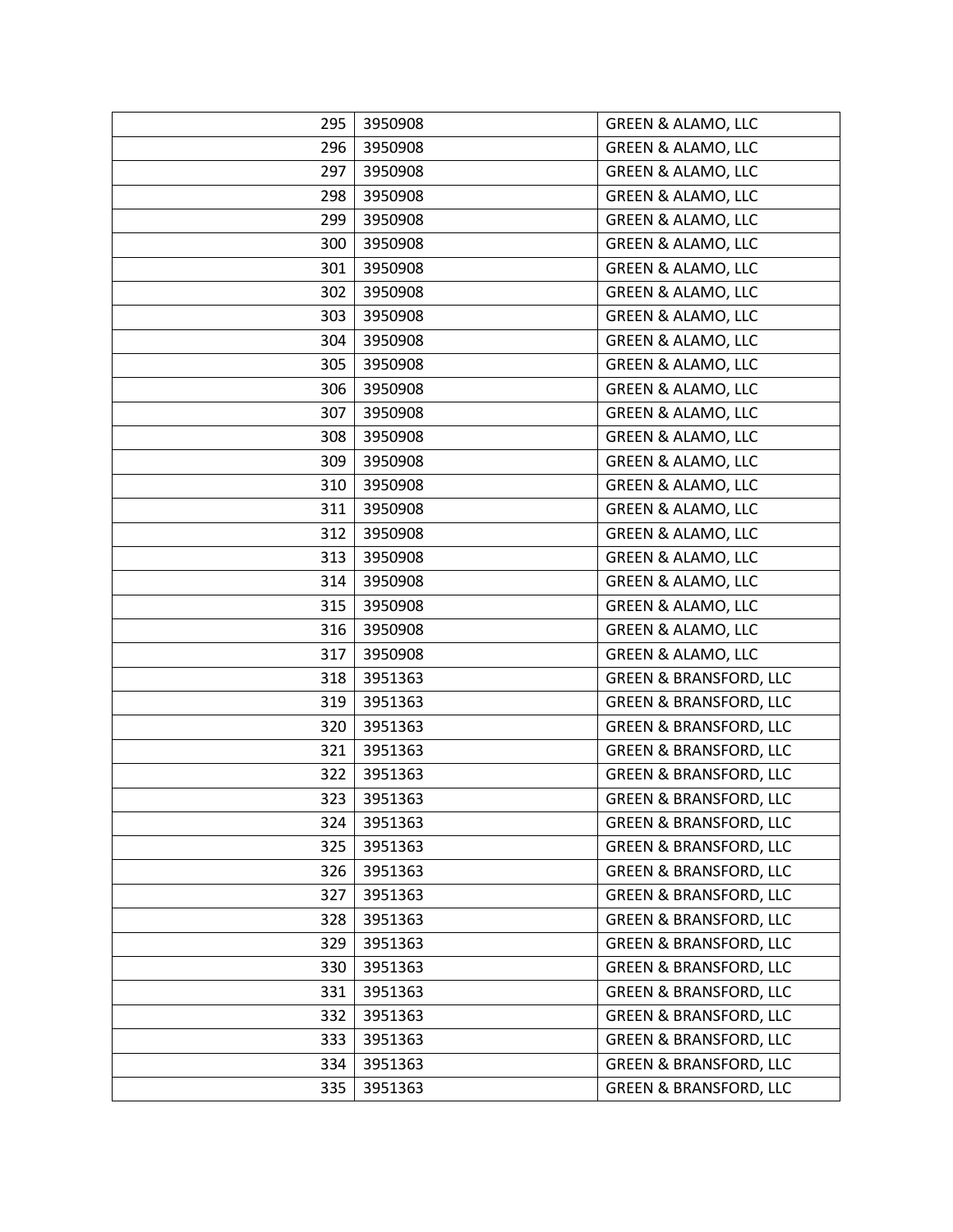| 336 | 3951363 | <b>GREEN &amp; BRANSFORD, LLC</b> |
|-----|---------|-----------------------------------|
| 337 | 3951363 | <b>GREEN &amp; BRANSFORD, LLC</b> |
| 338 | 3951363 | <b>GREEN &amp; BRANSFORD, LLC</b> |
| 339 | 3951363 | <b>GREEN &amp; BRANSFORD, LLC</b> |
| 340 | 3951363 | <b>GREEN &amp; BRANSFORD, LLC</b> |
| 341 | 3951363 | <b>GREEN &amp; BRANSFORD, LLC</b> |
| 342 | 3951363 | <b>GREEN &amp; BRANSFORD, LLC</b> |
| 343 | 3952431 | <b>GREEN &amp; BREADLEY, LLC</b>  |
| 344 | 3952431 | <b>GREEN &amp; BREADLEY, LLC</b>  |
| 345 | 3952431 | <b>GREEN &amp; BREADLEY, LLC</b>  |
| 346 | 3952431 | <b>GREEN &amp; BREADLEY, LLC</b>  |
| 347 | 3952431 | <b>GREEN &amp; BREADLEY, LLC</b>  |
| 348 | 3952431 | <b>GREEN &amp; BREADLEY, LLC</b>  |
| 349 | 3952431 | <b>GREEN &amp; BREADLEY, LLC</b>  |
| 350 | 3952431 | <b>GREEN &amp; BREADLEY, LLC</b>  |
| 351 | 3952431 | <b>GREEN &amp; BREADLEY, LLC</b>  |
| 352 | 3952431 | <b>GREEN &amp; BREADLEY, LLC</b>  |
| 353 | 3952431 | <b>GREEN &amp; BREADLEY, LLC</b>  |
| 354 | 3952431 | <b>GREEN &amp; BREADLEY, LLC</b>  |
| 355 | 3952431 | <b>GREEN &amp; BREADLEY, LLC</b>  |
| 356 | 3952431 | <b>GREEN &amp; BREADLEY, LLC</b>  |
| 357 | 3952431 | <b>GREEN &amp; BREADLEY, LLC</b>  |
| 358 | 3952431 | <b>GREEN &amp; BREADLEY, LLC</b>  |
| 359 | 3952431 | <b>GREEN &amp; BREADLEY, LLC</b>  |
| 360 | 3952431 | <b>GREEN &amp; BREADLEY, LLC</b>  |
| 361 | 3952431 | <b>GREEN &amp; BREADLEY, LLC</b>  |
| 362 | 3952431 | <b>GREEN &amp; BREADLEY, LLC</b>  |
| 363 | 3952431 | <b>GREEN &amp; BREADLEY, LLC</b>  |
| 364 | 3952431 | <b>GREEN &amp; BREADLEY, LLC</b>  |
| 365 | 3952431 | <b>GREEN &amp; BREADLEY, LLC</b>  |
| 366 | 3952431 | <b>GREEN &amp; BREADLEY, LLC</b>  |
| 367 | 3952431 | <b>GREEN &amp; BREADLEY, LLC</b>  |
| 368 | 3950381 | <b>GREEN &amp; CAMPBELL LLC</b>   |
| 369 | 3950381 | <b>GREEN &amp; CAMPBELL LLC</b>   |
| 370 | 3950381 | <b>GREEN &amp; CAMPBELL LLC</b>   |
| 371 | 3950381 | <b>GREEN &amp; CAMPBELL LLC</b>   |
| 372 | 3950381 | <b>GREEN &amp; CAMPBELL LLC</b>   |
| 373 | 3950381 | <b>GREEN &amp; CAMPBELL LLC</b>   |
| 374 | 3950381 | <b>GREEN &amp; CAMPBELL LLC</b>   |
| 375 | 3950381 | <b>GREEN &amp; CAMPBELL LLC</b>   |
| 376 | 3950381 | <b>GREEN &amp; CAMPBELL LLC</b>   |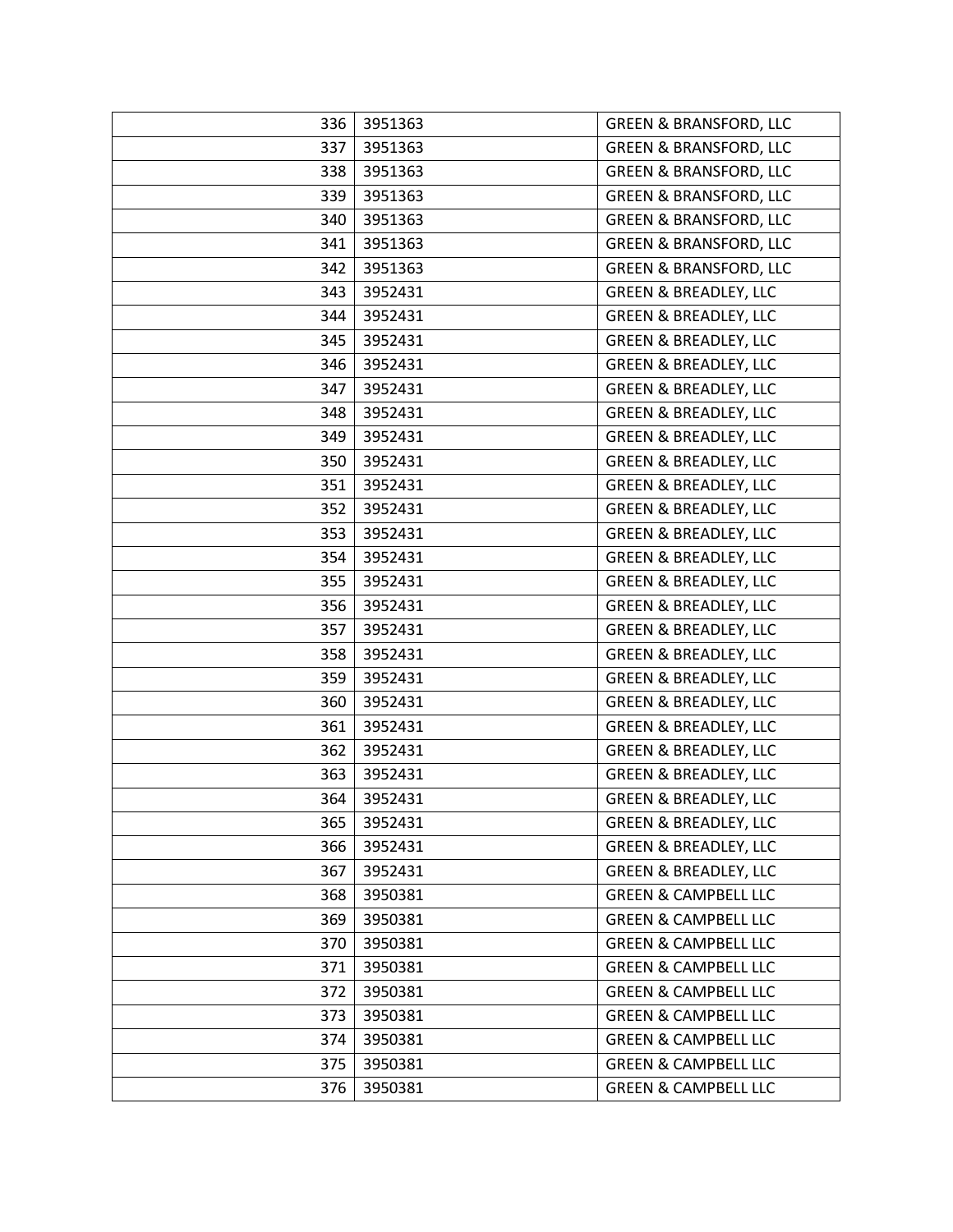| 377 | 3950381 | <b>GREEN &amp; CAMPBELL LLC</b> |
|-----|---------|---------------------------------|
| 378 | 3952145 | <b>GREEN &amp; FOSTER, LLC</b>  |
| 379 | 3952145 | <b>GREEN &amp; FOSTER, LLC</b>  |
| 380 | 3952145 | <b>GREEN &amp; FOSTER, LLC</b>  |
| 381 | 3952145 | <b>GREEN &amp; FOSTER, LLC</b>  |
| 382 | 3952145 | <b>GREEN &amp; FOSTER, LLC</b>  |
| 383 | 3952145 | <b>GREEN &amp; FOSTER, LLC</b>  |
| 384 | 3952145 | <b>GREEN &amp; FOSTER, LLC</b>  |
| 385 | 3952145 | <b>GREEN &amp; FOSTER, LLC</b>  |
| 386 | 3952145 | <b>GREEN &amp; FOSTER, LLC</b>  |
| 387 | 3952145 | <b>GREEN &amp; FOSTER, LLC</b>  |
| 388 | 3952145 | <b>GREEN &amp; FOSTER, LLC</b>  |
| 389 | 3952145 | <b>GREEN &amp; FOSTER, LLC</b>  |
| 390 | 3952145 | <b>GREEN &amp; FOSTER, LLC</b>  |
| 391 | 3952145 | <b>GREEN &amp; FOSTER, LLC</b>  |
| 392 | 3952145 | <b>GREEN &amp; FOSTER, LLC</b>  |
| 393 | 3952145 | <b>GREEN &amp; FOSTER, LLC</b>  |
| 394 | 3952145 | <b>GREEN &amp; FOSTER, LLC</b>  |
| 395 | 3952145 | <b>GREEN &amp; FOSTER, LLC</b>  |
| 396 | 3952145 | <b>GREEN &amp; FOSTER, LLC</b>  |
| 397 | 3952145 | <b>GREEN &amp; FOSTER, LLC</b>  |
| 398 | 3952145 | <b>GREEN &amp; FOSTER, LLC</b>  |
| 399 | 3952145 | <b>GREEN &amp; FOSTER, LLC</b>  |
| 400 | 3952145 | <b>GREEN &amp; FOSTER, LLC</b>  |
| 401 | 3952145 | <b>GREEN &amp; FOSTER, LLC</b>  |
| 402 | 3952145 | <b>GREEN &amp; FOSTER, LLC</b>  |
| 403 | 3951950 | <b>GREEN &amp; KINNICK, LLC</b> |
| 404 | 3951950 | <b>GREEN &amp; KINNICK, LLC</b> |
| 405 | 3951950 | <b>GREEN &amp; KINNICK, LLC</b> |
| 406 | 3951950 | <b>GREEN &amp; KINNICK, LLC</b> |
| 407 | 3951950 | <b>GREEN &amp; KINNICK, LLC</b> |
| 408 | 3951950 | <b>GREEN &amp; KINNICK, LLC</b> |
| 409 | 3951950 | <b>GREEN &amp; KINNICK, LLC</b> |
| 410 | 3951950 | <b>GREEN &amp; KINNICK, LLC</b> |
| 411 | 3951950 | <b>GREEN &amp; KINNICK, LLC</b> |
| 412 | 3951950 | <b>GREEN &amp; KINNICK, LLC</b> |
| 413 | 3951950 | <b>GREEN &amp; KINNICK, LLC</b> |
| 414 | 3951950 | <b>GREEN &amp; KINNICK, LLC</b> |
| 415 | 3951950 | <b>GREEN &amp; KINNICK, LLC</b> |
| 416 | 3951950 | <b>GREEN &amp; KINNICK, LLC</b> |
| 417 | 3951950 | <b>GREEN &amp; KINNICK, LLC</b> |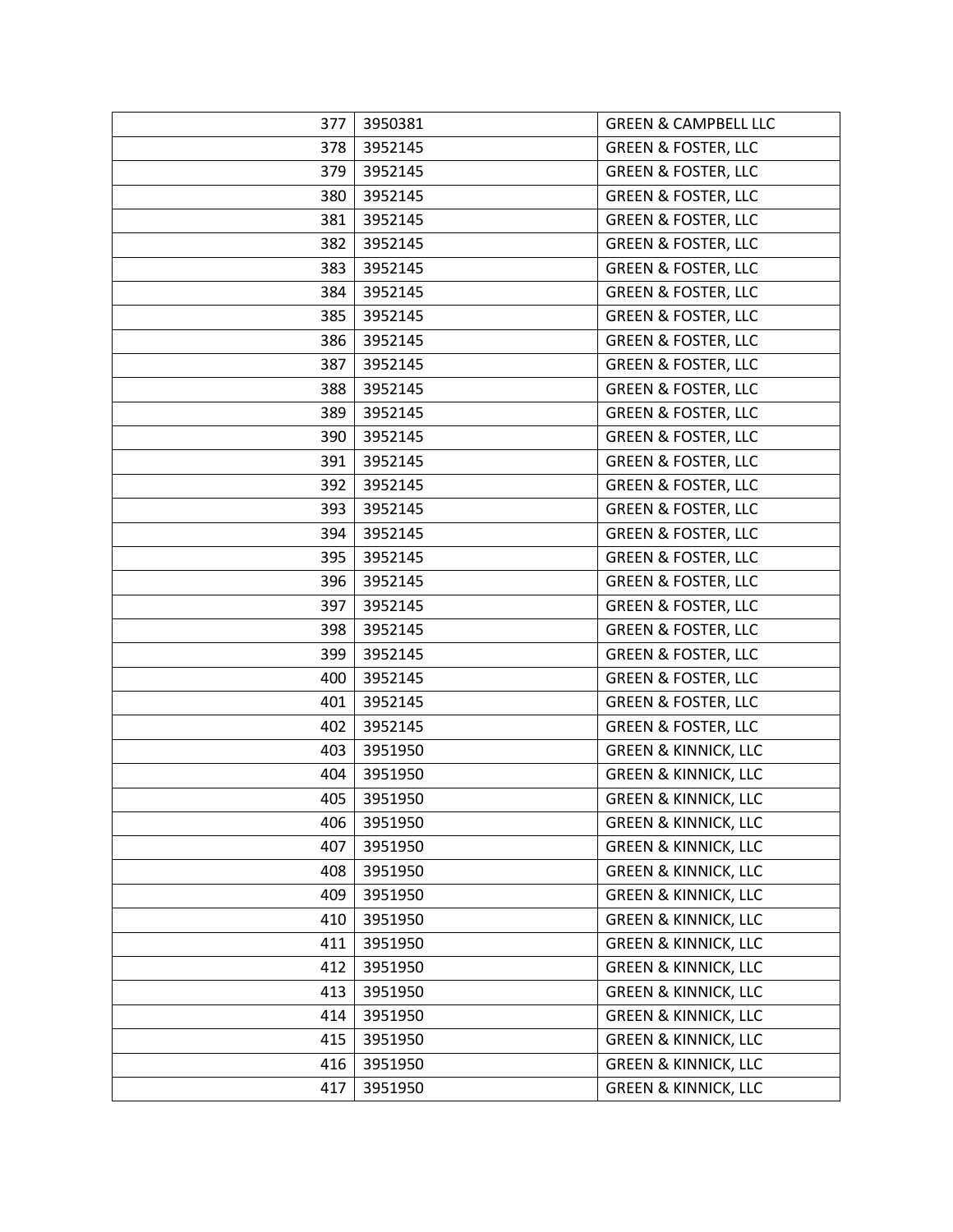| 418 | 3951950 | <b>GREEN &amp; KINNICK, LLC</b>  |
|-----|---------|----------------------------------|
| 419 | 3951950 | <b>GREEN &amp; KINNICK, LLC</b>  |
| 420 | 3951950 | <b>GREEN &amp; KINNICK, LLC</b>  |
| 421 | 3951950 | <b>GREEN &amp; KINNICK, LLC</b>  |
| 422 | 3951950 | <b>GREEN &amp; KINNICK, LLC</b>  |
| 423 | 3951950 | <b>GREEN &amp; KINNICK, LLC</b>  |
| 424 | 3951950 | <b>GREEN &amp; KINNICK, LLC</b>  |
| 425 | 3951950 | <b>GREEN &amp; KINNICK, LLC</b>  |
| 426 | 3951950 | <b>GREEN &amp; KINNICK, LLC</b>  |
| 427 | 3951950 | <b>GREEN &amp; KINNICK, LLC</b>  |
| 428 | 3948754 | <b>GREEN &amp; RANDLE, LLC</b>   |
| 429 | 3948754 | <b>GREEN &amp; RANDLE, LLC</b>   |
| 430 | 3948754 | <b>GREEN &amp; RANDLE, LLC</b>   |
| 431 | 3948754 | <b>GREEN &amp; RANDLE, LLC</b>   |
| 432 | 3948754 | <b>GREEN &amp; RANDLE, LLC</b>   |
| 433 | 3948754 | <b>GREEN &amp; RANDLE, LLC</b>   |
| 434 | 3948754 | <b>GREEN &amp; RANDLE, LLC</b>   |
| 435 | 3948754 | <b>GREEN &amp; RANDLE, LLC</b>   |
| 436 | 3948754 | <b>GREEN &amp; RANDLE, LLC</b>   |
| 437 | 3948754 | <b>GREEN &amp; RANDLE, LLC</b>   |
| 438 | 3948754 | <b>GREEN &amp; RANDLE, LLC</b>   |
| 439 | 3948754 | <b>GREEN &amp; RANDLE, LLC</b>   |
| 440 | 3948754 | <b>GREEN &amp; RANDLE, LLC</b>   |
| 441 | 3948754 | <b>GREEN &amp; RANDLE, LLC</b>   |
| 442 | 3948754 | <b>GREEN &amp; RANDLE, LLC</b>   |
| 443 | 3948754 | <b>GREEN &amp; RANDLE, LLC</b>   |
| 444 | 3948754 | <b>GREEN &amp; RANDLE, LLC</b>   |
| 445 | 3948754 | <b>GREEN &amp; RANDLE, LLC</b>   |
| 446 | 3948754 | <b>GREEN &amp; RANDLE, LLC</b>   |
| 447 | 3948754 | <b>GREEN &amp; RANDLE, LLC</b>   |
| 448 | 3948754 | <b>GREEN &amp; RANDLE, LLC</b>   |
| 449 | 3948754 | <b>GREEN &amp; RANDLE, LLC</b>   |
| 450 | 3948754 | <b>GREEN &amp; RANDLE, LLC</b>   |
| 451 | 3948754 | <b>GREEN &amp; RANDLE, LLC</b>   |
| 452 | 3948754 | <b>GREEN &amp; RANDLE, LLC</b>   |
| 453 | 3951611 | <b>GREEN &amp; WILLIAMS, LLC</b> |
| 454 | 3951611 | <b>GREEN &amp; WILLIAMS, LLC</b> |
| 455 | 3951611 | <b>GREEN &amp; WILLIAMS, LLC</b> |
| 456 | 3951611 | <b>GREEN &amp; WILLIAMS, LLC</b> |
| 457 | 3951611 | <b>GREEN &amp; WILLIAMS, LLC</b> |
| 458 | 3951611 | <b>GREEN &amp; WILLIAMS, LLC</b> |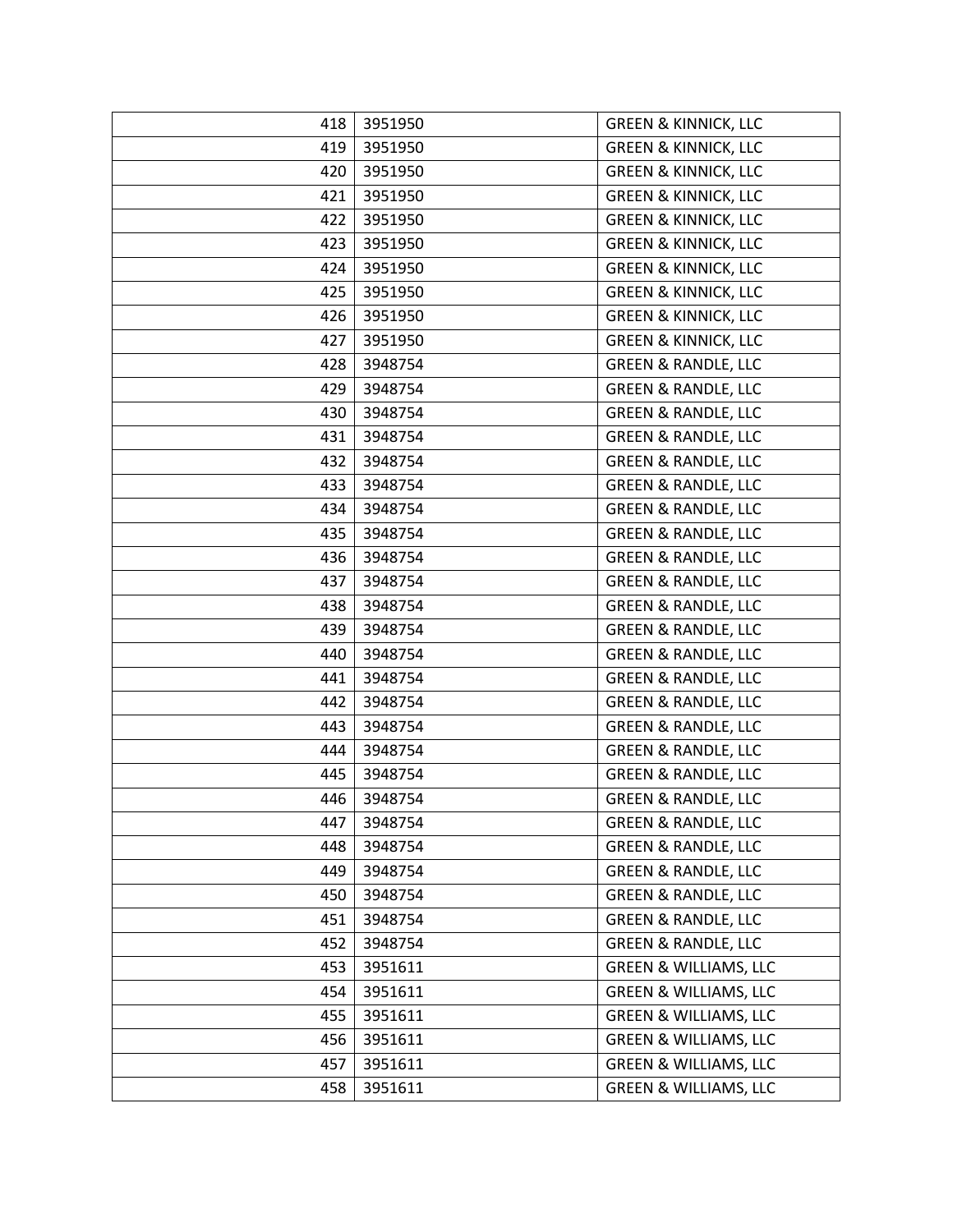| 459 | 3951611 | <b>GREEN &amp; WILLIAMS, LLC</b>    |
|-----|---------|-------------------------------------|
| 460 | 3951611 | <b>GREEN &amp; WILLIAMS, LLC</b>    |
| 461 | 3951611 | <b>GREEN &amp; WILLIAMS, LLC</b>    |
| 462 | 3951611 | <b>GREEN &amp; WILLIAMS, LLC</b>    |
| 463 | 3951611 | <b>GREEN &amp; WILLIAMS, LLC</b>    |
| 464 | 3951611 | <b>GREEN &amp; WILLIAMS, LLC</b>    |
| 465 | 3951611 | <b>GREEN &amp; WILLIAMS, LLC</b>    |
| 466 | 3951611 | <b>GREEN &amp; WILLIAMS, LLC</b>    |
| 467 | 3951611 | <b>GREEN &amp; WILLIAMS, LLC</b>    |
| 468 | 3951611 | <b>GREEN &amp; WILLIAMS, LLC</b>    |
| 469 | 3951611 | <b>GREEN &amp; WILLIAMS, LLC</b>    |
| 470 | 3951611 | <b>GREEN &amp; WILLIAMS, LLC</b>    |
| 471 | 3951611 | <b>GREEN &amp; WILLIAMS, LLC</b>    |
| 472 | 3951611 | <b>GREEN &amp; WILLIAMS, LLC</b>    |
| 473 | 3951611 | <b>GREEN &amp; WILLIAMS, LLC</b>    |
| 474 | 3951611 | <b>GREEN &amp; WILLIAMS, LLC</b>    |
| 475 | 3951611 | <b>GREEN &amp; WILLIAMS, LLC</b>    |
| 476 | 3951611 | <b>GREEN &amp; WILLIAMS, LLC</b>    |
| 477 | 3951611 | <b>GREEN &amp; WILLIAMS, LLC</b>    |
| 478 | 3951770 | <b>GREEN EQUITY VENTURES 1, LLC</b> |
| 479 | 3951770 | <b>GREEN EQUITY VENTURES 1, LLC</b> |
| 480 | 3951770 | <b>GREEN EQUITY VENTURES 1, LLC</b> |
| 481 | 3952114 | <b>GREEN JUSTICE LLC</b>            |
| 482 | 3952114 | <b>GREEN JUSTICE LLC</b>            |
| 483 | 3952114 | <b>GREEN JUSTICE LLC</b>            |
| 484 | 3952114 | <b>GREEN JUSTICE LLC</b>            |
| 485 | 3952114 | <b>GREEN JUSTICE LLC</b>            |
| 486 | 3952114 | <b>GREEN JUSTICE LLC</b>            |
| 487 | 3952114 | <b>GREEN JUSTICE LLC</b>            |
| 488 | 3952114 | <b>GREEN JUSTICE LLC</b>            |
| 489 | 3952114 | <b>GREEN JUSTICE LLC</b>            |
| 490 | 3952114 | <b>GREEN JUSTICE LLC</b>            |
| 491 | 3953235 | <b>GREEN SKIES - ILLINOIS I LLC</b> |
| 492 | 3953235 | <b>GREEN SKIES - ILLINOIS I LLC</b> |
| 493 | 3953235 | <b>GREEN SKIES - ILLINOIS I LLC</b> |
| 494 | 3953235 | <b>GREEN SKIES - ILLINOIS I LLC</b> |
| 495 | 3963537 | <b>GREEN STAR</b>                   |
| 496 | 3963537 | <b>GREEN STAR</b>                   |
| 497 | 3963537 | <b>GREEN STAR</b>                   |
| 498 | 3963537 | <b>GREEN STAR</b>                   |
| 499 | 3963537 | <b>GREEN STAR</b>                   |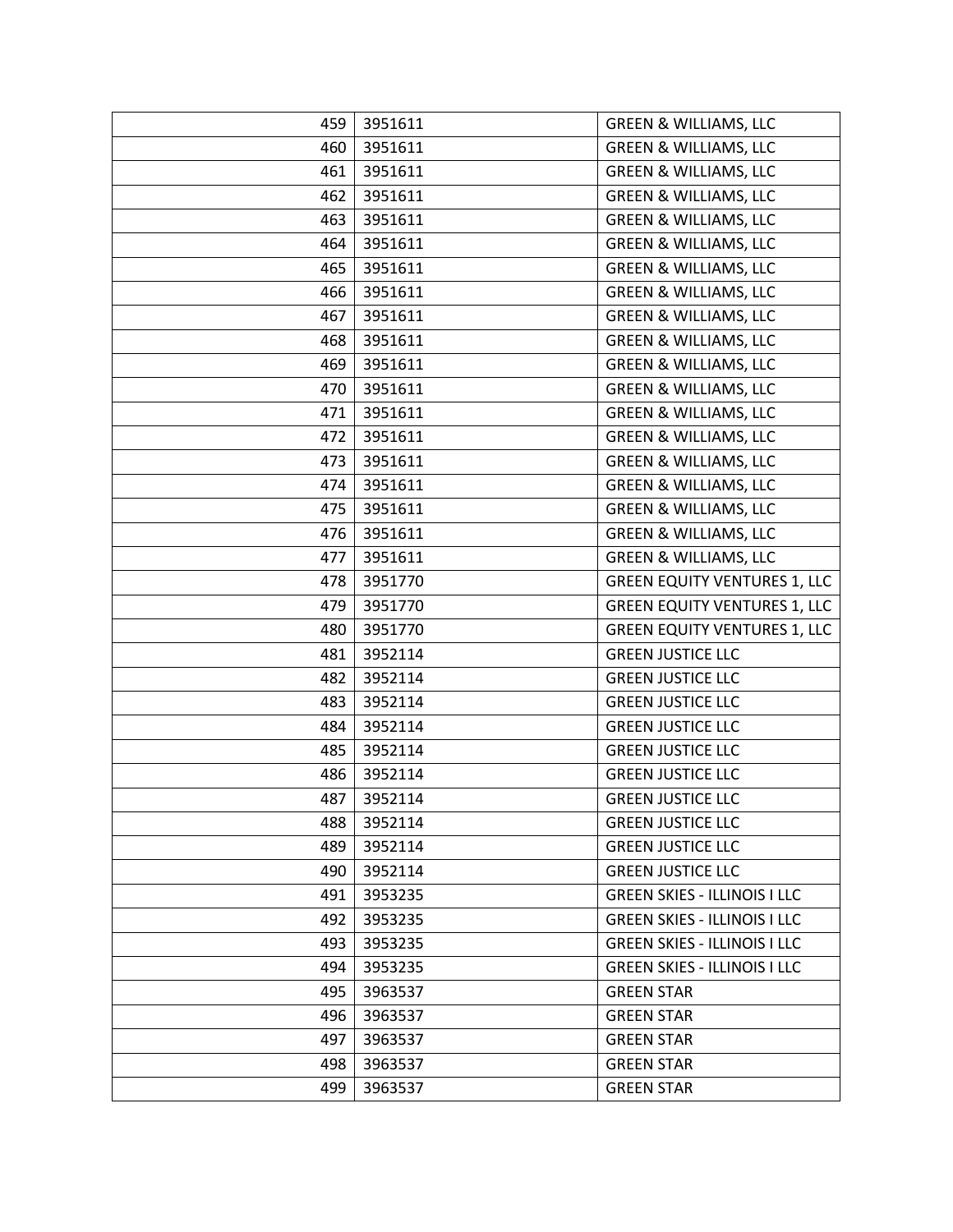| 500 | 3963537 | <b>GREEN STAR</b>                              |
|-----|---------|------------------------------------------------|
| 501 | 3963537 | <b>GREEN STAR</b>                              |
| 502 | 3963537 | <b>GREEN STAR</b>                              |
| 503 | 3963537 | <b>GREEN STAR</b>                              |
| 504 | 3963537 | <b>GREEN STAR</b>                              |
| 505 | 3963537 | <b>GREEN STAR</b>                              |
| 506 | 3963537 | <b>GREEN STAR</b>                              |
| 507 | 3963537 | <b>GREEN STAR</b>                              |
| 508 | 3963537 | <b>GREEN STAR</b>                              |
| 509 | 3963537 | <b>GREEN STAR</b>                              |
| 510 | 3963537 | <b>GREEN STAR</b>                              |
| 511 | 3963537 | <b>GREEN STAR</b>                              |
| 512 | 3963537 | <b>GREEN STAR</b>                              |
| 513 | 3963537 | <b>GREEN STAR</b>                              |
| 514 | 3963537 | <b>GREEN STAR</b>                              |
| 515 | 3947522 | <b>GREEN THERAPY LLC</b>                       |
| 516 | 3947522 | <b>GREEN THERAPY LLC</b>                       |
| 517 | 3947522 | <b>GREEN THERAPY LLC</b>                       |
| 518 | 3947522 | <b>GREEN THERAPY LLC</b>                       |
| 519 | 3947522 | <b>GREEN THERAPY LLC</b>                       |
| 520 | 3953065 | <b>GREENLEAF INVESTMENT</b>                    |
|     |         | OPERATIONS, LLC                                |
| 521 | 3953387 | <b>GREENLEAF INVESTMENT</b>                    |
|     |         | OPERATIONS, LLC                                |
| 522 | 3953397 | <b>GREENLEAF INVESTMENT</b>                    |
|     |         | OPERATIONS, LLC<br><b>GREENLEAF INVESTMENT</b> |
| 523 | 3953405 | OPERATIONS, LLC                                |
| 524 | 3953413 | <b>GREENLEAF INVESTMENT</b>                    |
|     |         | OPERATIONS, LLC                                |
| 525 | 3953420 | <b>GREENLEAF INVESTMENT</b>                    |
|     |         | OPERATIONS, LLC                                |
| 526 | 3953427 | <b>GREENLEAF INVESTMENT</b>                    |
|     |         | OPERATIONS, LLC                                |
| 527 | 3953430 | <b>GREENLEAF INVESTMENT</b>                    |
|     |         | OPERATIONS, LLC                                |
| 528 | 3953435 | <b>GREENLEAF INVESTMENT</b><br>OPERATIONS, LLC |
| 529 | 3953877 | <b>GREENLEAF INVESTMENT</b>                    |
|     |         | <b>OPERATIONS, LLC</b>                         |
| 530 | 3947286 | <b>GRI HOLDINGS, LLC</b>                       |
| 531 | 3947286 | <b>GRI HOLDINGS, LLC</b>                       |
| 532 | 3947515 | <b>GRI HOLDINGS, LLC</b>                       |
| 533 | 3947515 | <b>GRI HOLDINGS, LLC</b>                       |
|     |         |                                                |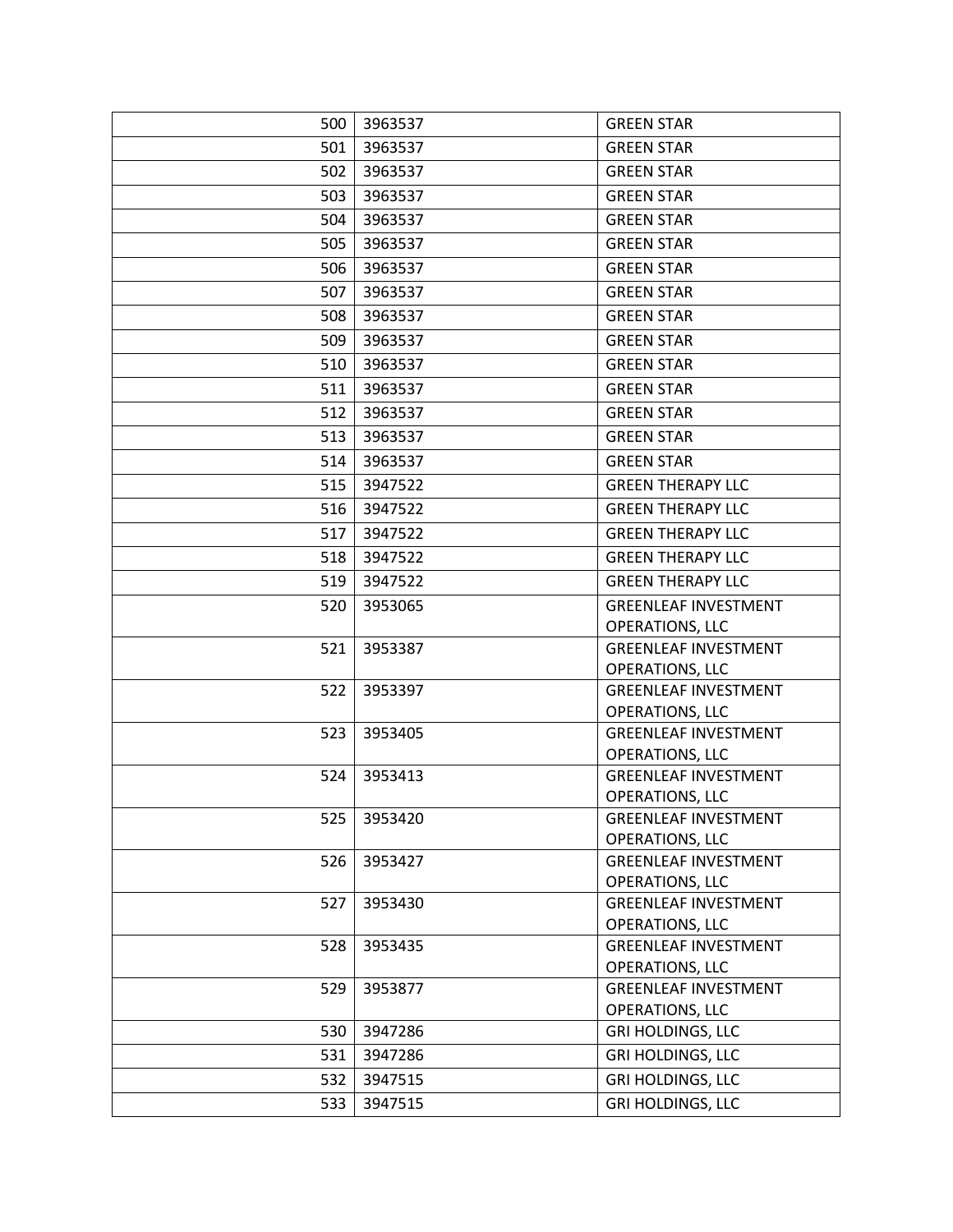| 534 | 3947942     | <b>GRI HOLDINGS, LLC</b>                    |
|-----|-------------|---------------------------------------------|
| 535 | 3947942     | <b>GRI HOLDINGS, LLC</b>                    |
| 536 | 3947956     | <b>GRI HOLDINGS, LLC</b>                    |
| 537 | 3947956     | <b>GRI HOLDINGS, LLC</b>                    |
| 538 | 3947958     | <b>GRI HOLDINGS, LLC</b>                    |
| 539 | 3947958     | <b>GRI HOLDINGS, LLC</b>                    |
| 540 | 3947962     | <b>GRI HOLDINGS, LLC</b>                    |
| 541 | 3947962     | <b>GRI HOLDINGS, LLC</b>                    |
| 542 | 3947963     | <b>GRI HOLDINGS, LLC</b>                    |
| 543 | 3947963     | <b>GRI HOLDINGS, LLC</b>                    |
| 544 | 3947970     | <b>GRI HOLDINGS, LLC</b>                    |
| 545 | 3947970     | <b>GRI HOLDINGS, LLC</b>                    |
| 546 | 3947977     | <b>GRI HOLDINGS, LLC</b>                    |
| 547 | 3947977     | <b>GRI HOLDINGS, LLC</b>                    |
| 548 | 3947984     | <b>GRI HOLDINGS, LLC</b>                    |
| 549 | 3948145     | <b>GRI HOLDINGS, LLC</b>                    |
| 550 | 3948749     | <b>GU CANNVENTURES LLC</b>                  |
| 551 | 3953026     | <b>GUARANTEED PHARMA LLC</b>                |
| 552 | 3953026     | <b>GUARANTEED PHARMA LLC</b>                |
| 553 | 3953026     | <b>GUARANTEED PHARMA LLC</b>                |
| 554 | 3953026     | <b>GUARANTEED PHARMA LLC</b>                |
| 555 | 3953026     | <b>GUARANTEED PHARMA LLC</b>                |
| 556 | 3953026     | <b>GUARANTEED PHARMA LLC</b>                |
| 557 | 3953026     | <b>GUARANTEED PHARMA LLC</b>                |
| 558 | 3953026     | <b>GUARANTEED PHARMA LLC</b>                |
| 559 | 3949886     | <b>GWB ILLINOIS, LLC (DBA</b><br>GREENWELL) |
| 560 | 3949886     | <b>GWB ILLINOIS, LLC (DBA</b>               |
|     |             | GREENWELL)                                  |
|     | 561 3963095 | <b>HEARTLAND GREENS</b>                     |
| 562 | 3952426     | HEARTLAND LEAF, LLC                         |
| 563 | 3952426     | HEARTLAND LEAF, LLC                         |
| 564 | 3952426     | HEARTLAND LEAF, LLC                         |
| 565 | 3952426     | HEARTLAND LEAF, LLC                         |
| 566 | 3953507     | HERBAN HOUSE, LLC                           |
| 567 | 3953507     | HERBAN HOUSE, LLC                           |
| 568 | 3953507     | HERBAN HOUSE, LLC                           |
| 569 | 3953507     | HERBAN HOUSE, LLC                           |
| 570 | 3949029     | HOLISTIC ILLINOIS LLC                       |
| 571 | 3949029     | HOLISTIC ILLINOIS LLC                       |
| 572 | 3949029     | HOLISTIC ILLINOIS LLC                       |
| 573 | 3953743     | HOLY VANA, LLC                              |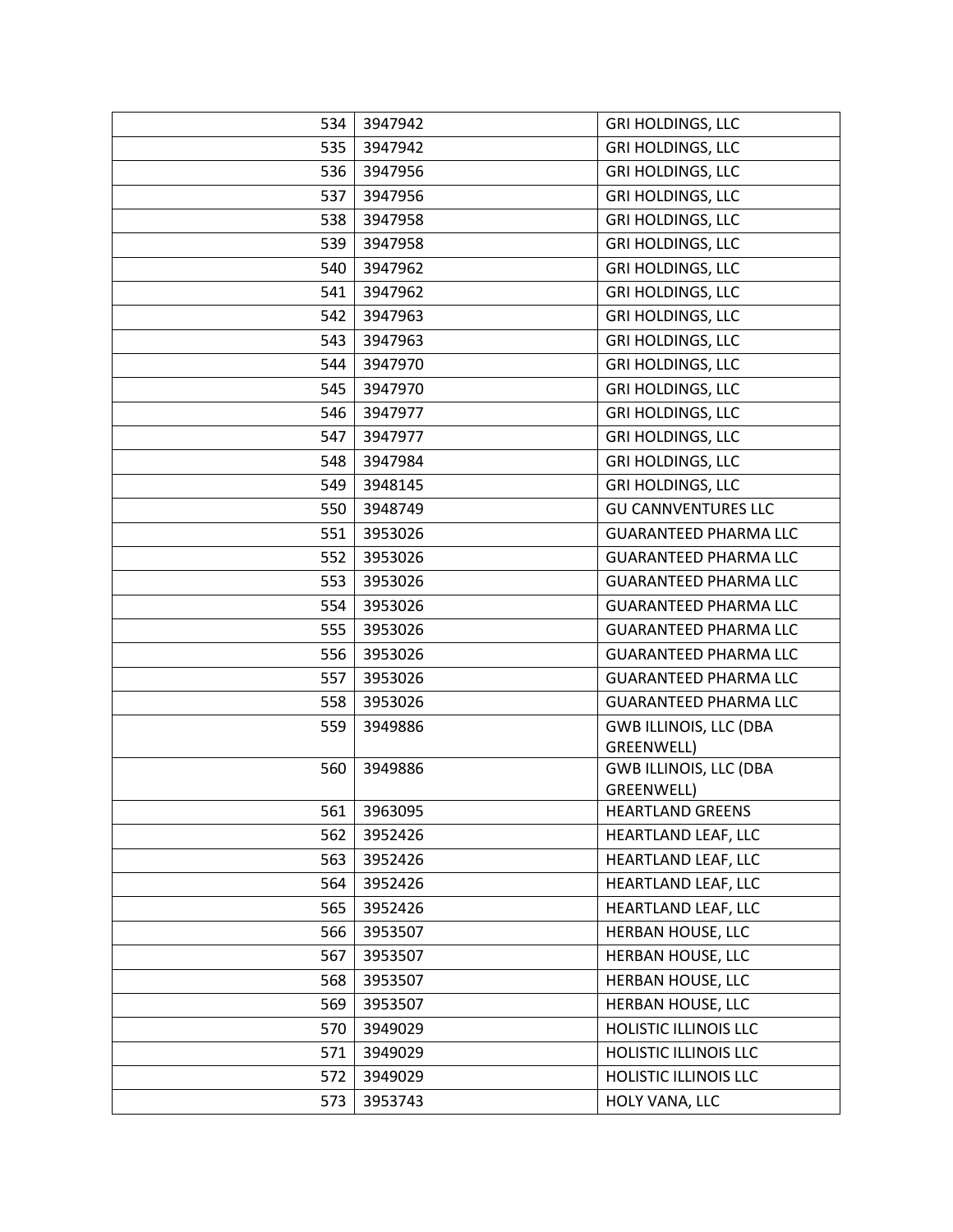| 574 | 3953743 | HOLY VANA, LLC                            |
|-----|---------|-------------------------------------------|
| 575 | 3953743 | HOLY VANA, LLC                            |
| 576 | 3953743 | HOLY VANA, LLC                            |
| 577 | 3948506 | IL HOLISTIC HEALTH 1 LLC                  |
| 578 | 3953433 | ILLINOIS HEALTH & WELLNESS,<br><b>LLC</b> |
| 579 | 3953433 | ILLINOIS HEALTH & WELLNESS,<br>LLC        |
| 580 | 3953433 | ILLINOIS HEALTH & WELLNESS,<br><b>LLC</b> |
| 581 | 3953433 | ILLINOIS HEALTH & WELLNESS,<br>LLC        |
| 582 | 3953433 | ILLINOIS HEALTH & WELLNESS,<br>LLC        |
| 583 | 3953433 | ILLINOIS HEALTH & WELLNESS,<br><b>LLC</b> |
| 584 | 3953433 | ILLINOIS HEALTH & WELLNESS,<br>LLC        |
| 585 | 3953433 | ILLINOIS HEALTH & WELLNESS,<br><b>LLC</b> |
| 586 | 3953433 | ILLINOIS HEALTH & WELLNESS,<br>LLC        |
| 587 | 3953433 | ILLINOIS HEALTH & WELLNESS,<br><b>LLC</b> |
| 588 | 3953433 | ILLINOIS HEALTH & WELLNESS,<br>LLC        |
| 589 | 3953715 | IN HIGH SUPPLY 2 INC.                     |
| 590 | 3953715 | IN HIGH SUPPLY 2 INC.                     |
| 591 | 3953058 | IN HIGH SUPPLY INC.                       |
| 592 | 3953058 | IN HIGH SUPPLY INC.                       |
| 593 | 3948180 | INDUS365, LLC                             |
| 594 | 3952765 | ISLAND THYME, LLC.                        |
| 595 | 3952765 | ISLAND THYME, LLC.                        |
| 596 | 3952765 | <b>ISLAND THYME, LLC.</b>                 |
| 597 | 3952765 | <b>ISLAND THYME, LLC.</b>                 |
| 598 | 3952765 | <b>ISLAND THYME, LLC.</b>                 |
| 599 | 3952765 | <b>ISLAND THYME, LLC.</b>                 |
| 600 | 3952765 | <b>ISLAND THYME, LLC.</b>                 |
| 601 | 3952765 | <b>ISLAND THYME, LLC.</b>                 |
| 602 | 3952765 | <b>ISLAND THYME, LLC.</b>                 |
| 603 | 3952765 | <b>ISLAND THYME, LLC.</b>                 |
| 604 | 3952765 | ISLAND THYME, LLC.                        |
| 605 | 3952765 | <b>ISLAND THYME, LLC.</b>                 |
| 606 | 3952765 | <b>ISLAND THYME, LLC.</b>                 |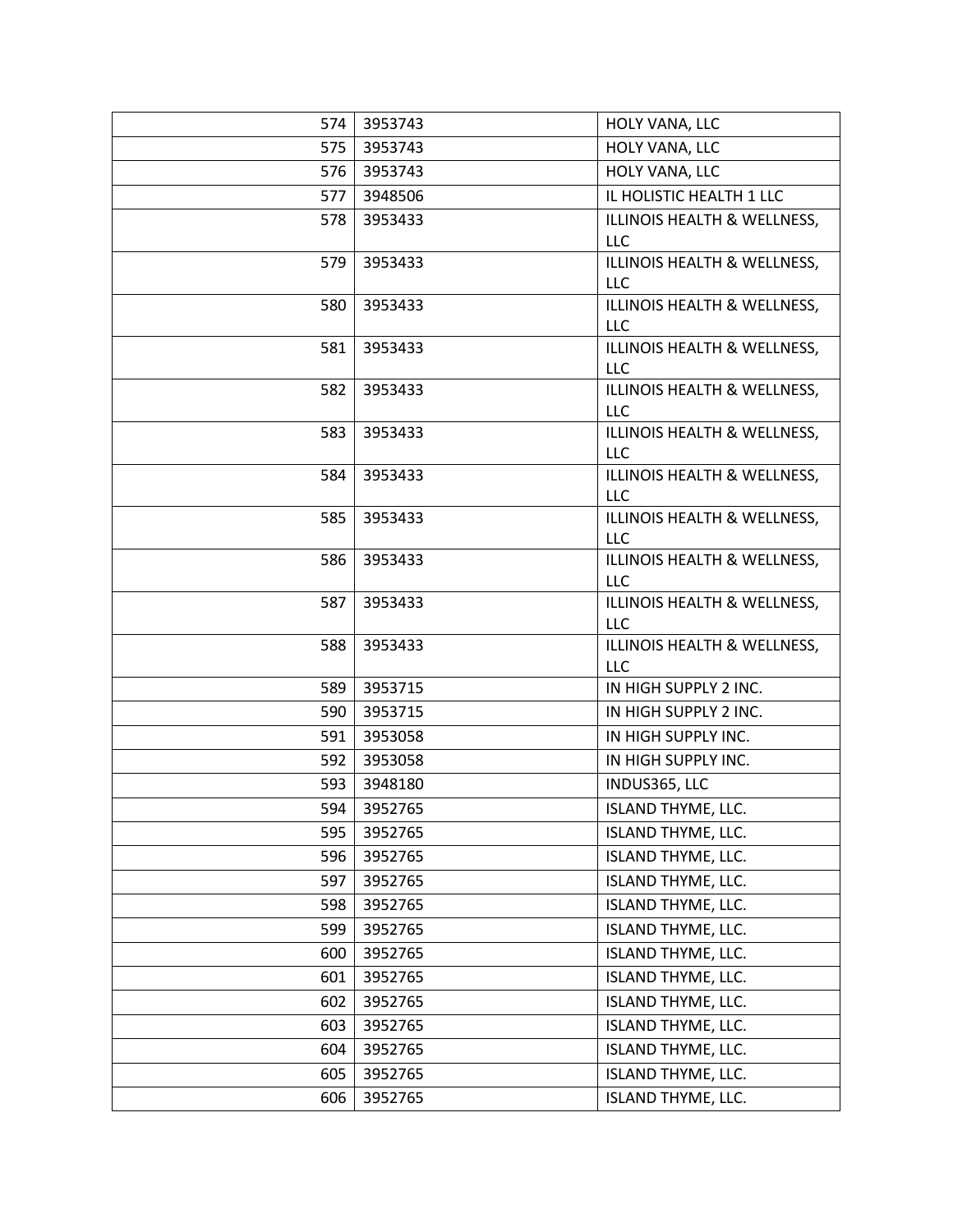| 607 | 3952765 | ISLAND THYME, LLC.          |
|-----|---------|-----------------------------|
| 608 | 3952765 | <b>ISLAND THYME, LLC.</b>   |
| 609 | 3950528 | <b>KANA GROVE NORTH LLC</b> |
| 610 | 3950528 | KANA GROVE NORTH LLC        |
| 611 | 3950528 | KANA GROVE NORTH LLC        |
| 612 | 3948348 | KANA GROVE SOUTH LLC        |
| 613 | 3963034 | <b>KAP-JG LLC</b>           |
| 614 | 3963034 | <b>KAP-JG LLC</b>           |
| 615 | 3963034 | <b>KAP-JG LLC</b>           |
| 616 | 3963034 | <b>KAP-JG LLC</b>           |
| 617 | 3963034 | <b>KAP-JG LLC</b>           |
| 618 | 3963034 | <b>KAP-JG LLC</b>           |
| 619 | 3963034 | <b>KAP-JG LLC</b>           |
| 620 | 3963034 | <b>KAP-JG LLC</b>           |
| 621 | 3963034 | <b>KAP-JG LLC</b>           |
| 622 | 3963034 | <b>KAP-JG LLC</b>           |
| 623 | 3963034 | <b>KAP-JG LLC</b>           |
| 624 | 3963034 | <b>KAP-JG LLC</b>           |
| 625 | 3963034 | <b>KAP-JG LLC</b>           |
| 626 | 3952654 | KING DISPENSARY, LLC        |
| 627 | 3952654 | KING DISPENSARY, LLC        |
| 628 | 3952654 | KING DISPENSARY, LLC        |
| 629 | 3952654 | KING DISPENSARY, LLC        |
| 630 | 3952654 | KING DISPENSARY, LLC        |
| 631 | 3953497 | <b>KWB ONE LLC</b>          |
| 632 | 3953497 | <b>KWB ONE LLC</b>          |
| 633 | 3953497 | <b>KWB ONE LLC</b>          |
| 634 | 3951791 | LCLB CANNSATION, LLC        |
| 635 | 3951791 | LCLB CANNSATION, LLC        |
| 636 | 3951791 | LCLB CANNSATION, LLC        |
| 637 | 3951791 | LCLB CANNSATION, LLC        |
| 638 | 3951791 | LCLB CANNSATION, LLC        |
| 639 | 3951791 | LCLB CANNSATION, LLC        |
| 640 | 3951791 | LCLB CANNSATION, LLC        |
| 641 | 3951791 | <b>LCLB CANNSATION, LLC</b> |
| 642 | 3951791 | LCLB CANNSATION, LLC        |
| 643 | 3951791 | LCLB CANNSATION, LLC        |
| 644 | 3953444 | LEAF AND KIN, LLC           |
| 645 | 3953444 | LEAF AND KIN, LLC           |
| 646 | 3953444 | LEAF AND KIN, LLC           |
| 647 | 3953444 | LEAF AND KIN, LLC           |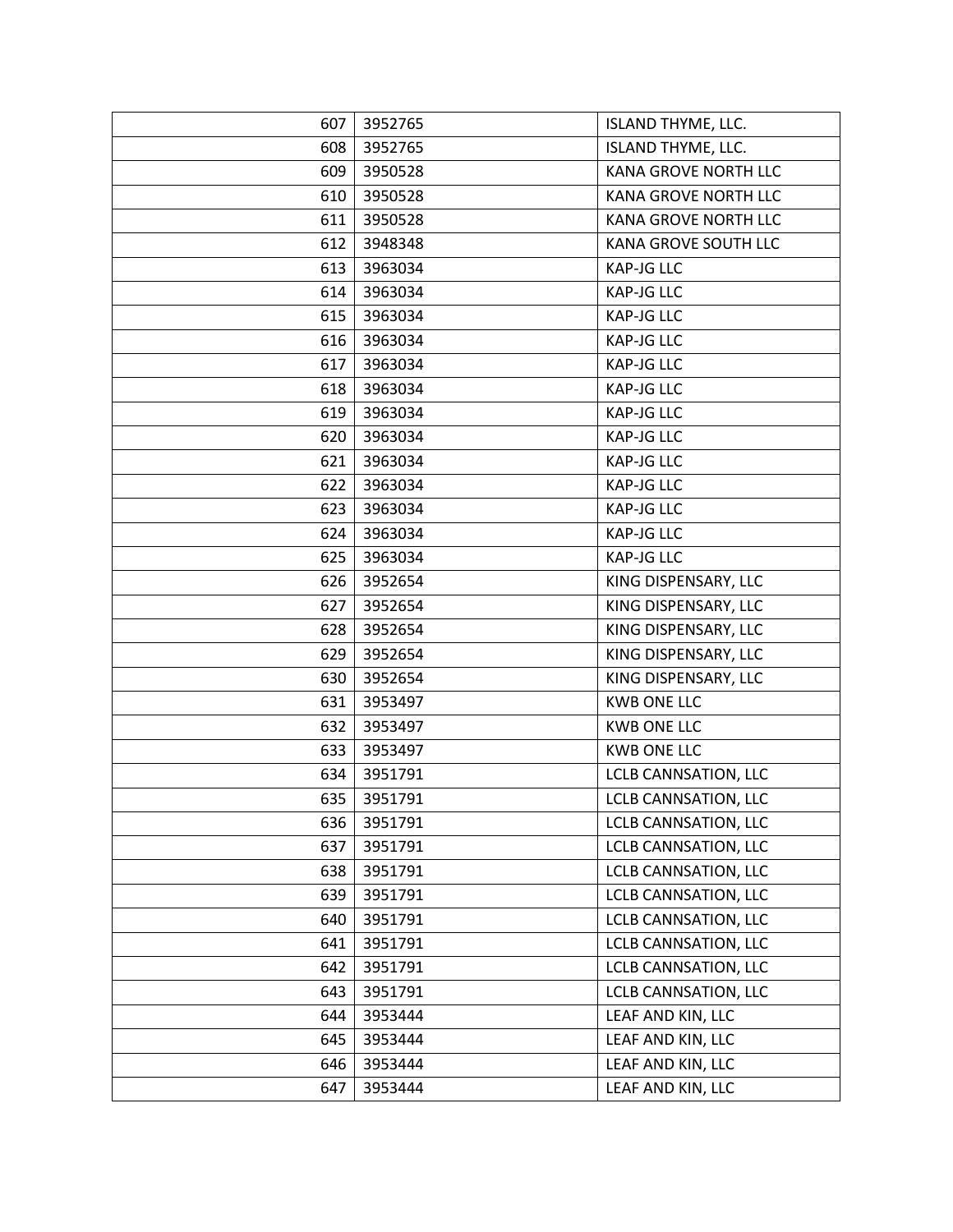| 648 | 3953444 | LEAF AND KIN, LLC                            |
|-----|---------|----------------------------------------------|
| 649 | 3953444 | LEAF AND KIN, LLC                            |
| 650 | 3950407 | MARIGROW INC.                                |
| 651 | 3950407 | MARIGROW INC.                                |
| 652 | 3950407 | MARIGROW INC.                                |
| 653 | 3950540 | <b>MARIWORKS LLC</b>                         |
| 654 | 3950540 | <b>MARIWORKS LLC</b>                         |
| 655 | 3950540 | <b>MARIWORKS LLC</b>                         |
| 656 | 3948427 | MELLOW MAN INCORPORATED                      |
| 657 | 3948427 | MELLOW MAN INCORPORATED                      |
| 658 | 3947917 | MINT IL, LLC                                 |
| 659 | 3947917 | MINT IL, LLC                                 |
| 660 | 3947917 | MINT IL, LLC                                 |
| 661 | 3947917 | MINT IL, LLC                                 |
| 662 | 3947917 | MINT IL, LLC                                 |
| 663 | 3952564 | MINT VENTURES LLC                            |
| 664 | 3952564 | MINT VENTURES LLC                            |
| 665 | 3952564 | MINT VENTURES LLC                            |
| 666 | 3950562 | MMD IL, INC.                                 |
| 667 | 3952783 | NORTHERN CARDINAL<br><b>VENTURES, LLC</b>    |
| 668 | 3952783 | NORTHERN CARDINAL                            |
|     |         | <b>VENTURES, LLC</b>                         |
| 669 | 3952783 | NORTHERN CARDINAL<br><b>VENTURES, LLC</b>    |
| 670 | 3947261 | NWA HOLDINGS, LLC                            |
| 671 | 3949200 | OREGONIX, LLC                                |
| 672 | 3949200 | OREGONIX, LLC                                |
| 673 | 3948104 | PARKWAY DISPENSARY                           |
| 674 | 3948104 | PARKWAY DISPENSARY                           |
| 675 | 3948104 | PARKWAY DISPENSARY                           |
| 676 | 3948104 | PARKWAY DISPENSARY                           |
| 677 | 3948104 | PARKWAY DISPENSARY                           |
| 678 | 3948104 | PARKWAY DISPENSARY                           |
| 679 | 3948104 | PARKWAY DISPENSARY                           |
| 680 | 3948104 | PARKWAY DISPENSARY                           |
| 681 | 3948380 | PERCEPTION CANNABIS                          |
|     |         | CHICAGO SOUTH INC.                           |
| 682 | 3949206 | PERCEPTION CANNABIS                          |
|     |         | CHICAGO SOUTH INC.                           |
| 683 | 3949195 | PERCEPTION CANNABIS<br>CHICAGO VETERANS INC. |
|     |         |                                              |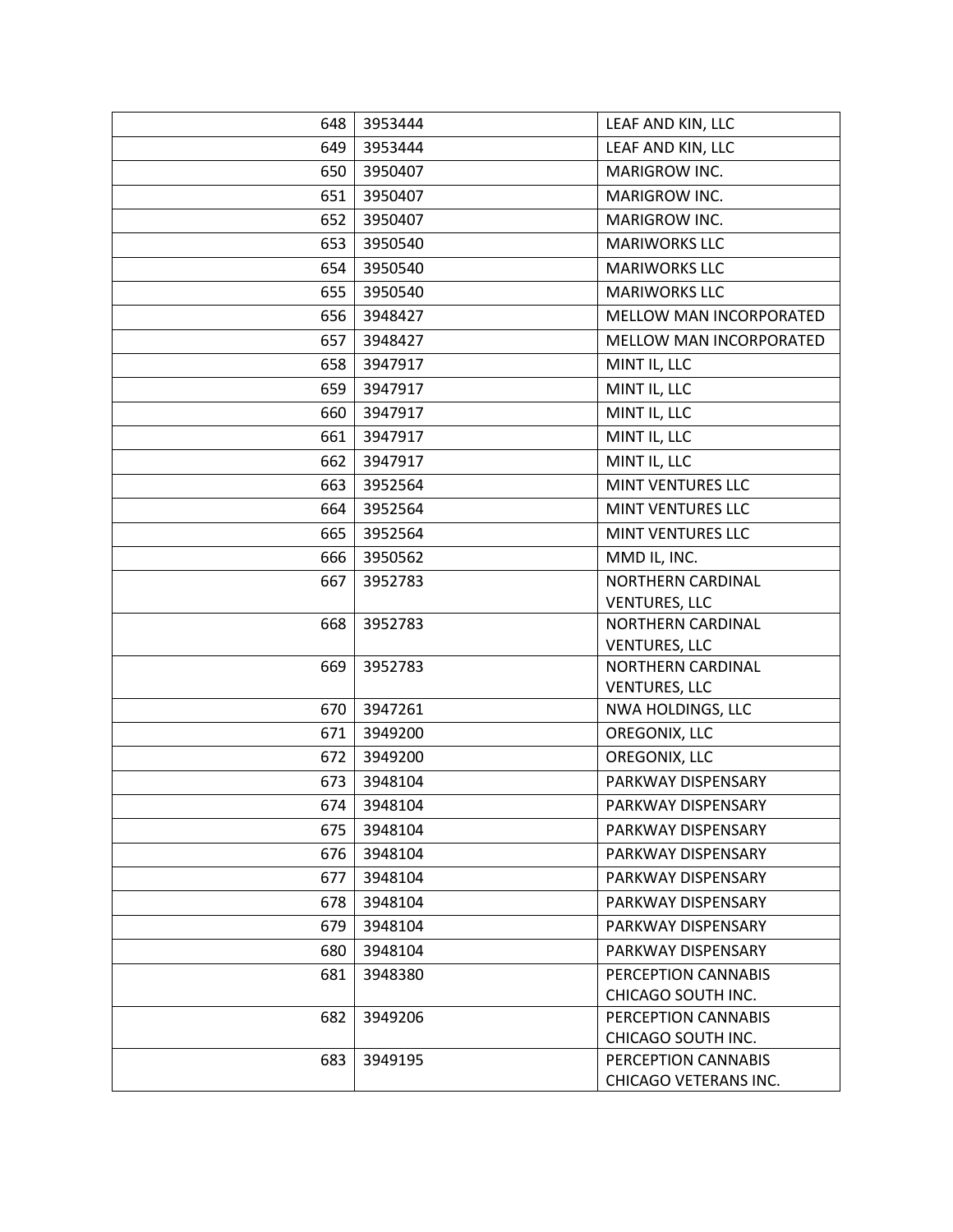| 684 | 3949889 | PERCEPTION CANNABIS                    |
|-----|---------|----------------------------------------|
|     |         | CHICAGO WEST INC.                      |
| 685 | 3954035 | PERCEPTION CANNABIS                    |
|     |         | CHICAGO WEST INC.                      |
| 686 | 3948725 | PRARIRE STATE CANNABIS LLC             |
| 687 | 3948725 | PRARIRE STATE CANNABIS LLC             |
| 688 | 3953556 | PROJECT EQUITY ILLINOIS, INC.          |
| 689 | 3953556 | PROJECT EQUITY ILLINOIS, INC.          |
| 690 | 3953556 | PROJECT EQUITY ILLINOIS, INC.          |
| 691 | 3953556 | PROJECT EQUITY ILLINOIS, INC.          |
| 692 | 3953556 | PROJECT EQUITY ILLINOIS, INC.          |
| 693 | 3963058 | <b>QUREBLISS LLC</b>                   |
| 694 | 3948756 | RCANN IL PARTNERS LLC                  |
| 695 | 3948421 | SB IL LLC D/B/A STARBUDS               |
| 696 | 3948423 | SB IL LLC D/B/A STARBUDS               |
| 697 | 3948553 | SB IL LLC D/B/A STARBUDS               |
| 698 | 3949244 | SB IL LLC D/B/A STARBUDS               |
| 699 | 3950881 | SMOOTHCASTIONS, LLC DBA                |
|     |         | KIND LEAF ILLINOIS                     |
| 700 | 3950881 | SMOOTHCASTIONS, LLC DBA                |
|     |         | KIND LEAF ILLINOIS                     |
| 701 | 3950881 | SMOOTHCASTIONS, LLC DBA                |
| 702 | 3953534 | KIND LEAF ILLINOIS<br>SO BAKED TOO LLC |
|     |         |                                        |
| 703 | 3953534 | SO BAKED TOO LLC                       |
| 704 | 3949802 | SOUTH SIDE NATIVES LLC                 |
| 705 | 3949802 | SOUTH SIDE NATIVES LLC                 |
| 706 | 3949802 | SOUTH SIDE NATIVES LLC                 |
| 707 | 3949802 | SOUTH SIDE NATIVES LLC                 |
| 708 | 3949802 | SOUTH SIDE NATIVES LLC                 |
| 709 | 3949802 | SOUTH SIDE NATIVES LLC                 |
| 710 | 3949802 | SOUTH SIDE NATIVES LLC                 |
| 711 | 3949802 | SOUTH SIDE NATIVES LLC                 |
| 712 | 3949802 | SOUTH SIDE NATIVES LLC                 |
| 713 | 3949802 | SOUTH SIDE NATIVES LLC                 |
| 714 | 3948861 | SUITE GREENS, LLC                      |
| 715 | 3948861 | SUITE GREENS, LLC                      |
| 716 | 3948861 | <b>SUITE GREENS, LLC</b>               |
| 717 | 3948861 | SUITE GREENS, LLC                      |
| 718 | 3962642 | TC APPLICO LLC                         |
| 719 | 3962642 | TC APPLICO LLC                         |
| 720 | 3962642 | TC APPLICO LLC                         |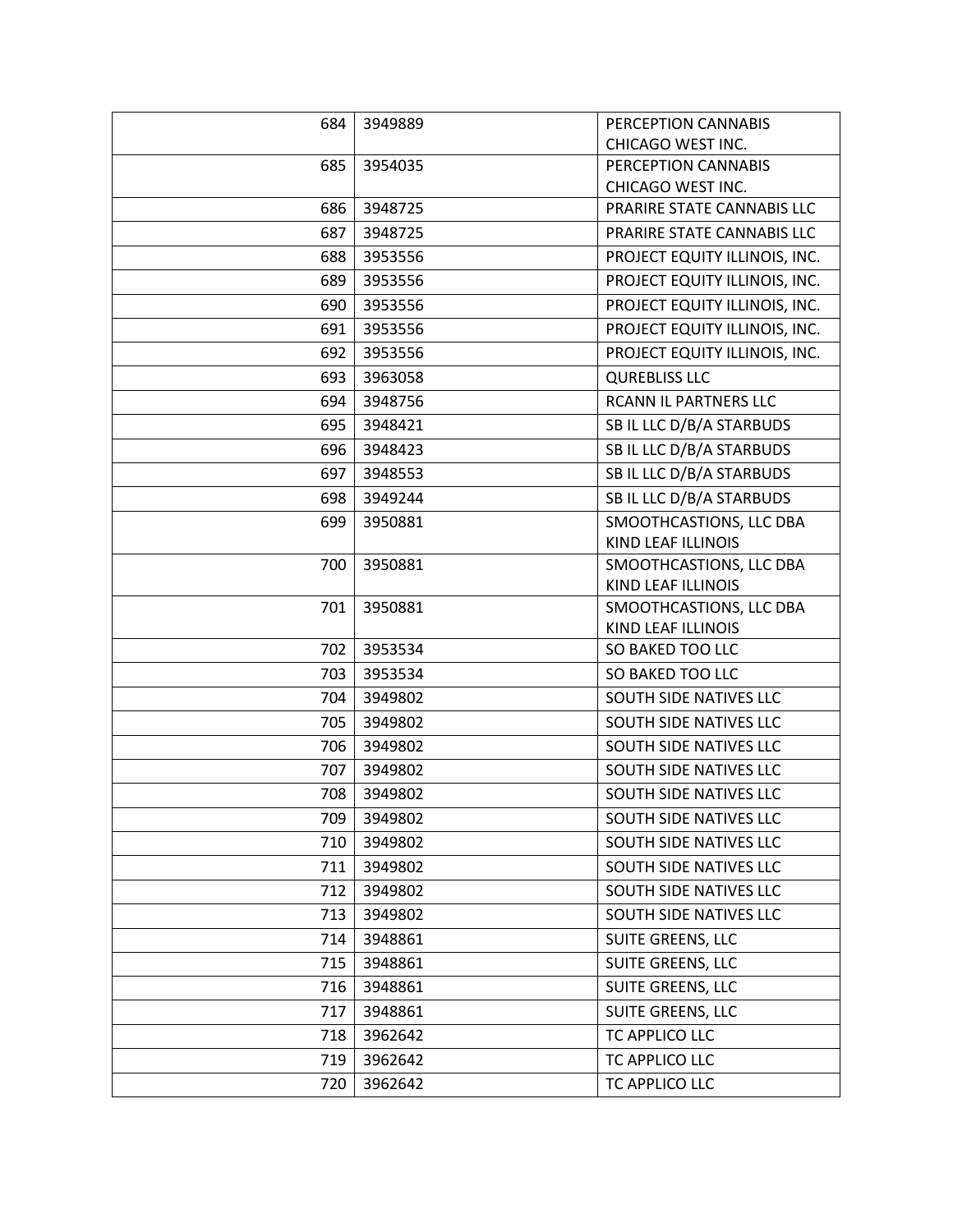| 721 | 3962642 | TC APPLICO LLC   |
|-----|---------|------------------|
| 722 | 3962642 | TC APPLICO LLC   |
| 723 | 3962642 | TC APPLICO LLC   |
| 724 | 3962642 | TC APPLICO LLC   |
| 725 | 3962642 | TC APPLICO LLC   |
| 726 | 3962642 | TC APPLICO LLC   |
| 727 | 3962642 | TC APPLICO LLC   |
| 728 | 3962642 | TC APPLICO LLC   |
| 729 | 3962642 | TC APPLICO LLC   |
| 730 | 3962642 | TC APPLICO LLC   |
| 731 | 3962642 | TC APPLICO LLC   |
| 732 | 3962642 | TC APPLICO LLC   |
| 733 | 3962642 | TC APPLICO LLC   |
| 734 | 3962642 | TC APPLICO LLC   |
| 735 | 3962642 | TC APPLICO LLC   |
| 736 | 3962642 | TC APPLICO LLC   |
| 737 | 3962642 | TC APPLICO LLC   |
| 738 | 3962642 | TC APPLICO LLC   |
| 739 | 3962642 | TC APPLICO LLC   |
| 740 | 3962642 | TC APPLICO LLC   |
| 741 | 3962642 | TC APPLICO LLC   |
| 742 | 3962642 | TC APPLICO LLC   |
| 743 | 3962642 | TC APPLICO LLC   |
| 744 | 3962642 | TC APPLICO LLC   |
| 745 | 3962642 | TC APPLICO LLC   |
| 746 | 3962642 | TC APPLICO LLC   |
| 747 | 3962642 | TC APPLICO LLC   |
| 748 | 3962642 | TC APPLICO LLC   |
| 749 | 3962642 | TC APPLICO LLC   |
| 750 | 3962642 | TC APPLICO LLC   |
| 751 | 3962642 | TC APPLICO LLC   |
| 752 | 3962642 | TC APPLICO LLC   |
| 753 | 3962642 | TC APPLICO LLC   |
| 754 | 3962642 | TC APPLICO LLC   |
| 755 | 3962642 | TC APPLICO LLC   |
| 756 | 3962642 | TC APPLICO LLC   |
| 757 | 3962642 | TC APPLICO LLC   |
| 758 | 3962642 | TC APPLICO LLC   |
| 759 | 3951600 | TERRA HOUSE, LLC |
| 760 | 3951605 | TERRA HOUSE, LLC |
| 761 | 3951613 | TERRA HOUSE, LLC |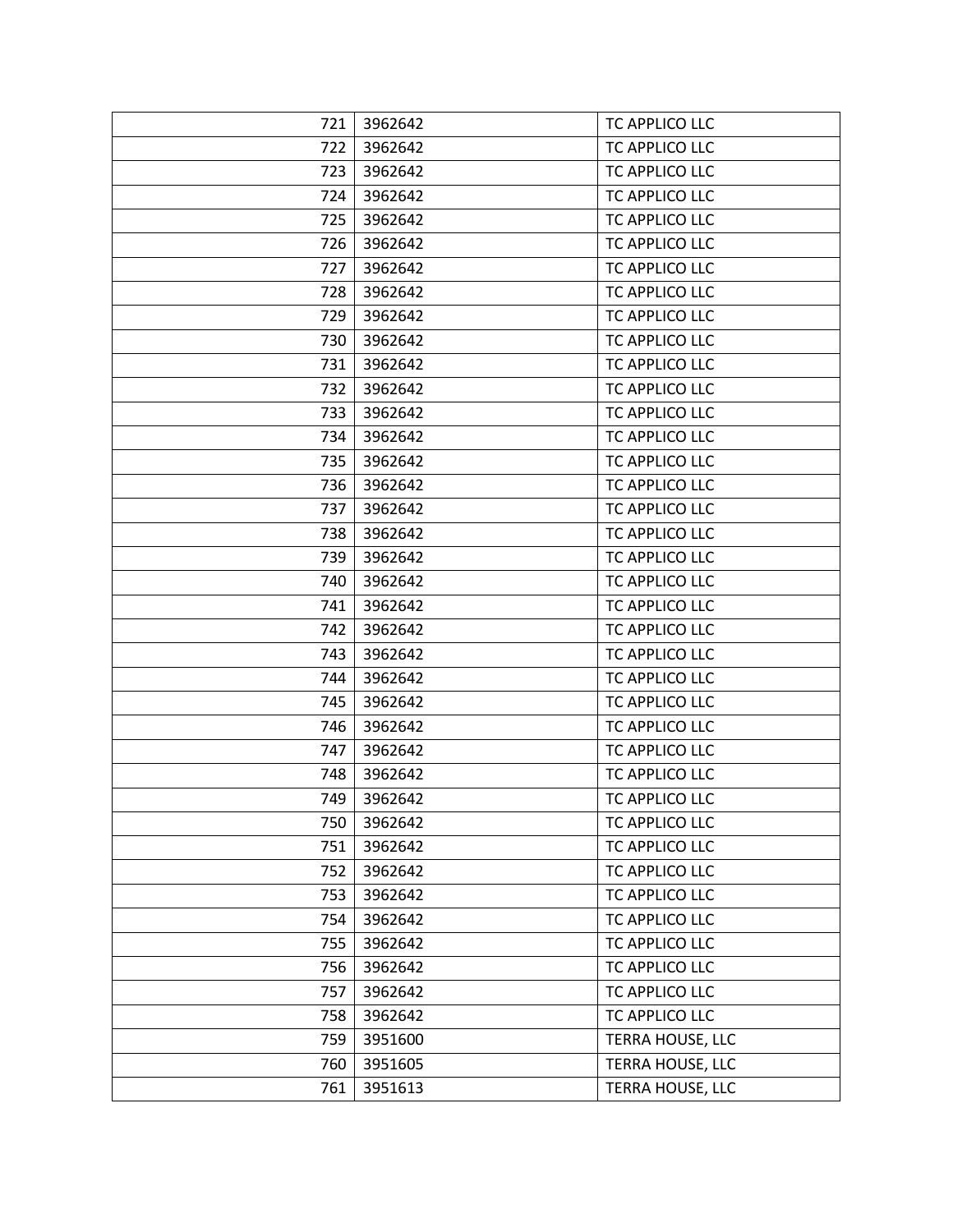| 762        | 3951629            | <b>TERRA HOUSE, LLC</b>                 |
|------------|--------------------|-----------------------------------------|
| 763        | 3951642            | TERRA HOUSE, LLC                        |
| 764        | 3951657            | TERRA HOUSE, LLC                        |
| 765        | 3963465            | THE DOOBIE ROOM                         |
| 766        | 3953395            | THE HERBAL CARE CENTER                  |
| 767        | 3953395            | THE HERBAL CARE CENTER                  |
| 768        | 3953395            | THE HERBAL CARE CENTER                  |
| 769        | 3953395            | THE HERBAL CARE CENTER                  |
| 770        | 3953395            | THE HERBAL CARE CENTER                  |
| 771        | 3953395            | THE HERBAL CARE CENTER                  |
| 772        | 3953395            | THE HERBAL CARE CENTER                  |
| 773        | 3953395            | THE HERBAL CARE CENTER                  |
| 774        | 3953395            | THE HERBAL CARE CENTER                  |
| 775        | 3953395            | THE HERBAL CARE CENTER                  |
| 776        | 3951084            | THF ILLINOIS, LLC DBA:                  |
|            |                    | GREENLIGHT                              |
| 777        | 3951084            | THF ILLINOIS, LLC DBA:                  |
| 778        | 3951084            | <b>GREENLIGHT</b>                       |
|            |                    | THF ILLINOIS, LLC DBA:<br>GREENLIGHT    |
| 779        | 3951084            | THF ILLINOIS, LLC DBA:                  |
|            |                    | GREENLIGHT                              |
| 780        | 3950911            | TOFINO SHORELINE PARTNERS               |
|            |                    | <b>LLC</b>                              |
| 781        | 3950911            | TOFINO SHORELINE PARTNERS<br><b>LLC</b> |
| 782        | 3950911            | TOFINO SHORELINE PARTNERS               |
|            |                    | <b>LLC</b>                              |
| 783        | 3950911            | TOFINO SHORELINE PARTNERS               |
|            |                    | <b>LLC</b>                              |
| 784        | 3950911            | TOFINO SHORELINE PARTNERS               |
|            |                    | <b>LLC</b>                              |
| 785        | 3948454            | <b>TPFB LLC</b>                         |
| 786<br>787 | 3942063<br>3942064 | UHCC INC.<br>UHCC INC.                  |
|            |                    |                                         |
| 788        | 3942073            | UHCC INC.                               |
| 789        | 3942075            | UHCC INC.                               |
| 790        | 3942078            | UHCC INC.                               |
| 791        | 3949190            | UHCC INC.                               |
| 792        | 3951244            | UHCC INC.                               |
| 793        | 3950913            | V3 ILLINOIS VENDING, LLC                |
| 794        | 3950913            | V3 ILLINOIS VENDING, LLC                |
| 795        | 3950913            | V3 ILLINOIS VENDING, LLC                |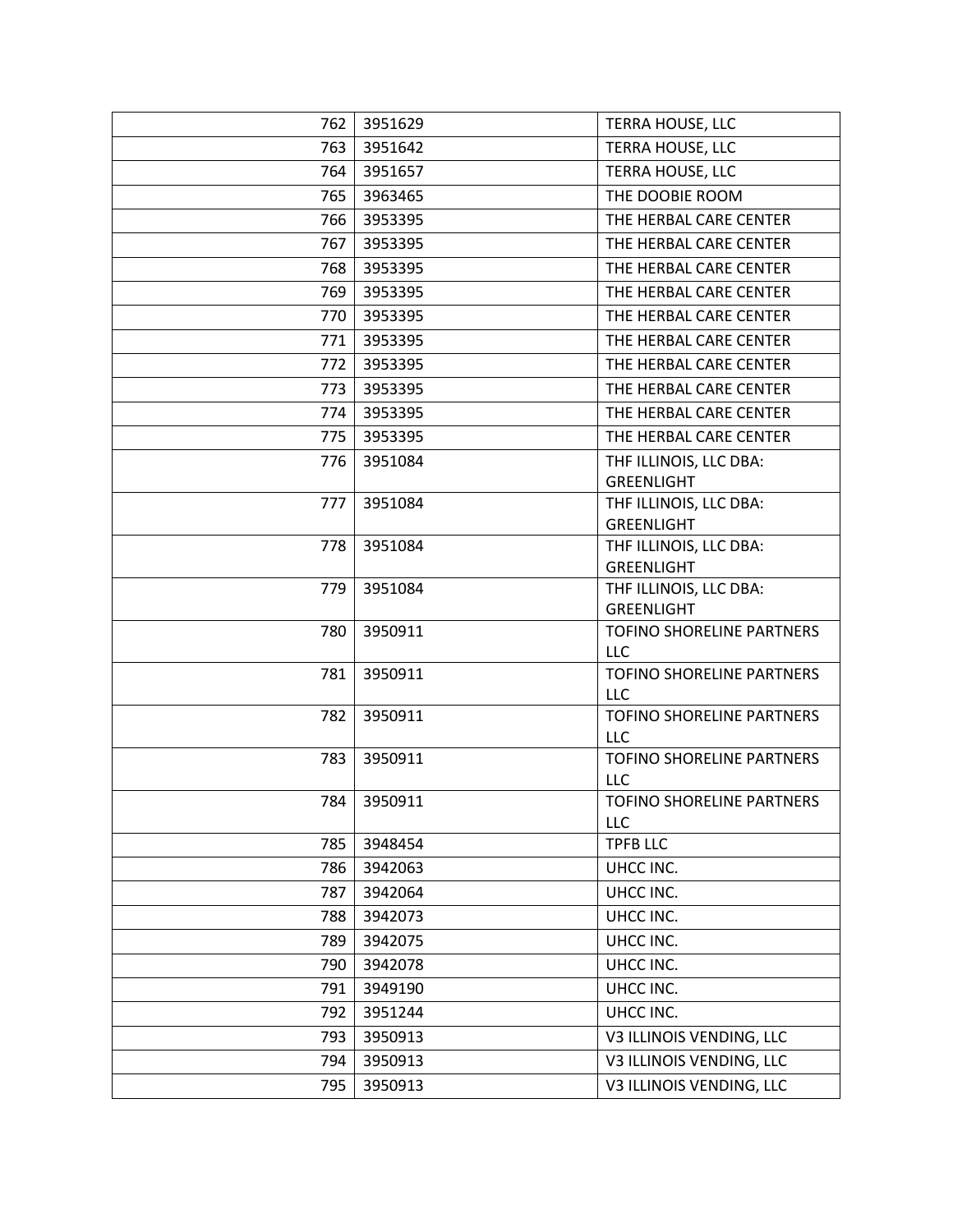| 796 | 3950913 | V3 ILLINOIS VENDING, LLC                          |
|-----|---------|---------------------------------------------------|
| 797 | 3950913 | V3 ILLINOIS VENDING, LLC                          |
| 798 | 3950913 | V3 ILLINOIS VENDING, LLC                          |
| 799 | 3950913 | V3 ILLINOIS VENDING, LLC                          |
| 800 | 3950913 | V3 ILLINOIS VENDING, LLC                          |
| 801 | 3950913 | V3 ILLINOIS VENDING, LLC                          |
| 802 | 3950913 | V3 ILLINOIS VENDING, LLC                          |
| 803 | 3950018 | <b>VELTISTE ILLINOIS LLC</b>                      |
| 804 | 3948703 | <b>VERTICAL MANAGEMENT LLC</b>                    |
| 805 | 3948703 | <b>VERTICAL MANAGEMENT LLC</b>                    |
| 806 | 3948703 | <b>VERTICAL MANAGEMENT LLC</b>                    |
| 807 | 3948703 | <b>VERTICAL MANAGEMENT LLC</b>                    |
| 808 | 3948703 | <b>VERTICAL MANAGEMENT LLC</b>                    |
| 809 | 3948703 | <b>VERTICAL MANAGEMENT LLC</b>                    |
| 810 | 3948703 | <b>VERTICAL MANAGEMENT LLC</b>                    |
| 811 | 3953207 | <b>VETERANS ALTERNATIVE</b>                       |
|     |         | <b>HEALING LLC</b>                                |
| 812 | 3953207 | <b>VETERANS ALTERNATIVE</b>                       |
|     |         | <b>HEALING LLC</b>                                |
| 813 | 3953207 | <b>VETERANS ALTERNATIVE</b>                       |
|     |         | <b>HEALING LLC</b>                                |
| 814 | 3953207 | <b>VETERANS ALTERNATIVE</b>                       |
|     |         | <b>HEALING LLC</b>                                |
| 815 | 3953207 | <b>VETERANS ALTERNATIVE</b><br><b>HEALING LLC</b> |
| 816 | 3953207 | <b>VETERANS ALTERNATIVE</b>                       |
|     |         | <b>HEALING LLC</b>                                |
| 817 | 3953207 | <b>VETERANS ALTERNATIVE</b>                       |
|     |         | <b>HEALING LLC</b>                                |
| 818 | 3953207 | <b>VETERANS ALTERNATIVE</b>                       |
|     |         | <b>HEALING LLC</b>                                |
| 819 | 3953207 | <b>VETERANS ALTERNATIVE</b>                       |
|     |         | <b>HEALING LLC</b>                                |
| 820 | 3953207 | <b>VETERANS ALTERNATIVE</b>                       |
| 821 | 3952950 | <b>HEALING LLC</b>                                |
|     |         | VILL-OPS, INC (DBA VIOLA)                         |
| 822 | 3952950 | VILL-OPS, INC (DBA VIOLA)                         |
| 823 | 3952950 | VILL-OPS, INC (DBA VIOLA)                         |
| 824 | 3952950 | VILL-OPS, INC (DBA VIOLA)                         |
| 825 | 3952950 | VILL-OPS, INC (DBA VIOLA)                         |
| 826 | 3952950 | VILL-OPS, INC (DBA VIOLA)                         |
| 827 | 3952950 | VILL-OPS, INC (DBA VIOLA)                         |
| 828 | 3952950 | VILL-OPS, INC (DBA VIOLA)                         |
| 829 | 3952950 | VILL-OPS, INC (DBA VIOLA)                         |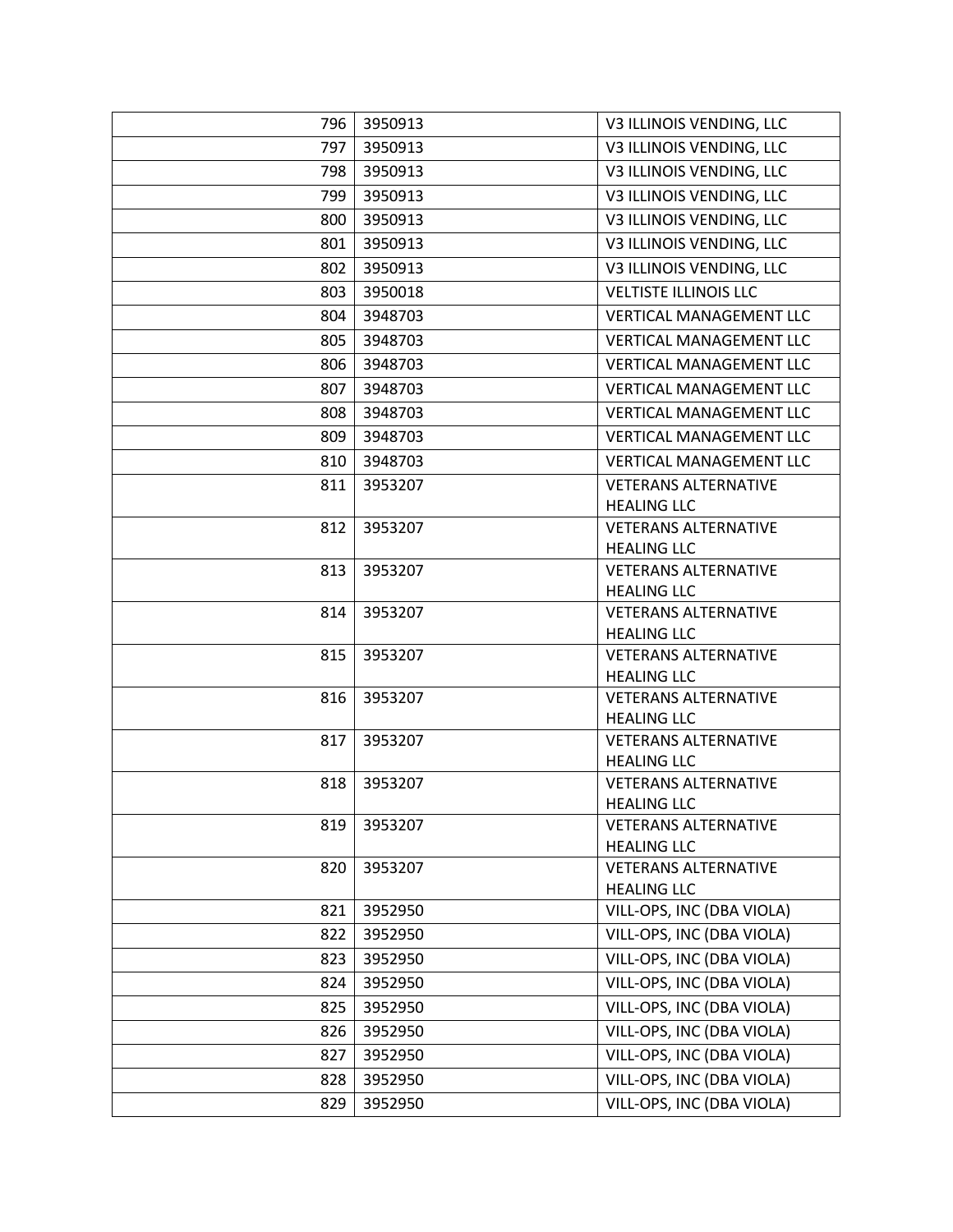| 830 | 3952950 | VILL-OPS, INC (DBA VIOLA)                   |
|-----|---------|---------------------------------------------|
| 831 | 3948580 | WAH GROUP, LLC D/B/A                        |
|     |         | <b>LEAFING LIFE</b>                         |
| 832 | 3948580 | WAH GROUP, LLC D/B/A                        |
|     |         | <b>LEAFING LIFE</b>                         |
| 833 | 3948580 | WAH GROUP, LLC D/B/A                        |
|     |         | <b>LEAFING LIFE</b>                         |
| 834 | 3948580 | WAH GROUP, LLC D/B/A<br><b>LEAFING LIFE</b> |
| 835 | 3948580 | WAH GROUP, LLC D/B/A                        |
|     |         | <b>LEAFING LIFE</b>                         |
| 836 | 3948029 | WELL-BEING HOLISTIC GROUP,                  |
|     |         | <b>LLC</b>                                  |
| 837 | 3948029 | WELL-BEING HOLISTIC GROUP,                  |
|     |         | LLC                                         |
| 838 | 3948029 | WELL-BEING HOLISTIC GROUP,                  |
|     |         | LLC                                         |
| 839 | 3948029 | WELL-BEING HOLISTIC GROUP,                  |
|     |         | LLC                                         |
| 840 | 3947995 | WEST LOOP ELEVATIONS, LLC.                  |
| 841 | 3947995 | WEST LOOP ELEVATIONS, LLC.                  |
| 842 | 3947995 | WEST LOOP ELEVATIONS, LLC.                  |
| 843 | 3947995 | WEST LOOP ELEVATIONS, LLC.                  |
| 844 | 3951560 | <b>WESTSIDE SOCIAL JUSTICE LLC</b>          |
| 845 | 3951560 | WESTSIDE SOCIAL JUSTICE LLC                 |
| 846 | 3951560 | WESTSIDE SOCIAL JUSTICE LLC                 |
| 847 | 3951560 | WESTSIDE SOCIAL JUSTICE LLC                 |
| 848 | 3951560 | WESTSIDE SOCIAL JUSTICE LLC                 |
| 849 | 3951560 | <b>WESTSIDE SOCIAL JUSTICE LLC</b>          |
| 850 | 3951560 | WESTSIDE SOCIAL JUSTICE LLC                 |
| 851 | 3951560 | WESTSIDE SOCIAL JUSTICE LLC                 |
| 852 | 3951560 | <b>WESTSIDE SOCIAL JUSTICE LLC</b>          |
| 853 | 3951560 | WESTSIDE SOCIAL JUSTICE LLC                 |
| 854 | 3949794 | WONG & ZARATE LLC                           |
| 855 | 3949801 | <b>WORLD OF WEED</b>                        |
| 856 | 3949801 | WORLD OF WEED                               |
| 857 | 3949801 | <b>WORLD OF WEED</b>                        |
| 858 | 3949801 | <b>WORLD OF WEED</b>                        |
| 859 | 3949801 | <b>WORLD OF WEED</b>                        |
| 860 | 3949801 | <b>WORLD OF WEED</b>                        |
| 861 | 3949801 | WORLD OF WEED                               |
| 862 | 3949801 | <b>WORLD OF WEED</b>                        |
| 863 | 3949801 | <b>WORLD OF WEED</b>                        |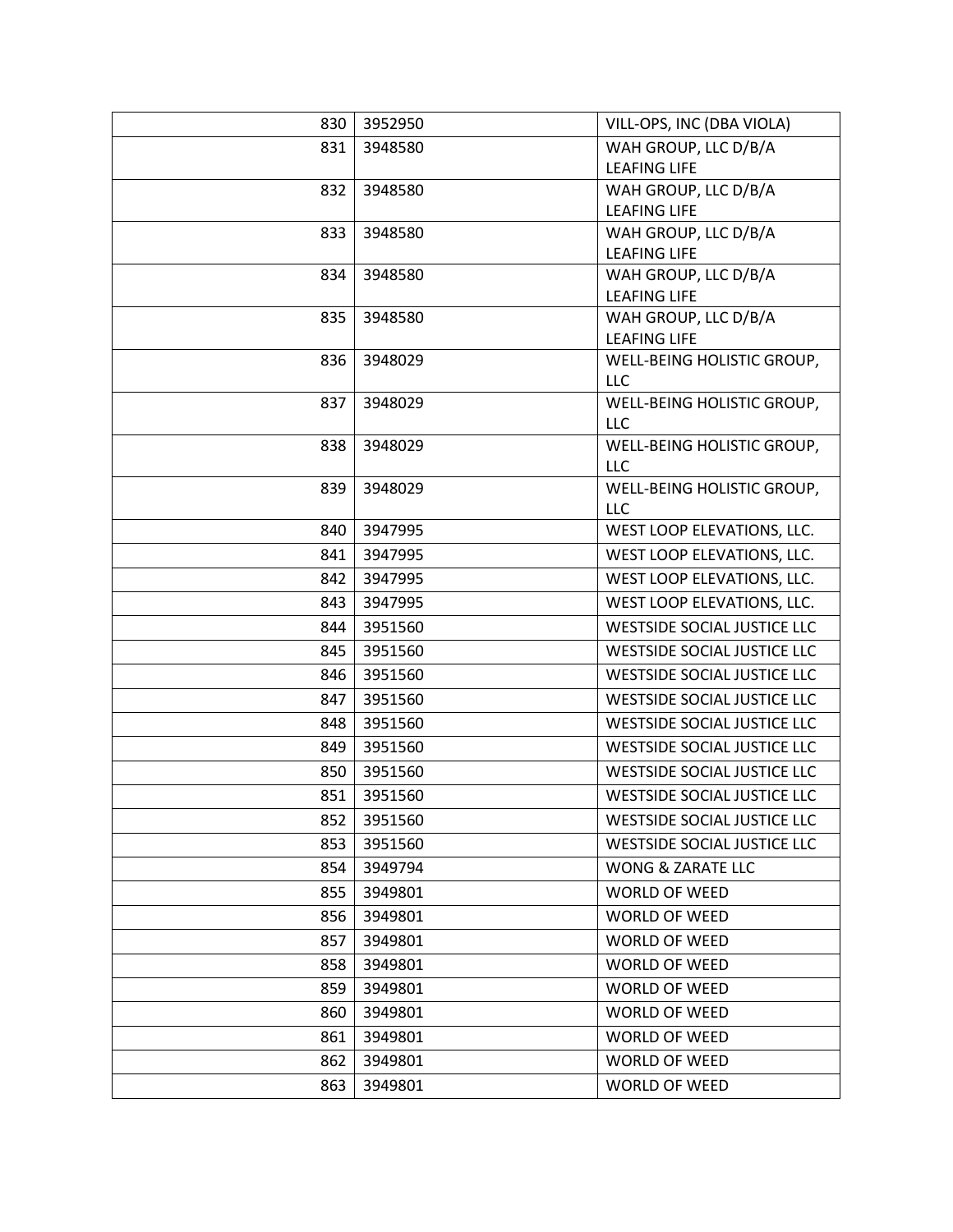| 864 | 3949801 | <b>WORLD OF WEED</b> |
|-----|---------|----------------------|
| 865 | 3949801 | <b>WORLD OF WEED</b> |
| 866 | 3949801 | <b>WORLD OF WEED</b> |
| 867 | 3949801 | <b>WORLD OF WEED</b> |
| 868 | 3949801 | <b>WORLD OF WEED</b> |
| 869 | 3949801 | <b>WORLD OF WEED</b> |
| 870 | 3949801 | <b>WORLD OF WEED</b> |
| 871 | 3949801 | <b>WORLD OF WEED</b> |
| 872 | 3949801 | WORLD OF WEED        |
| 873 | 3949801 | <b>WORLD OF WEED</b> |
| 874 | 3949801 | <b>WORLD OF WEED</b> |
| 875 | 3949801 | <b>WORLD OF WEED</b> |
| 876 | 3949801 | <b>WORLD OF WEED</b> |
| 877 | 3949801 | <b>WORLD OF WEED</b> |
| 878 | 3949801 | <b>WORLD OF WEED</b> |
| 879 | 3949801 | <b>WORLD OF WEED</b> |
| 880 | 3949801 | <b>WORLD OF WEED</b> |
| 881 | 3949801 | <b>WORLD OF WEED</b> |
| 882 | 3949801 | <b>WORLD OF WEED</b> |
| 883 | 3949801 | <b>WORLD OF WEED</b> |
| 884 | 3949801 | <b>WORLD OF WEED</b> |
| 885 | 3949801 | <b>WORLD OF WEED</b> |
| 886 | 3949801 | <b>WORLD OF WEED</b> |
| 887 | 3949801 | <b>WORLD OF WEED</b> |
| 888 | 3949801 | <b>WORLD OF WEED</b> |
| 889 | 3949801 | <b>WORLD OF WEED</b> |
| 890 | 3949801 | <b>WORLD OF WEED</b> |
| 891 | 3949801 | <b>WORLD OF WEED</b> |
| 892 | 3949801 | <b>WORLD OF WEED</b> |
| 893 | 3949801 | <b>WORLD OF WEED</b> |
| 894 | 3949801 | <b>WORLD OF WEED</b> |
| 895 | 3949801 | WORLD OF WEED        |
| 896 | 3949801 | <b>WORLD OF WEED</b> |
| 897 | 3949801 | <b>WORLD OF WEED</b> |
| 898 | 3949801 | <b>WORLD OF WEED</b> |
| 899 | 3949801 | WORLD OF WEED        |
| 900 | 3949801 | <b>WORLD OF WEED</b> |
| 901 | 3949801 | <b>WORLD OF WEED</b> |
|     |         |                      |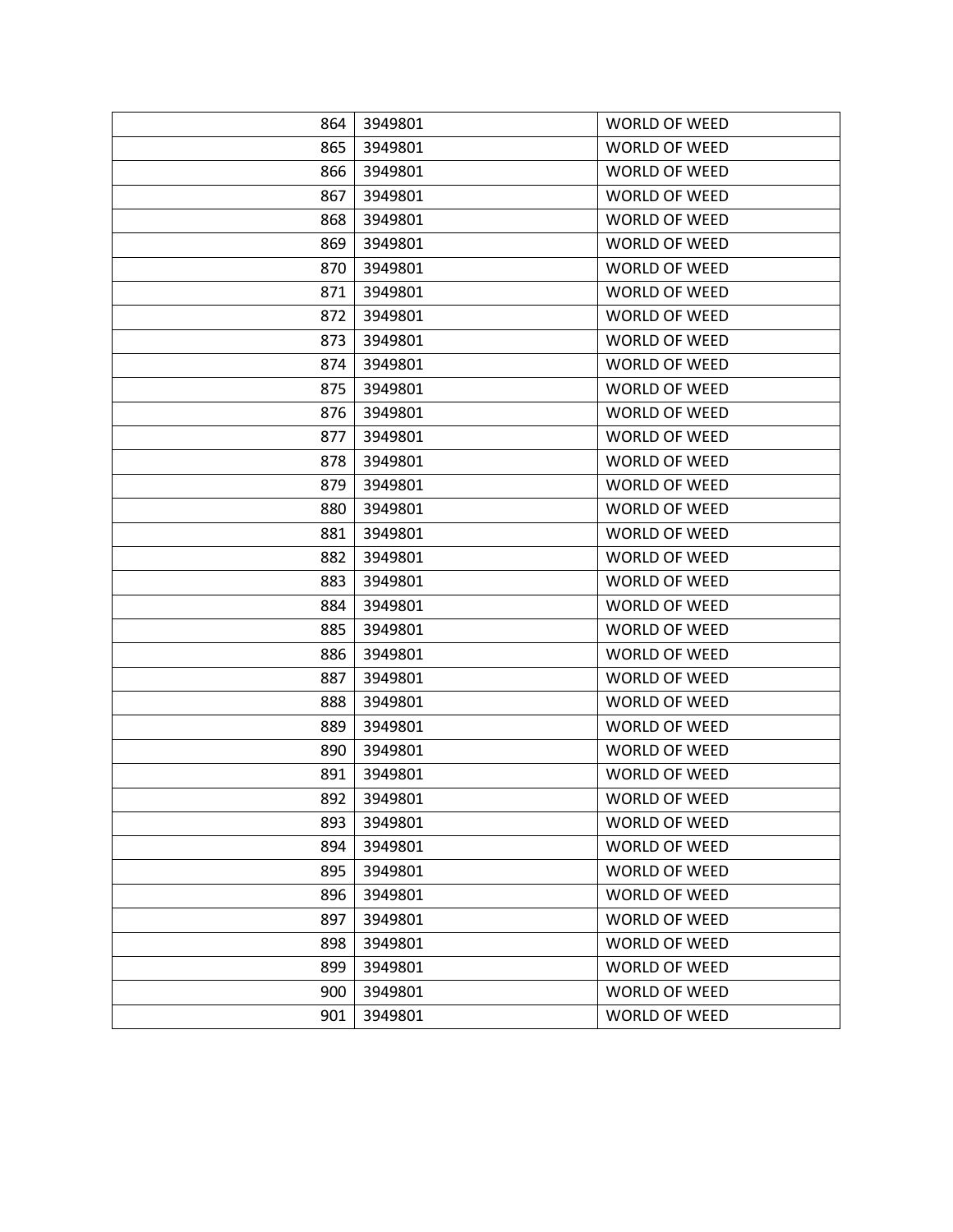| <b>Unique Lottery Number</b> | <b>Unique Application Number</b> | <b>Applicant Name</b>                   |
|------------------------------|----------------------------------|-----------------------------------------|
| $\mathbf{1}$                 | 3961628                          | 127 IL, LLC                             |
| $\overline{2}$               | 3941847                          | AMERICANNA DREAM LLC                    |
| 3                            | 3961862                          | ATLAS ILLINOIS, INC.                    |
| 4                            | 3961949                          | <b>BLOUNTS&amp;MOORE</b>                |
| 5                            | 3961959                          | <b>BOTAVI WELLNESS LLC</b>              |
| 6                            | 3961824                          | CANNEQUALITY LLC                        |
| $\overline{7}$               | 3961695                          | CHARLESTON INVESTORS, LLC               |
| 8                            | 3961767                          | DEALERSHIP, LLC                         |
| 9                            | 3961766                          | EEL - ILLINOIS LLC                      |
| 10                           | 3961975                          | EMERALD COAST, LLC                      |
| 11                           | 3961792                          | <b>FAMILY TRADITION PARTNERS</b><br>LLC |
| 12                           | 3961953                          | FORTUNATE SON PARTNERS LLC              |
| 13                           | 3961716                          | <b>GREEN JUSTICE LLC</b>                |
| 14                           | 3961983                          | <b>GREEN SKIES - ILLINOIS I LLC</b>     |
| 15                           | 3961961                          | <b>HOLISTIC ILLINOIS LLC</b>            |
| 16                           | 3961942                          | <b>MARIWORKS LLC</b>                    |
| 17                           | 3961616                          | MINT IL, LLC                            |
| 18                           | 3961825                          | PARKWAY DISPENSARY                      |
| 19                           | 3961977                          | PROJECT EQUITY ILLINOIS, INC.           |
| 20                           | 3961854                          | SB IL LLC D/B/A STARBUDS                |
| 21                           | 3961987                          | <b>TC APPLICO LLC</b>                   |
| 22                           | 3961790                          | THE HERBAL CARE CENTER                  |
| 23                           | 3961924                          | THF ILLINOIS, LLC DBA:                  |
|                              |                                  | <b>GREENLIGHT</b>                       |
| 24                           | 3961763                          | V3 ILLINOIS VENDING, LLC                |
| 25                           | 3961703                          | VILL-OPS, INC (DBA VIOLA)               |
| 26                           | 3961625                          | <b>WORLD OF WEED</b>                    |

# **BLS Region #6 (Danville): 1 Conditional License available**

# **BLS Region #7 (Davenport-Moline-Rock Island): 1 Conditional License available**

| <b>Unique Lottery Number</b> | <b>Unique Application Number</b> | <b>Applicant Name</b>           |
|------------------------------|----------------------------------|---------------------------------|
|                              | 3961467                          | 4TC INVESTMENTS LLC D/B/A       |
|                              |                                  | DISPENSARY 1865                 |
|                              | 3961179                          | AMERICANNA DREAM LLC            |
| 3                            | 3961254                          | ATLAS ILLINOIS, INC.            |
| 4                            | 3962091                          | <b>BLOUNTS&amp;MOORE</b>        |
| 5                            | 3961466                          | <b>BOLDEN INVESTMENTS I LLC</b> |
| 6                            | 3963522                          | <b>BOTAVI WELLNESS LLC</b>      |
|                              | 3961185                          | <b>CANNEQUALITY LLC</b>         |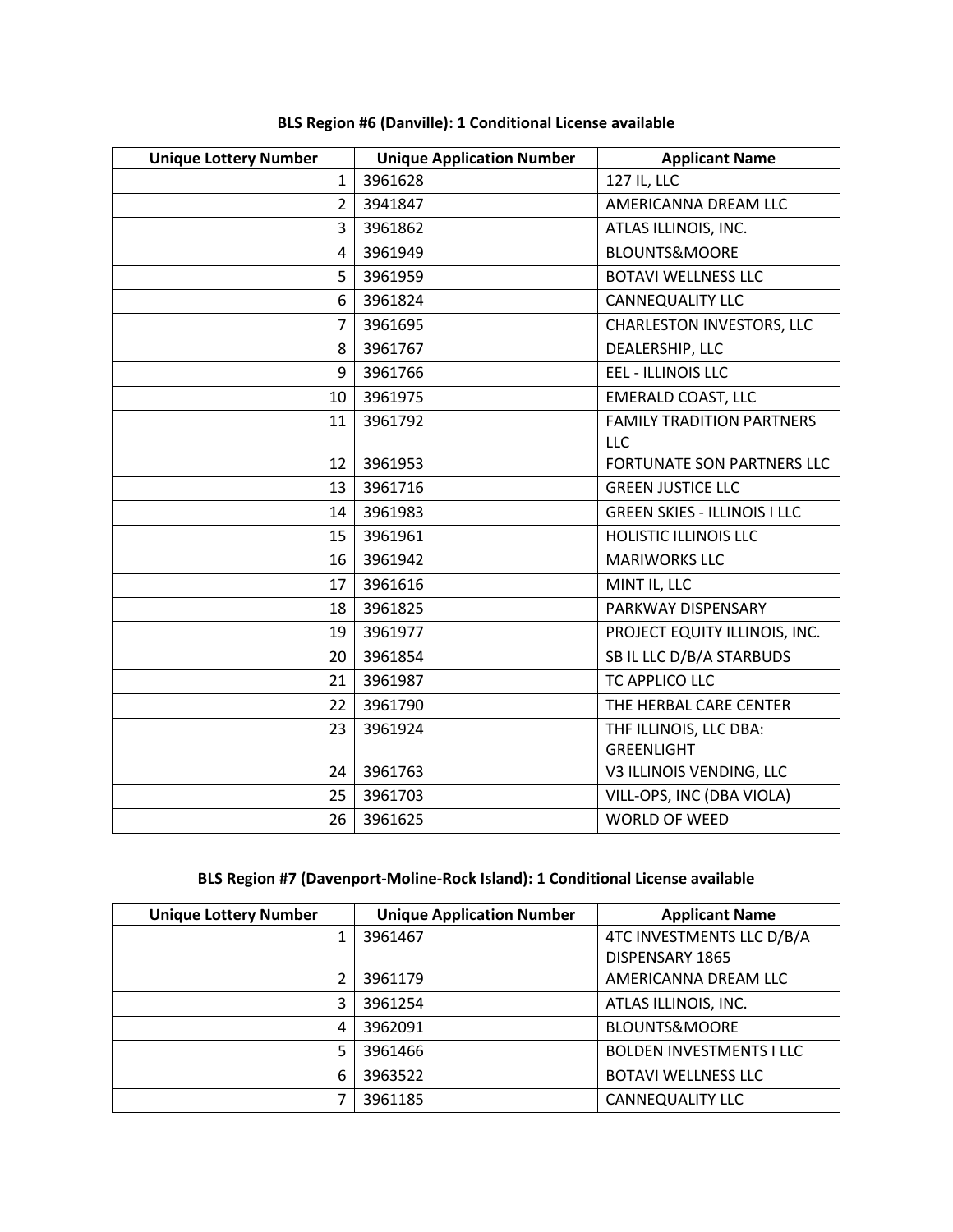| 8  | 3961307 | DEALERSHIP, LLC                                      |
|----|---------|------------------------------------------------------|
| 9  | 3961735 | <b>EEL - ILLINOIS LLC</b>                            |
| 10 | 3961490 | <b>EMERALD COAST, LLC</b>                            |
| 11 | 3965265 | <b>EMERALD ISLAND</b>                                |
| 12 | 3961121 | <b>FAMILY TRADITION PARTNERS</b><br><b>LLC</b>       |
| 13 | 3961039 | <b>FORTUNATE SON PARTNERS LLC</b>                    |
| 14 | 3961326 | <b>GREEN SKIES - ILLINOIS I LLC</b>                  |
| 15 | 3961174 | HEARTLAND LEAF, LLC                                  |
| 16 | 3961315 | HOLISTIC ILLINOIS LLC                                |
| 17 | 3961204 | IL HOLISTIC HEALTH 1 LLC                             |
| 18 | 3961272 | ILLINOIS HEALTH & WELLNESS,<br><b>LLC</b>            |
| 19 | 3960741 | MINT IL, LLC                                         |
| 20 | 3961864 | PROJECT EQUITY ILLINOIS, INC.                        |
| 21 | 3961022 | SB IL LLC D/B/A STARBUDS                             |
| 22 | 3961181 | SMOOTHCASTIONS, LLC DBA<br><b>KIND LEAF ILLINOIS</b> |
| 23 | 3962101 | TC APPLICO LLC                                       |
| 24 | 3961352 | THE HERBAL CARE CENTER                               |
| 25 | 3960740 | THF ILLINOIS, LLC DBA:<br><b>GREENLIGHT</b>          |
| 26 | 3961381 | V3 ILLINOIS VENDING, LLC                             |
| 27 | 3961089 | VILL-OPS, INC (DBA VIOLA)                            |
| 28 | 3961459 | <b>WORLD OF WEED</b>                                 |

# **BLS Region #8 (Decatur): 1 Conditional License available**

| <b>Unique Lottery Number</b> | <b>Unique Application Number</b> | <b>Applicant Name</b>            |
|------------------------------|----------------------------------|----------------------------------|
| 1                            | 3961228                          | <b>BLOUNTS&amp;MOORE</b>         |
| 2                            | 3961534                          | <b>BOLDEN INVESTMENTS II LLC</b> |
| 3                            | 3961800                          | <b>BOTAVI WELLNESS LLC</b>       |
| 4                            | 3961482                          | CANNEQUALITY LLC                 |
| 5                            | 3960641                          | CHARLESTON INVESTORS, LLC        |
| 6                            | 3961504                          | DEALERSHIP, LLC                  |
| 7                            | 3961305                          | DO MOR DEVELOPMENT, LLC          |
| 8                            | 3961496                          | <b>EMERALD COAST, LLC</b>        |
| 9                            | 3961088                          | <b>FAMILY TRADITION PARTNERS</b> |
|                              |                                  | <b>LLC</b>                       |
| 10                           | 3961085                          | FORTUNATE SON PARTNERS LLC       |
| 11                           | 3961973                          | <b>HOLISTIC ILLINOIS LLC</b>     |
| 12                           | 3961260                          | ILLINOIS HEALTH & WELLNESS,      |
|                              |                                  | <b>LLC</b>                       |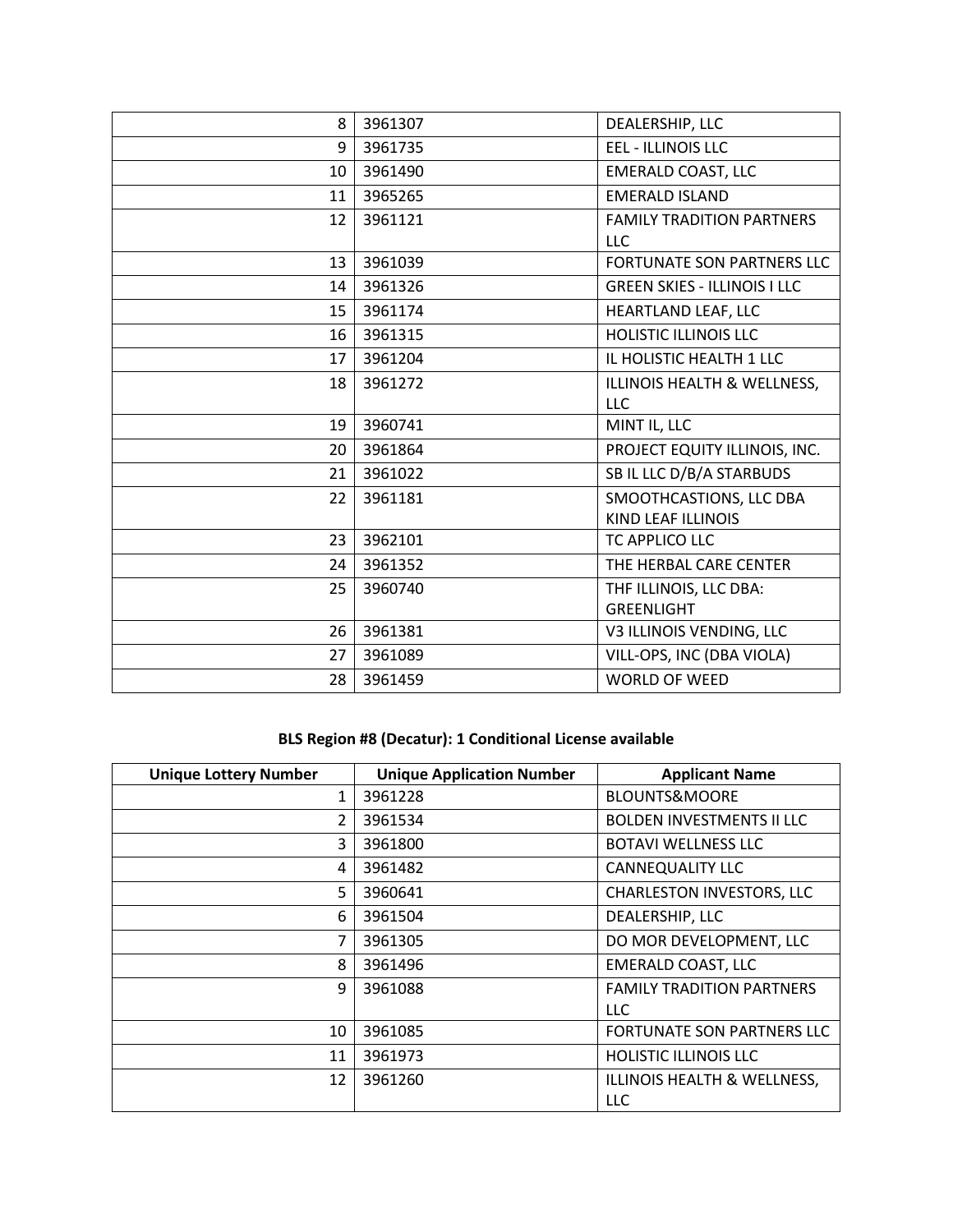| 13 | 3961518 | INDUS365, LLC                 |
|----|---------|-------------------------------|
| 14 | 3961186 | MINT IL, LLC                  |
| 15 | 3961287 | PROJECT EQUITY ILLINOIS, INC. |
| 16 | 3961532 | SB IL LLC D/B/A STARBUDS      |
| 17 | 3960664 | SO BAKED TOO LLC              |
| 18 | 3961182 | TC APPLICO LLC                |
| 19 | 3961468 | THE HERBAL CARE CENTER        |
| 20 | 3961481 | THF ILLINOIS, LLC DBA:        |
|    |         | GREENLIGHT                    |
| 21 | 3961258 | V3 ILLINOIS VENDING, LLC      |
| 22 | 3961275 | VILL-OPS, INC (DBA VIOLA)     |
| 23 | 3961461 | <b>WORLD OF WEED</b>          |

# **BLS Region #9 (Kankakee): 1 Conditional License available**

| <b>Unique Lottery Number</b> | <b>Unique Application Number</b> | <b>Applicant Name</b>               |
|------------------------------|----------------------------------|-------------------------------------|
| $\mathbf{1}$                 | 3960439                          | 127 IL, LLC                         |
| $\overline{2}$               | 3960547                          | ATLAS ILLINOIS, INC.                |
| 3                            | 3962119                          | <b>BLOUNTS&amp;MOORE</b>            |
| 4                            | 3960630                          | <b>BOLDEN INVESTMENTS II LLC</b>    |
| 5                            | 3962097                          | <b>BOTAVI WELLNESS LLC</b>          |
| 6                            | 3960335                          | CANNDID SPIRIT TOO, LLC             |
| $\overline{7}$               | 3960465                          | <b>CANNEQUALITY LLC</b>             |
| 8                            | 3960474                          | DEALERSHIP, LLC                     |
| 9                            | 3960532                          | DEER PARK PARTNERS, LLC             |
| 10                           | 3960485                          | DO MOR DEVELOPMENT, LLC             |
| 11                           | 3962280                          | <b>EMERALD COAST, LLC</b>           |
| 12                           | 3960570                          | <b>FAMILY TRADITION PARTNERS</b>    |
|                              |                                  | <b>LLC</b>                          |
| 13                           | 3960440                          | FORTUNATE SON PARTNERS LLC          |
| 14                           | 3960455                          | <b>GREEN EQUITY VENTURES 1, LLC</b> |
| 15                           | 3960581                          | <b>GREEN JUSTICE LLC</b>            |
| 16                           | 3960628                          | HERBAN HOUSE, LLC                   |
| 17                           | 3960650                          | <b>HOLISTIC ILLINOIS LLC</b>        |
| 18                           | 3960573                          | MINT IL, LLC                        |
| 19                           | 3960609                          | OREGONIX, LLC                       |
| 20                           | 3960584                          | PARKWAY DISPENSARY                  |
| 21                           | 3960414                          | PROJECT EQUITY ILLINOIS, INC.       |
| 22                           | 3960473                          | SB IL LLC D/B/A STARBUDS            |
| 23                           | 3962271                          | TC APPLICO LLC                      |
| 24                           | 3960480                          | THE HERBAL CARE CENTER              |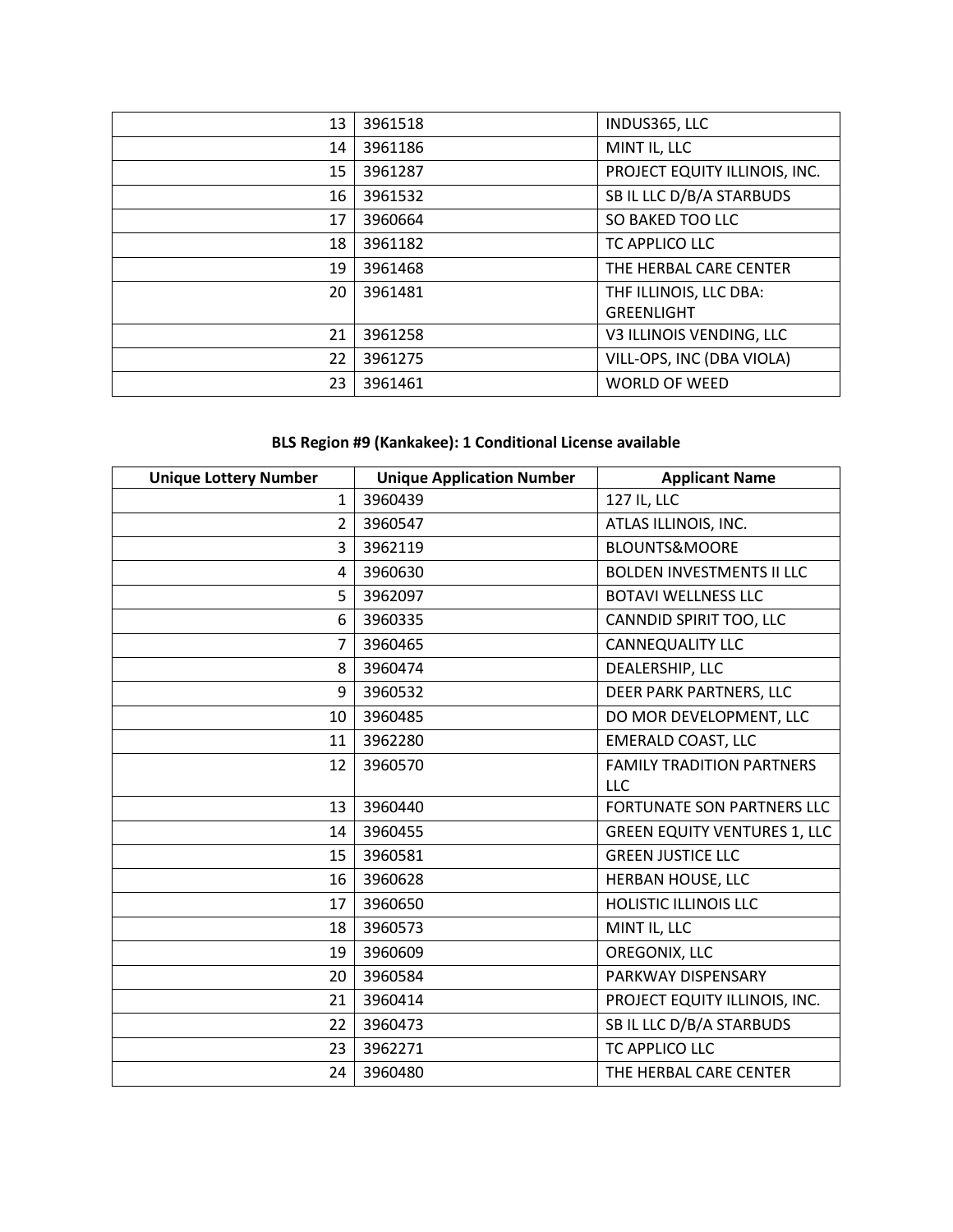| 25. | 3960467 | THE ILLINOIS, LLC DBA:    |
|-----|---------|---------------------------|
|     |         | GREENLIGHT                |
| 26  | 3960642 | V3 ILLINOIS VENDING, LLC  |
| 27  | 3960454 | VILL-OPS, INC (DBA VIOLA) |
| 28  | 3960515 | WORLD OF WEED             |

#### **BLS Region #10 (Peoria): 3 Conditional Licenses available**

| <b>Unique Lottery Number</b> | <b>Unique Application Number</b> | <b>Applicant Name</b>               |
|------------------------------|----------------------------------|-------------------------------------|
| $\mathbf{1}$                 | 3955777                          | 127 IL, LLC                         |
| $\overline{2}$               | 3955295                          | AMERICANNA DREAM LLC                |
| 3                            | 3955295                          | AMERICANNA DREAM LLC                |
| 4                            | 3955530                          | ATLAS ILLINOIS, INC.                |
| 5                            | 3962189                          | <b>BLOUNTS&amp;MOORE</b>            |
| 6                            | 3962189                          | BLOUNTS&MOORE                       |
| 7                            | 3962189                          | <b>BLOUNTS&amp;MOORE</b>            |
| 8                            | 3956444                          | <b>BOLDEN INVESTMENTS I LLC</b>     |
| 9                            | 3961921                          | <b>BOTAVI WELLNESS LLC</b>          |
| 10                           | 3961921                          | <b>BOTAVI WELLNESS LLC</b>          |
| 11                           | 3961921                          | <b>BOTAVI WELLNESS LLC</b>          |
| 12                           | 3955534                          | <b>CANNECT WELLNESS OF</b>          |
|                              |                                  | ILLINOIS, LLC                       |
| 13                           | 3955372                          | CANNEQUALITY LLC                    |
| 14                           | 3955372                          | CANNEQUALITY LLC                    |
| 15                           | 3955366                          | DEALERSHIP, LLC                     |
| 16                           | 3955366                          | DEALERSHIP, LLC                     |
| 17                           | 3955366                          | DEALERSHIP, LLC                     |
| 18                           | 3955752                          | DO MOR DEVELOPMENT, LLC             |
| 19                           | 3955375                          | <b>EEL - ILLINOIS LLC</b>           |
| 20                           | 3962062                          | <b>EMERALD COAST, LLC</b>           |
| 21                           | 3962062                          | <b>EMERALD COAST, LLC</b>           |
| 22                           | 3962062                          | <b>EMERALD COAST, LLC</b>           |
| 23                           | 3955418                          | FOR THREE AMIGOS, INC.              |
| 24                           | 3955349                          | FORTUNATE SON PARTNERS LLC          |
| 25                           | 3955349                          | FORTUNATE SON PARTNERS LLC          |
| 26                           | 3955349                          | FORTUNATE SON PARTNERS LLC          |
| 27                           | 3956035                          | <b>GREEN SKIES - ILLINOIS I LLC</b> |
| 28                           | 3955412                          | <b>GREEN THERAPY LLC</b>            |
| 29                           | 3955523                          | <b>GRI HOLDINGS, LLC</b>            |
| 30                           | 3955323                          | <b>HOLISTIC ILLINOIS LLC</b>        |
| 31                           | 3955314                          | HOLY VANA, LLC                      |
| 32                           | 3955314                          | HOLY VANA, LLC                      |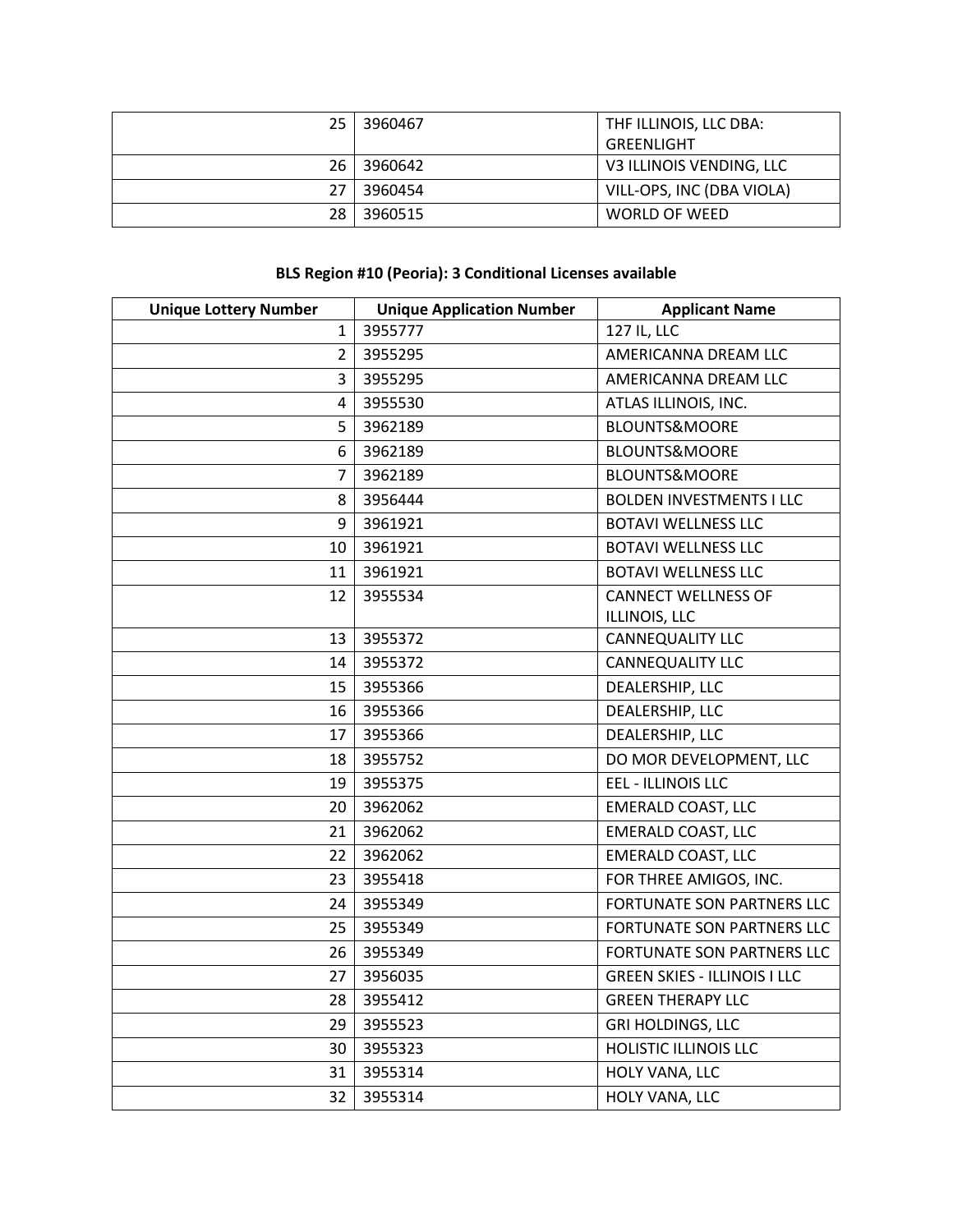| 33 | 3955467 | <b>ICANNCO LLC</b>                               |
|----|---------|--------------------------------------------------|
| 34 | 3955467 | <b>ICANNCO LLC</b>                               |
| 35 | 3955488 | IL HOLISTIC HEALTH 1 LLC                         |
| 36 | 3955385 | ILLINOIS HEALTH & WELLNESS,<br><b>LLC</b>        |
| 37 | 3955385 | ILLINOIS HEALTH & WELLNESS,<br><b>LLC</b>        |
| 38 | 3955780 | IN HIGH SUPPLY 2 INC.                            |
| 39 | 3956484 | INDUS365, LLC                                    |
| 40 | 3962036 | <b>KAP-JG LLC</b>                                |
| 41 | 3955436 | <b>KWB ONE LLC</b>                               |
| 42 | 3956393 | MELLOW MAN INCORPORATED                          |
| 43 | 3955415 | MINT IL, LLC                                     |
| 44 | 3955415 | MINT IL, LLC                                     |
| 45 | 3955466 | <b>NORTHERN CARDINAL</b><br><b>VENTURES, LLC</b> |
| 46 | 3955373 | PROJECT EQUITY ILLINOIS, INC.                    |
| 47 | 3955542 | SB IL LLC D/B/A STARBUDS                         |
| 48 | 3955551 | SMOOTHCASTIONS, LLC DBA<br>KIND LEAF ILLINOIS    |
| 49 | 3955352 | SO BAKED TOO LLC                                 |
| 50 | 3955352 | SO BAKED TOO LLC                                 |
| 51 | 3942659 | SOCIAL REFORM IL LLC                             |
| 52 | 3962017 | TC APPLICO LLC                                   |
| 53 | 3962017 | TC APPLICO LLC                                   |
| 54 | 3962017 | TC APPLICO LLC                                   |
| 55 | 3955390 | THE HERBAL CARE CENTER                           |
| 56 | 3955390 | THE HERBAL CARE CENTER                           |
| 57 | 3955390 | THE HERBAL CARE CENTER                           |
| 58 | 3956037 | THF ILLINOIS, LLC DBA:<br><b>GREENLIGHT</b>      |
| 59 | 3955379 | V3 ILLINOIS VENDING, LLC                         |
| 60 | 3955379 | V3 ILLINOIS VENDING, LLC                         |
| 61 | 3955379 | V3 ILLINOIS VENDING, LLC                         |
| 62 | 3955833 | <b>VERTICAL MANAGEMENT LLC</b>                   |
| 63 | 3955833 | <b>VERTICAL MANAGEMENT LLC</b>                   |
| 64 | 3955833 | <b>VERTICAL MANAGEMENT LLC</b>                   |
| 65 | 3955410 | VILL-OPS, INC (DBA VIOLA)                        |
| 66 | 3955410 | VILL-OPS, INC (DBA VIOLA)                        |
| 67 | 3955410 | VILL-OPS, INC (DBA VIOLA)                        |
| 68 | 3955336 | <b>WESTSIDE SOCIAL JUSTICE LLC</b>               |
| 69 | 3955336 | WESTSIDE SOCIAL JUSTICE LLC                      |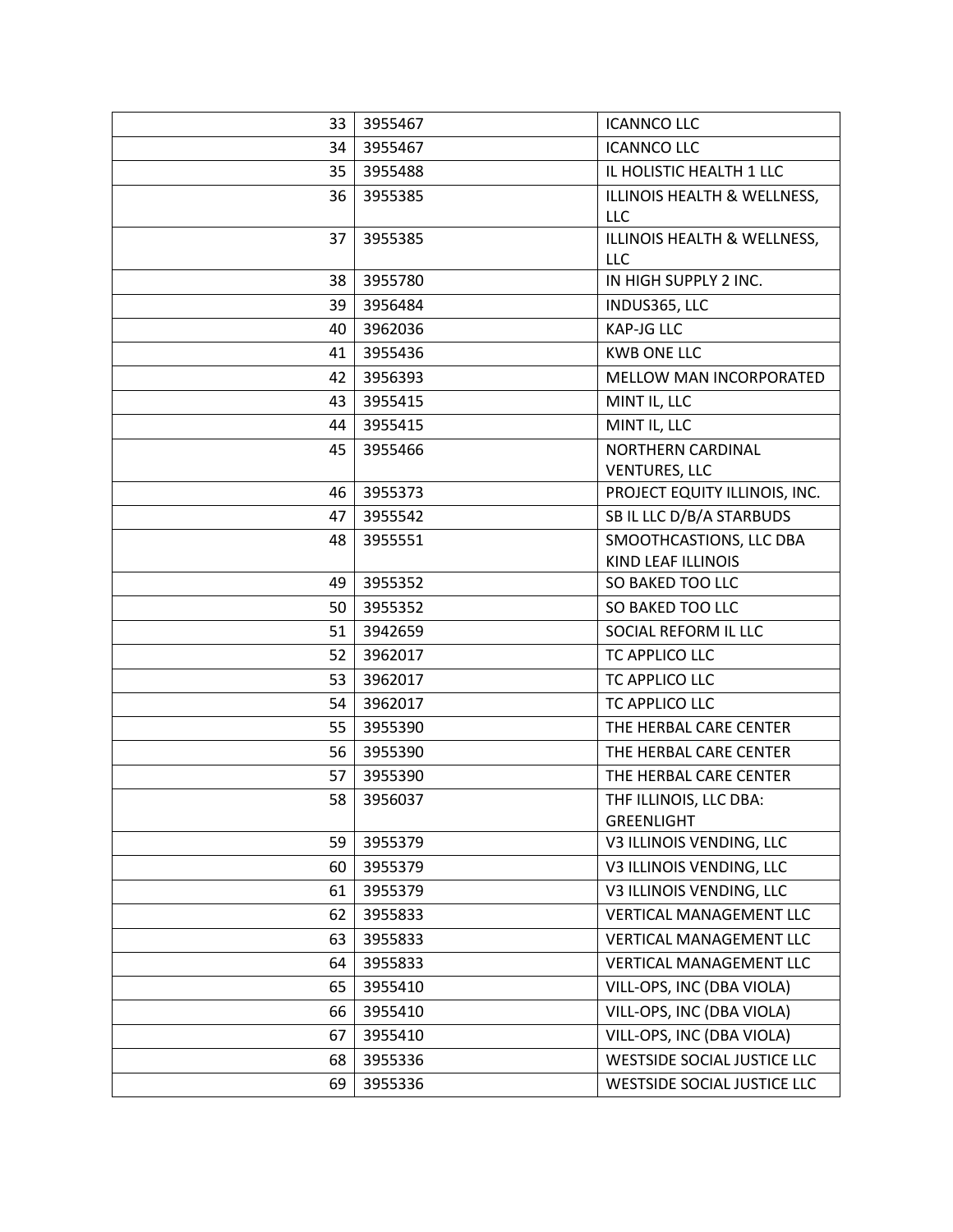| 70.  | 3955336    | WESTSIDE SOCIAL JUSTICE LLC |
|------|------------|-----------------------------|
| 71 I | 3955300    | WORLD OF WEED               |
|      | 72 3955300 | WORLD OF WEED               |
| 73.  | 3955300    | WORLD OF WEED               |

# **BLS Region #11 (Rockford): 2 Conditional License available**

| <b>Unique Lottery Number</b> | <b>Unique Application Number</b> | <b>Applicant Name</b>             |
|------------------------------|----------------------------------|-----------------------------------|
| $\mathbf{1}$                 | 3958439                          | 127 IL, LLC                       |
| $\overline{2}$               | 3958580                          | ALLGREENS DISPENSARY, LLC         |
| 3                            | 3957197                          | AMERICANNA DREAM LLC              |
| 4                            | 3957064                          | ATLAS ILLINOIS, INC.              |
| 5                            | 3962129                          | <b>BLOUNTS&amp;MOORE</b>          |
| 6                            | 3962129                          | <b>BLOUNTS&amp;MOORE</b>          |
| 7                            | 3957256                          | <b>BLUE42 LLC</b>                 |
| 8                            | 3957256                          | <b>BLUE42 LLC</b>                 |
| 9                            | 3957135                          | <b>BOLDEN INVESTMENTS I LLC</b>   |
| 10                           | 3963423                          | <b>BOTAVI WELLNESS LLC</b>        |
| 11                           | 3963423                          | <b>BOTAVI WELLNESS LLC</b>        |
| 12                           | 3957020                          | <b>CANNACORP LLC</b>              |
| 13                           | 3957196                          | CANNDID SPIRIT TOO, LLC           |
| 14                           | 3957196                          | CANNDID SPIRIT TOO, LLC           |
| 15                           | 3957261                          | <b>CANNECT WELLNESS OF</b>        |
|                              |                                  | ILLINOIS, LLC                     |
| 16                           | 3957057                          | CANNEQUALITY LLC                  |
| 17                           | 3957060                          | DEALERSHIP, LLC                   |
| 18                           | 3957060                          | DEALERSHIP, LLC                   |
| 19                           | 3957150                          | DEER PARK PARTNERS, LLC           |
| 20                           | 3957150                          | DEER PARK PARTNERS, LLC           |
| 21                           | 3958469                          | DO MOR DEVELOPMENT, LLC           |
| 22                           | 3957160                          | EEL - ILLINOIS LLC                |
| 23                           | 3957121                          | EHR HOLDINGS, LLC                 |
| 24                           | 3962254                          | <b>EMERALD COAST, LLC</b>         |
| 25                           | 3962254                          | <b>EMERALD COAST, LLC</b>         |
| 26                           | 3957042                          | <b>FLOWER QUEEN WOMEN'S</b>       |
|                              |                                  | <b>COLLECTIVE II LLC</b>          |
|                              | 27 3957003                       | FOR THREE AMIGOS, INC.            |
| 28                           | 3956632                          | <b>FORTUNATE SON PARTNERS LLC</b> |
| 29                           | 3956632                          | FORTUNATE SON PARTNERS LLC        |
| 30                           | 3956756                          | GEMINI WELLNESS GROUP, LLC        |
| 31                           | 3957038                          | <b>GREEN ALL DAY, LLC</b>         |
| 32                           | 3956674                          | <b>GREEN JUSTICE LLC</b>          |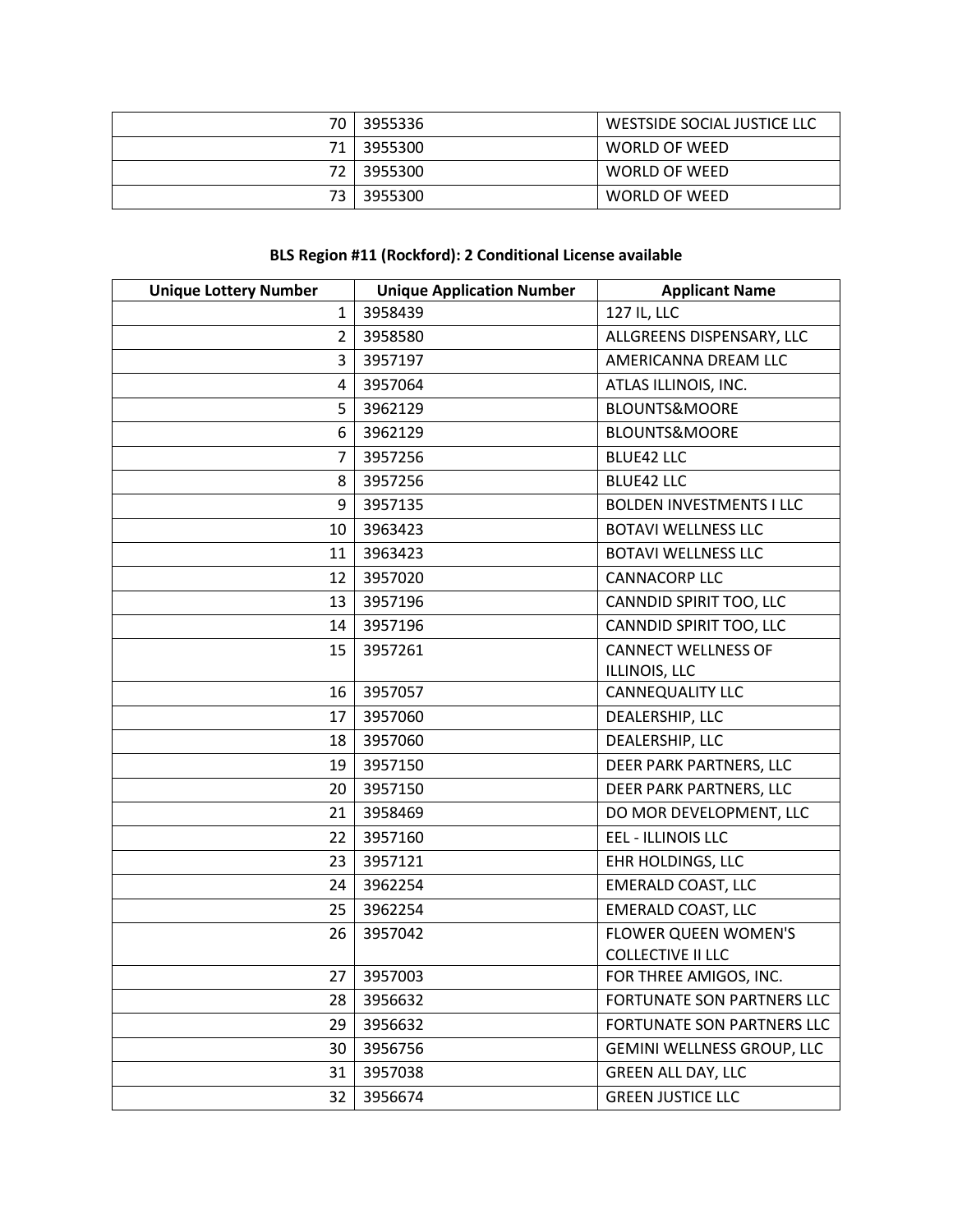| 33 | 3956769 | <b>GREEN SKIES - ILLINOIS I LLC</b>          |
|----|---------|----------------------------------------------|
| 34 | 3956691 | <b>GREEN THERAPY LLC</b>                     |
| 35 | 3957152 | <b>GWB ILLINOIS, LLC (DBA</b>                |
|    |         | GREENWELL)                                   |
| 36 | 3957313 | HEARTLAND LEAF, LLC                          |
| 37 | 3957313 | HEARTLAND LEAF, LLC                          |
| 38 | 3957304 | <b>HOLISTIC ILLINOIS LLC</b>                 |
| 39 | 3957122 | HOLY VANA, LLC                               |
| 40 | 3957122 | HOLY VANA, LLC                               |
| 41 | 3956664 | ILLINOIS HEALTH & WELLNESS,                  |
|    |         | <b>LLC</b>                                   |
| 42 | 3957191 | <b>KANA GROVE NORTH LLC</b>                  |
| 43 | 3957328 | <b>MARIWORKS LLC</b>                         |
| 44 | 3958457 | MINT IL, LLC                                 |
| 45 | 3958457 | MINT IL, LLC                                 |
| 46 | 3957319 | NORTHERN CARDINAL                            |
|    |         | <b>VENTURES, LLC</b>                         |
| 47 | 3957162 | PARKWAY DISPENSARY                           |
| 48 | 3957162 | PARKWAY DISPENSARY                           |
| 49 | 3956720 | PROJECT EQUITY ILLINOIS, INC.                |
| 50 | 3957184 | SB IL LLC D/B/A STARBUDS                     |
| 51 | 3956991 | SMOOTHCASTIONS, LLC DBA                      |
| 52 | 3957332 | KIND LEAF ILLINOIS<br>SOUTH SIDE NATIVES LLC |
| 53 | 3957332 | SOUTH SIDE NATIVES LLC                       |
| 54 | 3962034 | TC APPLICO LLC                               |
| 55 | 3962034 | TC APPLICO LLC                               |
| 56 | 3957068 | THE HERBAL CARE CENTER                       |
|    |         | THE HERBAL CARE CENTER                       |
| 57 | 3957068 |                                              |
| 58 | 3956548 | THF ILLINOIS, LLC DBA:<br><b>GREENLIGHT</b>  |
| 59 | 3958563 | <b>TPFB LLC</b>                              |
| 60 | 3957043 | V3 ILLINOIS VENDING, LLC                     |
| 61 | 3957043 | V3 ILLINOIS VENDING, LLC                     |
| 62 | 3957010 | VILL-OPS, INC (DBA VIOLA)                    |
| 63 | 3957010 | VILL-OPS, INC (DBA VIOLA)                    |
| 64 | 3943874 | WAH GROUP, LLC D/B/A                         |
|    |         | <b>LEAFING LIFE</b>                          |
| 65 | 3957140 | WESTSIDE SOCIAL JUSTICE LLC                  |
| 66 | 3957187 | WORLD OF WEED                                |
| 67 | 3957187 | WORLD OF WEED                                |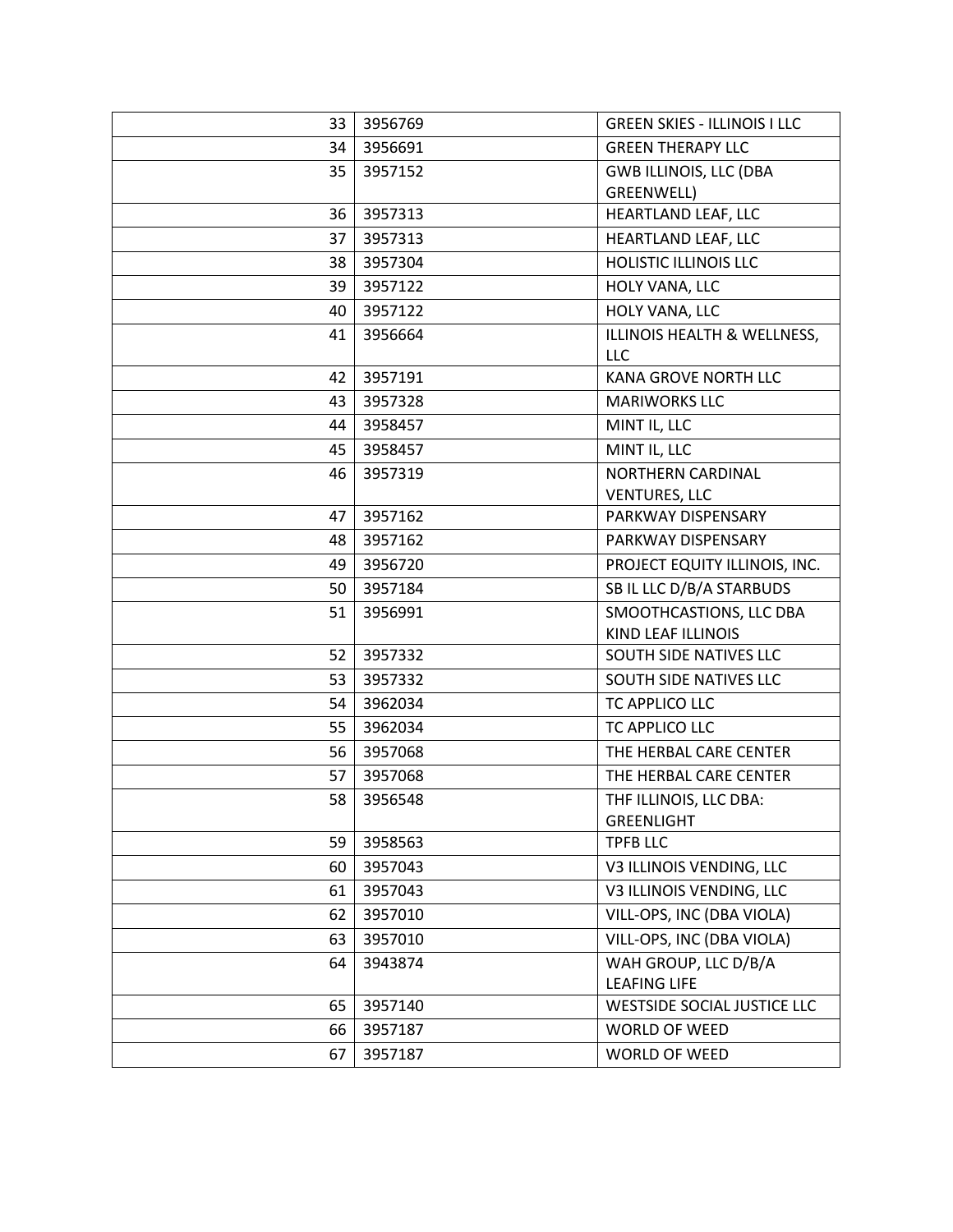| <b>Unique Lottery Number</b><br>$\mathbf{1}$ | <b>Unique Application Number</b><br>3954460 | <b>Applicant Name</b><br>127 IL, LLC    |
|----------------------------------------------|---------------------------------------------|-----------------------------------------|
| $\overline{2}$                               | 3954520                                     |                                         |
|                                              |                                             | ALLGREENS DISPENSARY, LLC               |
| 3                                            | 3954581                                     | AMERICANNA DREAM LLC                    |
| 4                                            | 3954581                                     | AMERICANNA DREAM LLC                    |
| 5                                            | 3954626                                     | ATLAS ILLINOIS, INC.                    |
| 6                                            | 3954224                                     | AYURVEDA 21 LLC                         |
| $\overline{7}$                               | 3954514                                     | BETTY'S IL, INC.                        |
| 8                                            | 3963077                                     | <b>BLOUNTS&amp;MOORE</b>                |
| 9                                            | 3963077                                     | BLOUNTS&MOORE                           |
| 10                                           | 3963077                                     | BLOUNTS&MOORE                           |
| 11                                           | 3963077                                     | <b>BLOUNTS&amp;MOORE</b>                |
| 12                                           | 3955272                                     | <b>BOLDEN INVESTMENTS I LLC</b>         |
| 13                                           | 3963630                                     | <b>BOTAVI WELLNESS LLC</b>              |
| 14                                           | 3963630                                     | <b>BOTAVI WELLNESS LLC</b>              |
| 15                                           | 3963630                                     | <b>BOTAVI WELLNESS LLC</b>              |
| 16                                           | 3963630                                     | <b>BOTAVI WELLNESS LLC</b>              |
| 17                                           | 3943890                                     | <b>C9 PARTNERS LLC</b>                  |
| 18                                           | 3954407                                     | <b>CANNACORP LLC</b>                    |
| 19                                           | 3954371                                     | <b>CANNECT WELLNESS OF</b>              |
|                                              |                                             | ILLINOIS, LLC                           |
| 20                                           | 3954566                                     | CANNEQUALITY LLC                        |
| 21                                           | 3954566                                     | <b>CANNEQUALITY LLC</b>                 |
| 22                                           | 3954191                                     | DEALERSHIP, LLC                         |
| 23                                           | 3954191                                     | DEALERSHIP, LLC                         |
| 24                                           | 3954191                                     | DEALERSHIP, LLC                         |
| 25                                           | 3954191                                     | DEALERSHIP, LLC                         |
| 26                                           | 3954380                                     | <b>DIAMOND STAR DISPENSARIES</b>        |
|                                              | 27 3954532                                  | LLC                                     |
|                                              |                                             | DO MOR DEVELOPMENT, LLC                 |
| 28                                           | 3954265                                     | EEL - ILLINOIS LLC                      |
| 29                                           | 3962702                                     | <b>EMERALD COAST, LLC</b>               |
| 30                                           | 3962702                                     | <b>EMERALD COAST, LLC</b>               |
| 31                                           | 3962702                                     | <b>EMERALD COAST, LLC</b>               |
| 32                                           | 3962702                                     | <b>EMERALD COAST, LLC</b>               |
| 33                                           | 3954281                                     | <b>FAMILY TRADITION PARTNERS</b><br>LLC |
| 34                                           | 3954281                                     | <b>FAMILY TRADITION PARTNERS</b>        |
|                                              |                                             | <b>LLC</b>                              |
| 35                                           | 3954281                                     | <b>FAMILY TRADITION PARTNERS</b>        |
|                                              |                                             | LLC                                     |

**BLS Region #12 (St. Louis): 4 Conditional Licenses available**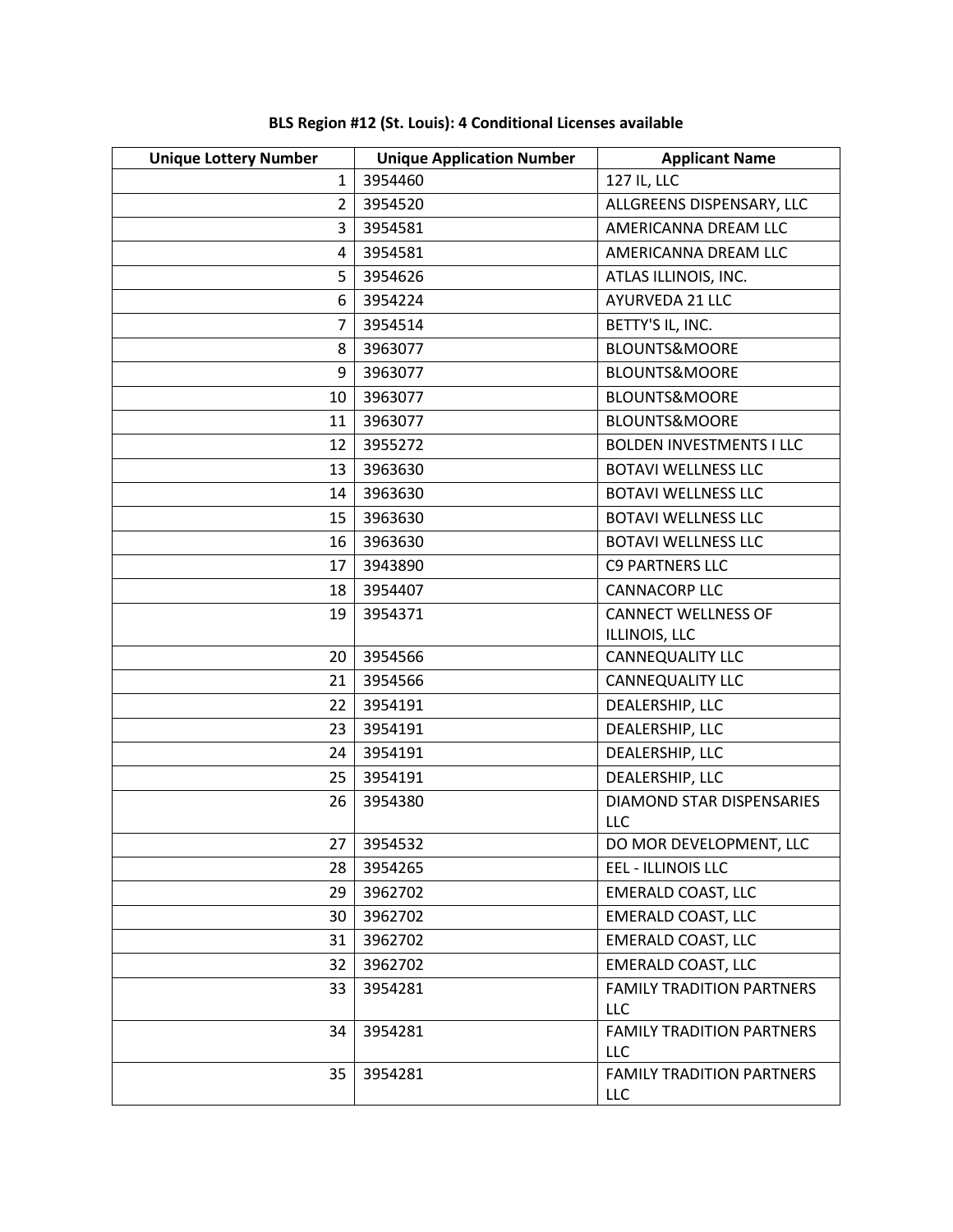| 36 | 3954281 | <b>FAMILY TRADITION PARTNERS</b>    |
|----|---------|-------------------------------------|
|    |         | LLC                                 |
| 37 | 3954211 | FOR THREE AMIGOS, INC.              |
| 38 | 3954485 | <b>FORTUNATE SON PARTNERS LLC</b>   |
| 39 | 3954485 | FORTUNATE SON PARTNERS LLC          |
| 40 | 3954485 | FORTUNATE SON PARTNERS LLC          |
| 41 | 3954485 | FORTUNATE SON PARTNERS LLC          |
| 42 | 3954619 | <b>GMT CONSULTING LLC</b>           |
| 43 | 3954394 | <b>GREEN JUSTICE LLC</b>            |
| 44 | 3954394 | <b>GREEN JUSTICE LLC</b>            |
| 45 | 3954416 | <b>GREEN SKIES - ILLINOIS I LLC</b> |
| 46 | 3957024 | <b>GREEN THERAPY LLC</b>            |
| 47 | 3954373 | <b>GRI HOLDINGS, LLC</b>            |
| 48 | 3956676 | HOLISTIC ILLINOIS LLC               |
| 49 | 3954829 | HOLY VANA, LLC                      |
| 50 | 3943906 | <b>ICANNCO LLC</b>                  |
| 51 | 3954245 | IL HOLISTIC HEALTH 1 LLC            |
| 52 | 3954871 | ILLINOIS HEALTH & WELLNESS,         |
|    |         | LLC                                 |
| 53 | 3954871 | ILLINOIS HEALTH & WELLNESS,         |
|    |         | LLC                                 |
| 54 | 3954435 | ILLINOISCANNABIS49, INC.            |
| 55 | 3954435 | ILLINOISCANNABIS49, INC.            |
| 56 | 3954895 | IN HIGH SUPPLY INC.                 |
| 57 | 3955281 | KANA GROVE SOUTH LLC                |
| 58 | 3955281 | KANA GROVE SOUTH LLC                |
| 59 | 3954403 | <b>KWB ONE LLC</b>                  |
| 60 | 3954383 | LEAF AND KIN, LLC                   |
| 61 | 3954203 | <b>MARIWORKS LLC</b>                |
| 62 | 3955329 | MINT IL, LLC                        |
| 63 | 3955329 | MINT IL, LLC                        |
| 64 | 3954506 | MINT VENTURES LLC                   |
| 65 | 3957019 | <b>NORTHERN CARDINAL</b>            |
|    |         | <b>VENTURES, LLC</b>                |
| 66 | 3954537 | PARKWAY DISPENSARY                  |
| 67 | 3954537 | PARKWAY DISPENSARY                  |
| 68 | 3954537 | PARKWAY DISPENSARY                  |
| 69 | 3954537 | PARKWAY DISPENSARY                  |
| 70 | 3954583 | PROJECT EQUITY ILLINOIS, INC.       |
| 71 | 3943882 | RCANN IL PARTNERS LLC               |
| 72 | 3954138 | SB IL LLC D/B/A STARBUDS            |
| 73 | 3954138 | SB IL LLC D/B/A STARBUDS            |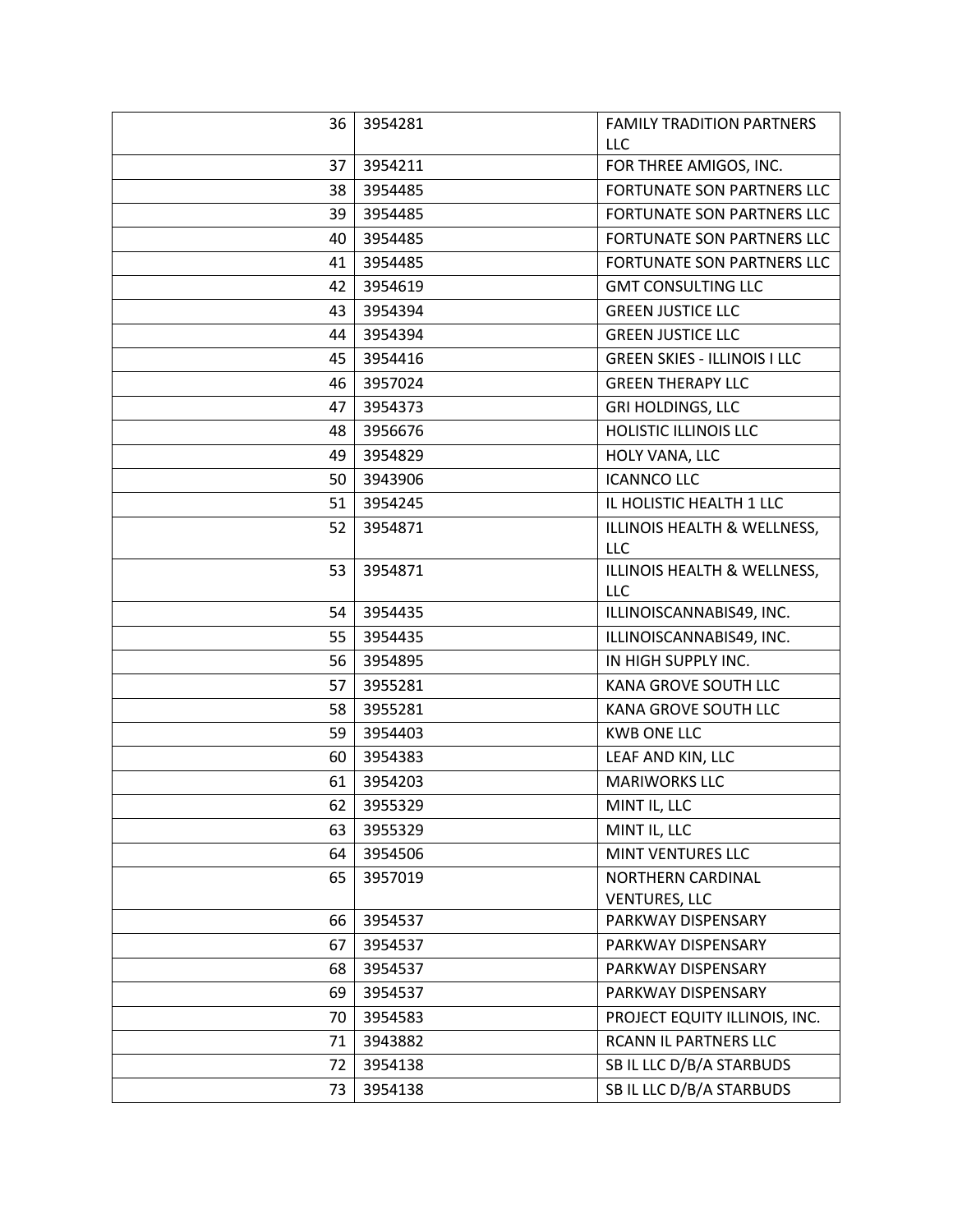| 74  | 3954251 | SMOOTHCASTIONS, LLC DBA            |
|-----|---------|------------------------------------|
|     |         | KIND LEAF ILLINOIS                 |
| 75  | 3954206 | SO BAKED TOO LLC                   |
| 76  | 3954206 | SO BAKED TOO LLC                   |
| 77  | 3954206 | SO BAKED TOO LLC                   |
| 78  | 3954558 | SOCIAL REFORM IL LLC               |
| 79  | 3962621 | TC APPLICO LLC                     |
| 80  | 3962621 | TC APPLICO LLC                     |
| 81  | 3954540 | TERRA HOUSE, LLC                   |
| 82  | 3954540 | TERRA HOUSE, LLC                   |
| 83  | 3955273 | THE HERBAL CARE CENTER             |
| 84  | 3955273 | THE HERBAL CARE CENTER             |
| 85  | 3955273 | THE HERBAL CARE CENTER             |
| 86  | 3955273 | THE HERBAL CARE CENTER             |
| 87  | 3954533 | THF ILLINOIS, LLC DBA:             |
|     |         | <b>GREENLIGHT</b>                  |
| 88  | 3941793 | UHCC INC.                          |
| 89  | 3941899 | UHCC INC.                          |
| 90  | 3954896 | V3 ILLINOIS VENDING, LLC           |
| 91  | 3954896 | V3 ILLINOIS VENDING, LLC           |
| 92  | 3954896 | V3 ILLINOIS VENDING, LLC           |
| 93  | 3954896 | V3 ILLINOIS VENDING, LLC           |
| 94  | 3955266 | VILL-OPS, INC (DBA VIOLA)          |
| 95  | 3955266 | VILL-OPS, INC (DBA VIOLA)          |
| 96  | 3955266 | VILL-OPS, INC (DBA VIOLA)          |
| 97  | 3955266 | VILL-OPS, INC (DBA VIOLA)          |
| 98  | 3943956 | WAH GROUP, LLC D/B/A               |
|     |         | <b>LEAFING LIFE</b>                |
| 99  | 3943956 | WAH GROUP, LLC D/B/A               |
|     |         | <b>LEAFING LIFE</b>                |
| 100 | 3954412 | <b>WESTSIDE SOCIAL JUSTICE LLC</b> |
| 101 | 3954412 | <b>WESTSIDE SOCIAL JUSTICE LLC</b> |
| 102 | 3954512 | <b>WORLD OF WEED</b>               |
| 103 | 3954512 | <b>WORLD OF WEED</b>               |
| 104 | 3954512 | <b>WORLD OF WEED</b>               |
| 105 | 3954512 | WORLD OF WEED                      |

# **BLS Region #13 (Springfield): 1 Conditional License available**

| <b>Unique Lottery Number</b> | <b>Unique Application Number</b> | <b>Applicant Name</b> |
|------------------------------|----------------------------------|-----------------------|
|                              | 1 3956362                        | ATLAS ILLINOIS, INC.  |
|                              | 2 3962006                        | BLOUNTS&MOORE         |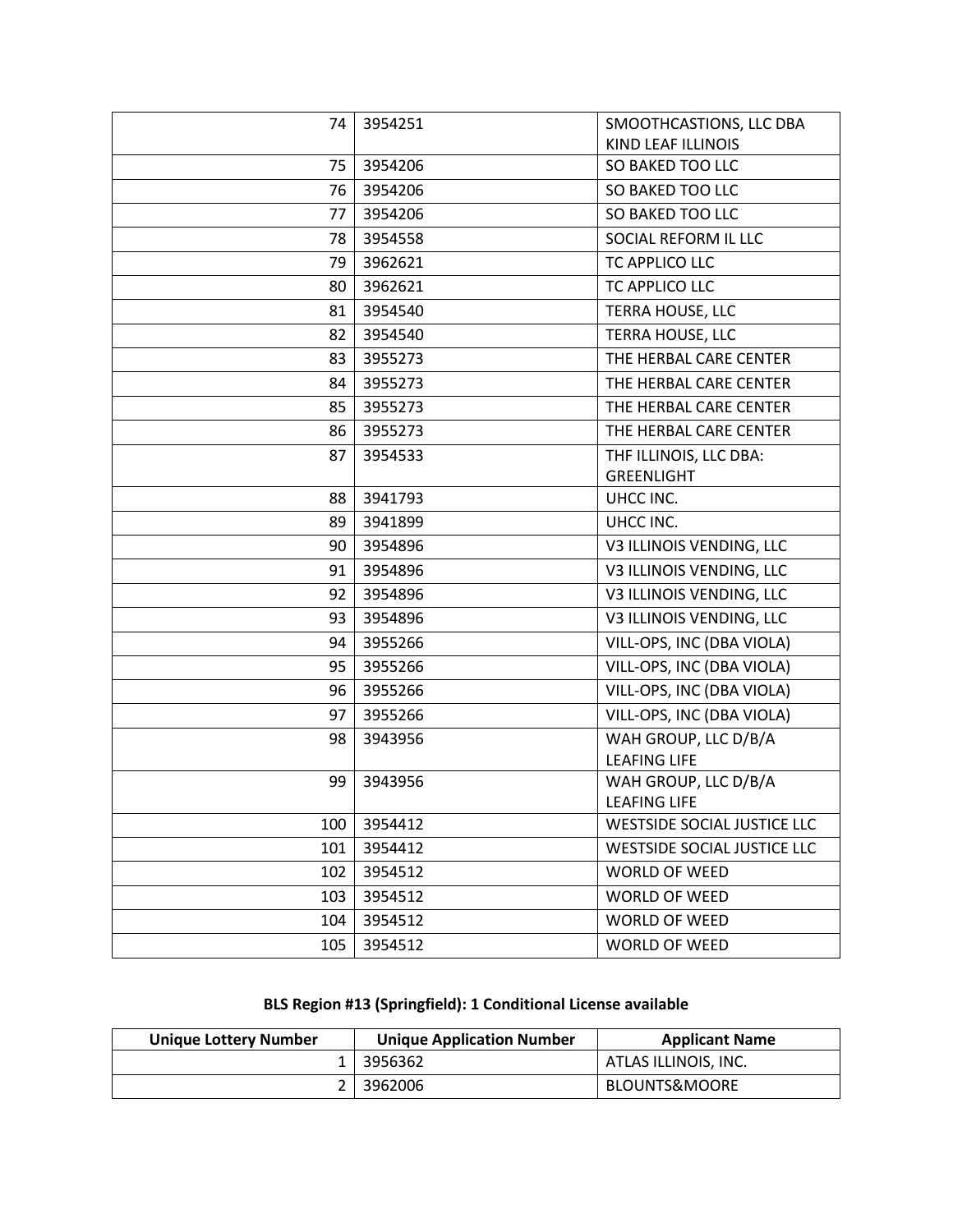| 3              | 3956386 | <b>BOLDEN INVESTMENTS III LLC</b>       |
|----------------|---------|-----------------------------------------|
| 4              | 3962055 | <b>BOTAVI WELLNESS LLC</b>              |
| 5              | 3962031 | <b>CANNABISTRO</b>                      |
| 6              | 3956314 | <b>CANNECT WELLNESS OF</b>              |
|                |         | ILLINOIS, LLC                           |
| $\overline{7}$ | 3956394 | CANNEQUALITY LLC                        |
| 8              | 3956519 | DEALERSHIP, LLC                         |
| 9              | 3956327 | DO MOR DEVELOPMENT, LLC                 |
| 10             | 3962686 | <b>EMERALD COAST, LLC</b>               |
| 11             | 3956377 | <b>FAMILY TRADITION PARTNERS</b><br>LLC |
| 12             | 3956282 | <b>FORTUNATE SON PARTNERS LLC</b>       |
| 13             | 3956599 | <b>HOLISTIC ILLINOIS LLC</b>            |
| 14             | 3956471 | ILLINOIS HEALTH & WELLNESS,             |
|                |         | <b>LLC</b>                              |
| 15             | 3956257 | <b>MARIWORKS LLC</b>                    |
| 16             | 3956306 | MINT IL, LLC                            |
| 17             | 3956255 | MINT VENTURES LLC                       |
| 18             | 3956364 | PARKWAY DISPENSARY                      |
| 19             | 3947085 | PROJECT EQUITY ILLINOIS, INC.           |
| 20             | 3956315 | SB IL LLC D/B/A STARBUDS                |
| 21             | 3962005 | TC APPLICO LLC                          |
| 22             | 3956326 | THE HERBAL CARE CENTER                  |
| 23             | 3956303 | THF ILLINOIS, LLC DBA:                  |
|                |         | <b>GREENLIGHT</b>                       |
| 24             | 3956365 | V3 ILLINOIS VENDING, LLC                |
| 25             | 3956405 | VILL-OPS, INC (DBA VIOLA)               |
| 26             | 3956301 | <b>WORLD OF WEED</b>                    |

#### **BLS Region #14 (Northwest Illinois nonmetropolitan): 3 Conditional License available**

| <b>Unique Lottery Number</b> | <b>Unique Application Number</b> | <b>Applicant Name</b>     |
|------------------------------|----------------------------------|---------------------------|
|                              | 3959708                          | 127 IL, LLC               |
| 2                            | 3959542                          | 4TC INVESTMENTS LLC D/B/A |
|                              |                                  | DISPENSARY 1865           |
| 3                            | 3959542                          | 4TC INVESTMENTS LLC D/B/A |
|                              |                                  | DISPENSARY 1865           |
| 4                            | 3959542                          | 4TC INVESTMENTS LLC D/B/A |
|                              |                                  | DISPENSARY 1865           |
| 5                            | 3959568                          | ALLGREENS DISPENSARY, LLC |
| 6                            | 3959537                          | AMERICANNA DREAM LLC      |
|                              | 3959537                          | AMERICANNA DREAM LLC      |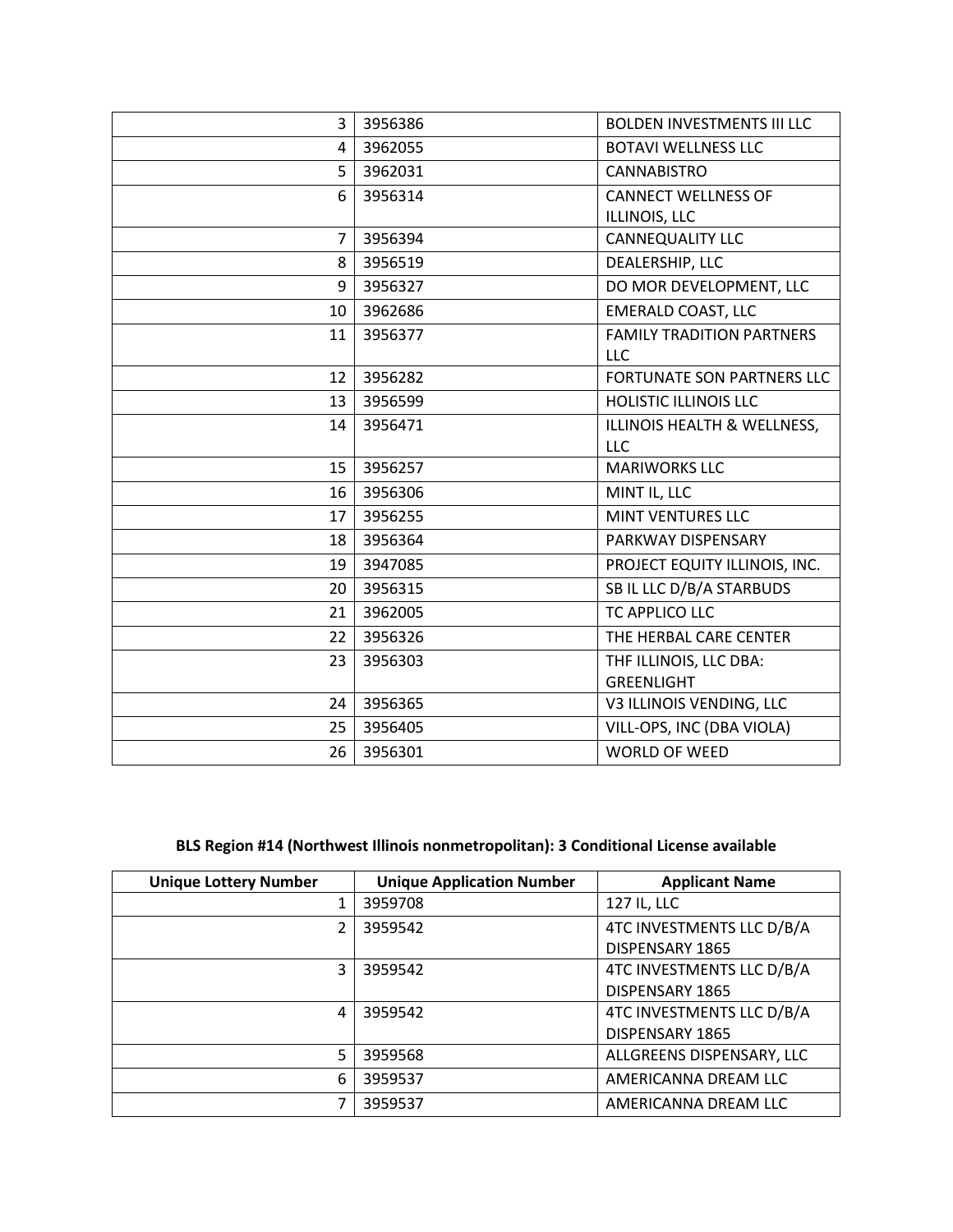| 8  | 3959758 | ATLAS ILLINOIS, INC.              |
|----|---------|-----------------------------------|
| 9  | 3959601 | AYURVEDA 21 LLC                   |
| 10 | 3963543 | BLOUNTS&MOORE                     |
| 11 | 3963543 | <b>BLOUNTS&amp;MOORE</b>          |
| 12 | 3963543 | BLOUNTS&MOORE                     |
| 13 | 3959767 | <b>BOLDEN INVESTMENTS II LLC</b>  |
| 14 | 3962080 | <b>BOTAVI WELLNESS LLC</b>        |
| 15 | 3962080 | <b>BOTAVI WELLNESS LLC</b>        |
| 16 | 3962080 | <b>BOTAVI WELLNESS LLC</b>        |
| 17 | 3959499 | CANNDID SPIRIT TOO, LLC           |
| 18 | 3959499 | CANNDID SPIRIT TOO, LLC           |
| 19 | 3959499 | CANNDID SPIRIT TOO, LLC           |
| 20 | 3959536 | <b>CANNECT WELLNESS OF</b>        |
|    |         | ILLINOIS, LLC                     |
| 21 | 3959552 | CANNEQUALITY LLC                  |
| 22 | 3959552 | CANNEQUALITY LLC                  |
| 23 | 3959682 | DEALERSHIP, LLC                   |
| 24 | 3959682 | DEALERSHIP, LLC                   |
| 25 | 3959682 | DEALERSHIP, LLC                   |
| 26 | 3959498 | DEER PARK PARTNERS, LLC           |
| 27 | 3959498 | DEER PARK PARTNERS, LLC           |
| 28 | 3963086 | DO MOR DEVELOPMENT, LLC           |
| 29 | 3959710 | <b>EEL - ILLINOIS LLC</b>         |
| 30 | 3959549 | <b>EHR HOLDINGS, LLC</b>          |
| 31 | 3961324 | <b>EMERALD COAST, LLC</b>         |
| 32 | 3961324 | <b>EMERALD COAST, LLC</b>         |
| 33 | 3961324 | <b>EMERALD COAST, LLC</b>         |
| 34 | 3960026 | FOR THREE AMIGOS, INC.            |
| 35 | 3960009 | <b>FORTUNATE SON PARTNERS LLC</b> |
| 36 | 3960009 | FORTUNATE SON PARTNERS LLC        |
| 37 | 3960009 | FORTUNATE SON PARTNERS LLC        |
| 38 | 3960007 | <b>GREEN ALL DAY, LLC</b>         |
| 39 | 3959594 | <b>GREEN JUSTICE LLC</b>          |
| 40 | 3959594 | <b>GREEN JUSTICE LLC</b>          |
| 41 | 3959594 | <b>GREEN JUSTICE LLC</b>          |
| 42 | 3960034 | <b>GREEN THERAPY LLC</b>          |
| 43 | 3959993 | <b>GRI HOLDINGS, LLC</b>          |
| 44 | 3959579 | <b>GWB ILLINOIS, LLC (DBA</b>     |
|    |         | GREENWELL)                        |
| 45 | 3961280 | HEARTLAND LEAF, LLC               |
| 46 | 3961280 | HEARTLAND LEAF, LLC               |
| 47 | 3961280 | HEARTLAND LEAF, LLC               |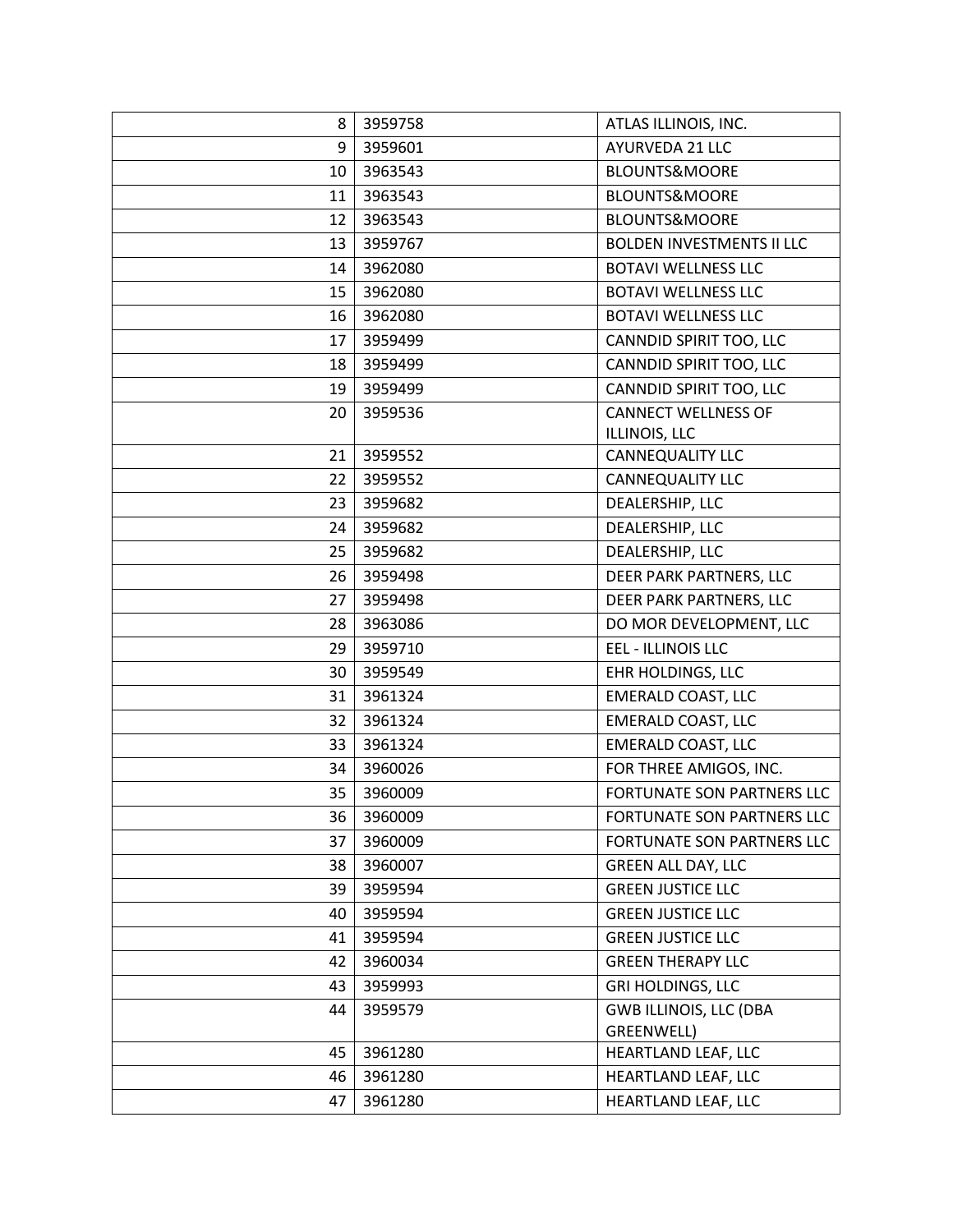| 48 | 3959716 | HERBAN HOUSE, LLC                           |
|----|---------|---------------------------------------------|
| 49 | 3959714 | <b>HOLISTIC ILLINOIS LLC</b>                |
| 50 | 3959714 | <b>HOLISTIC ILLINOIS LLC</b>                |
| 51 | 3959714 | <b>HOLISTIC ILLINOIS LLC</b>                |
| 52 | 3961033 | HOLY VANA, LLC                              |
| 53 | 3959989 | INDUS365, LLC                               |
| 54 | 3959977 | KANA GROVE NORTH LLC                        |
| 55 | 3962084 | <b>KAP-JG LLC</b>                           |
| 56 | 3960132 | LOCAL ROOTS OF NW ILLINOIS<br><b>INC</b>    |
| 57 | 3960132 | LOCAL ROOTS OF NW ILLINOIS<br><b>INC</b>    |
| 58 | 3960142 | LOCAL ROOTS OF NW ILLINOIS<br><b>INC</b>    |
| 59 | 3959486 | <b>MARIWORKS LLC</b>                        |
| 60 | 3959486 | <b>MARIWORKS LLC</b>                        |
| 61 | 3960501 | MINT IL, LLC                                |
| 62 | 3960501 | MINT IL, LLC                                |
| 63 | 3959699 | PROJECT EQUITY ILLINOIS, INC.               |
| 64 | 3959688 | RCANN IL PARTNERS LLC                       |
| 65 | 3960024 | SB IL LLC D/B/A STARBUDS                    |
| 66 | 3962146 | TC APPLICO LLC                              |
| 67 | 3960218 | TERRA HOUSE, LLC                            |
| 68 | 3960218 | TERRA HOUSE, LLC                            |
| 69 | 3959990 | THE HERBAL CARE CENTER                      |
| 70 | 3959990 | THE HERBAL CARE CENTER                      |
| 71 | 3959990 | THE HERBAL CARE CENTER                      |
| 72 | 3959978 | THF ILLINOIS, LLC DBA:<br><b>GREENLIGHT</b> |
| 73 | 3959969 | <b>TPFB LLC</b>                             |
| 74 | 3942045 | UHCC INC.                                   |
| 75 | 3959605 | V3 ILLINOIS VENDING, LLC                    |
| 76 | 3959605 | V3 ILLINOIS VENDING, LLC                    |
| 77 | 3959605 | V3 ILLINOIS VENDING, LLC                    |
| 78 | 3960535 | VILL-OPS, INC (DBA VIOLA)                   |
| 79 | 3960535 | VILL-OPS, INC (DBA VIOLA)                   |
| 80 | 3960535 | VILL-OPS, INC (DBA VIOLA)                   |
| 81 | 3959748 | WAH GROUP, LLC D/B/A<br><b>LEAFING LIFE</b> |
| 82 | 3959571 | WORLD OF WEED                               |
| 83 | 3959571 | WORLD OF WEED                               |
| 84 | 3959571 | WORLD OF WEED                               |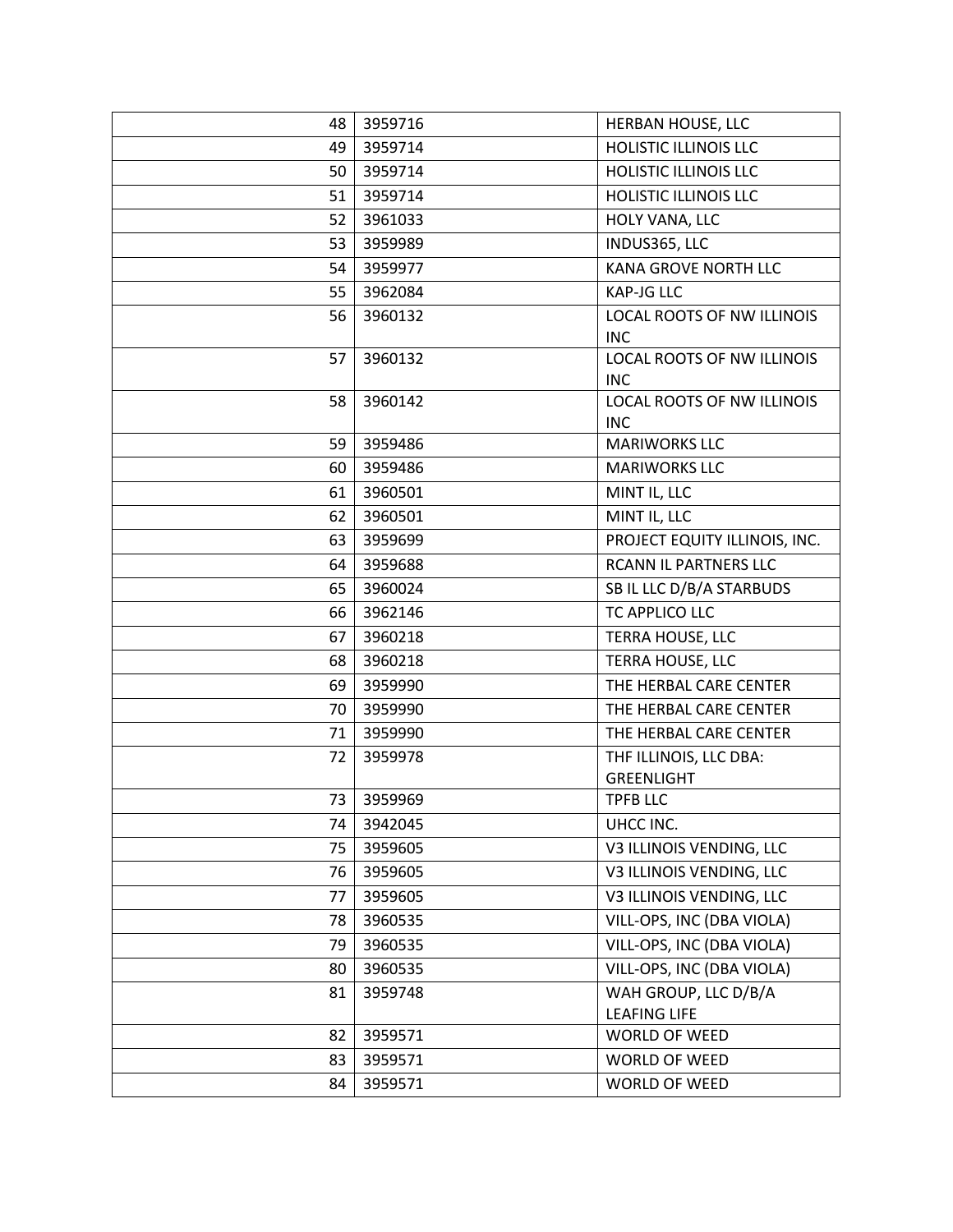| <b>Unique Lottery Number</b> | <b>Unique Application Number</b> | <b>Applicant Name</b>            |
|------------------------------|----------------------------------|----------------------------------|
| 1                            | 3958872                          | 127 IL, LLC                      |
| $\overline{2}$               | 3958585                          | ALLGREENS DISPENSARY, LLC        |
| 3                            | 3958771                          | AMERICANNA DREAM LLC             |
| 4                            | 3958771                          | AMERICANNA DREAM LLC             |
| 5                            | 3958635                          | ATLAS ILLINOIS, INC.             |
| 6                            | 3958827                          | AYURVEDA 21 LLC                  |
| 7                            | 3962251                          | BLOUNTS&MOORE                    |
| 8                            | 3962251                          | <b>BLOUNTS&amp;MOORE</b>         |
| 9                            | 3962251                          | BLOUNTS&MOORE                    |
| 10                           | 3958724                          | <b>BOLDEN INVESTMENTS II LLC</b> |
| 11                           | 3962300                          | <b>BOTAVI WELLNESS LLC</b>       |
| 12                           | 3962300                          | <b>BOTAVI WELLNESS LLC</b>       |
| 13                           | 3962300                          | <b>BOTAVI WELLNESS LLC</b>       |
| 14                           | 3958736                          | <b>CANNECT WELLNESS OF</b>       |
|                              |                                  | ILLINOIS, LLC                    |
| 15                           | 3958801                          | <b>CANNEQUALITY LLC</b>          |
| 16                           | 3958801                          | CANNEQUALITY LLC                 |
| 17                           | 3958445                          | CHARLESTON INVESTORS, LLC        |
| 18                           | 3958445                          | CHARLESTON INVESTORS, LLC        |
| 19                           | 3958445                          | <b>CHARLESTON INVESTORS, LLC</b> |
| 20                           | 3958440                          | DEALERSHIP, LLC                  |
| 21                           | 3958440                          | DEALERSHIP, LLC                  |
| 22                           | 3958440                          | DEALERSHIP, LLC                  |
| 23                           | 3958501                          | DO MOR DEVELOPMENT, LLC          |
| 24                           | 3958630                          | <b>EEL - ILLINOIS LLC</b>        |
| 25                           | 3962215                          | <b>EMERALD COAST, LLC</b>        |
| 26                           | 3962215                          | <b>EMERALD COAST, LLC</b>        |
| 27                           | 3962215                          | <b>EMERALD COAST, LLC</b>        |
| 28                           | 3958755                          | FORTUNATE SON PARTNERS LLC       |
| 29                           | 3958755                          | FORTUNATE SON PARTNERS LLC       |
| 30                           | 3958755                          | FORTUNATE SON PARTNERS LLC       |
| 31                           | 3958733                          | <b>GMT CONSULTING LLC</b>        |
| 32                           | 3958619                          | <b>GREEN LINE VENTURES, LLC</b>  |
| 33                           | 3958619                          | <b>GREEN LINE VENTURES, LLC</b>  |
| 34                           | 3958543                          | <b>GREEN THERAPY LLC</b>         |
| 35                           | 3958522                          | <b>GRI HOLDINGS, LLC</b>         |
| 36                           | 3958646                          | <b>HOLISTIC ILLINOIS LLC</b>     |
| 37                           | 3958480                          | INDUS365, LLC                    |
| 38                           | 3958758                          | MINT IL, LLC                     |

**BLS Region #15 (West Central Illinois nonmetropolitan): 3 Conditional License available**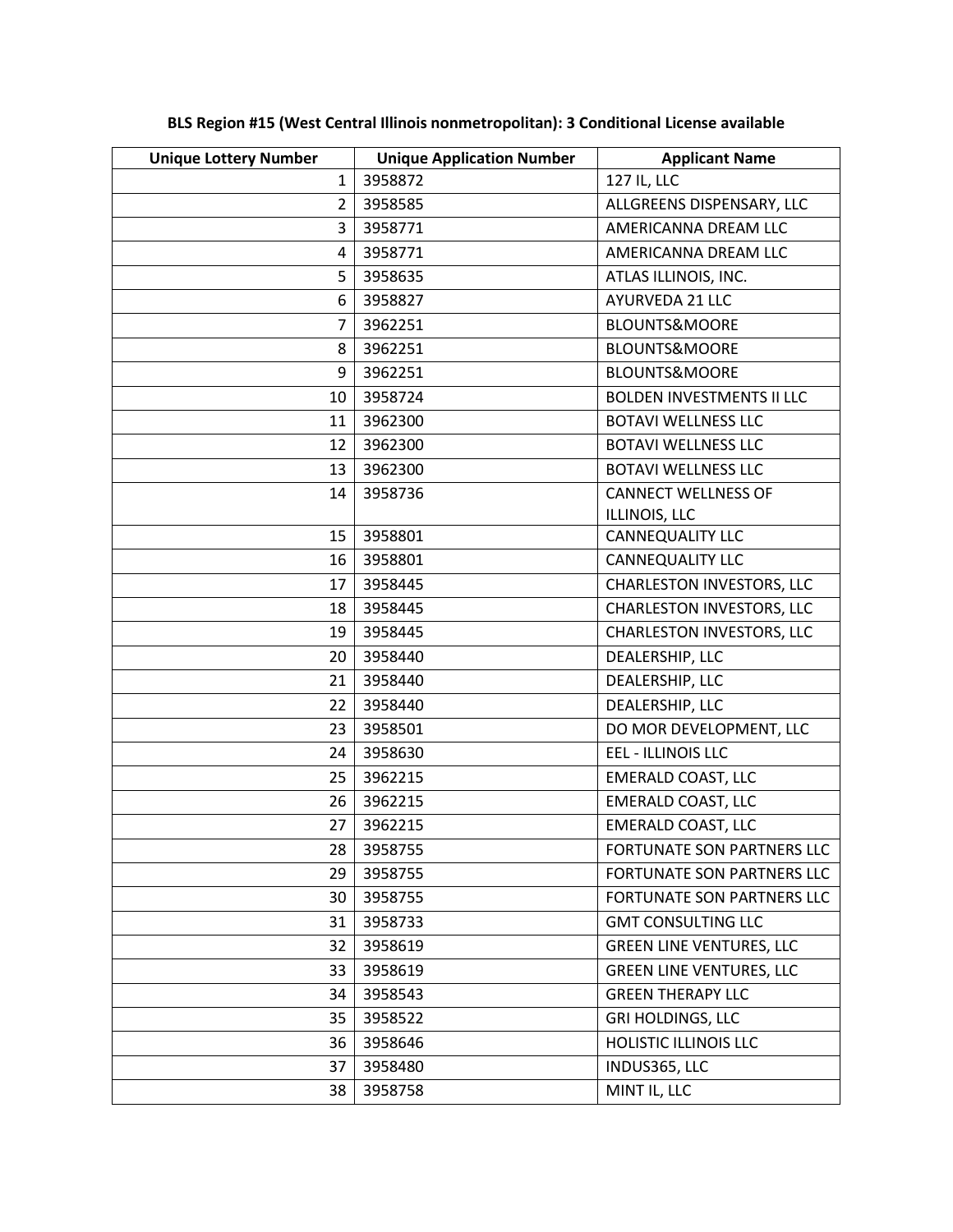| 3958758 | MINT IL, LLC                                        |
|---------|-----------------------------------------------------|
| 3958688 | OHM PROPERTY MANAGEMENT                             |
|         | <b>LLC</b>                                          |
| 3957410 | PROJECT EQUITY ILLINOIS, INC.                       |
| 3958628 | SB IL LLC D/B/A STARBUDS                            |
| 3958863 | SOCIAL REFORM IL LLC                                |
| 3958748 | SUITE GREENS, LLC                                   |
| 3958748 | SUITE GREENS, LLC                                   |
| 3958748 | SUITE GREENS, LLC                                   |
| 3961940 | TC APPLICO LLC                                      |
| 3961940 | TC APPLICO LLC                                      |
| 3961940 | TC APPLICO LLC                                      |
| 3958476 | THE HERBAL CARE CENTER                              |
| 3958476 | THE HERBAL CARE CENTER                              |
| 3958476 | THE HERBAL CARE CENTER                              |
| 3958512 | THF ILLINOIS, LLC DBA:                              |
|         | GREENLIGHT                                          |
| 3958566 | V3 ILLINOIS VENDING, LLC                            |
| 3958566 | V3 ILLINOIS VENDING, LLC                            |
| 3958566 | V3 ILLINOIS VENDING, LLC                            |
| 3958545 | VILL-OPS, INC (DBA VIOLA)                           |
| 3958545 | VILL-OPS, INC (DBA VIOLA)                           |
| 3958545 | VILL-OPS, INC (DBA VIOLA)                           |
| 3958640 | WAH GROUP, LLC D/B/A<br><b>LEAFING LIFE</b>         |
|         | <b>WESTSIDE SOCIAL JUSTICE LLC</b>                  |
|         | WESTSIDE SOCIAL JUSTICE LLC                         |
| 3958544 | <b>WESTSIDE SOCIAL JUSTICE LLC</b>                  |
|         | <b>WORLD OF WEED</b>                                |
|         | WORLD OF WEED                                       |
|         | <b>WORLD OF WEED</b>                                |
|         | 3958544<br>3958544<br>3958641<br>3958641<br>3958641 |

# **BLS Region #16 (East Central Illinois nonmetropolitan): 2 Conditional License available**

| <b>Unique Lottery Number</b> | <b>Unique Application Number</b> | <b>Applicant Name</b>      |
|------------------------------|----------------------------------|----------------------------|
|                              | 3960022                          | 127 IL, LLC                |
|                              | 3960285                          | AMERICANNA DREAM LLC       |
| 3                            | 3960285                          | AMERICANNA DREAM LLC       |
| 4                            | 3960136                          | ATLAS ILLINOIS, INC.       |
|                              | 3960497                          | <b>BLOUNTS&amp;MOORE</b>   |
| 6                            | 3960497                          | <b>BLOUNTS&amp;MOORE</b>   |
|                              | 3960550                          | <b>BOTAVI WELLNESS LLC</b> |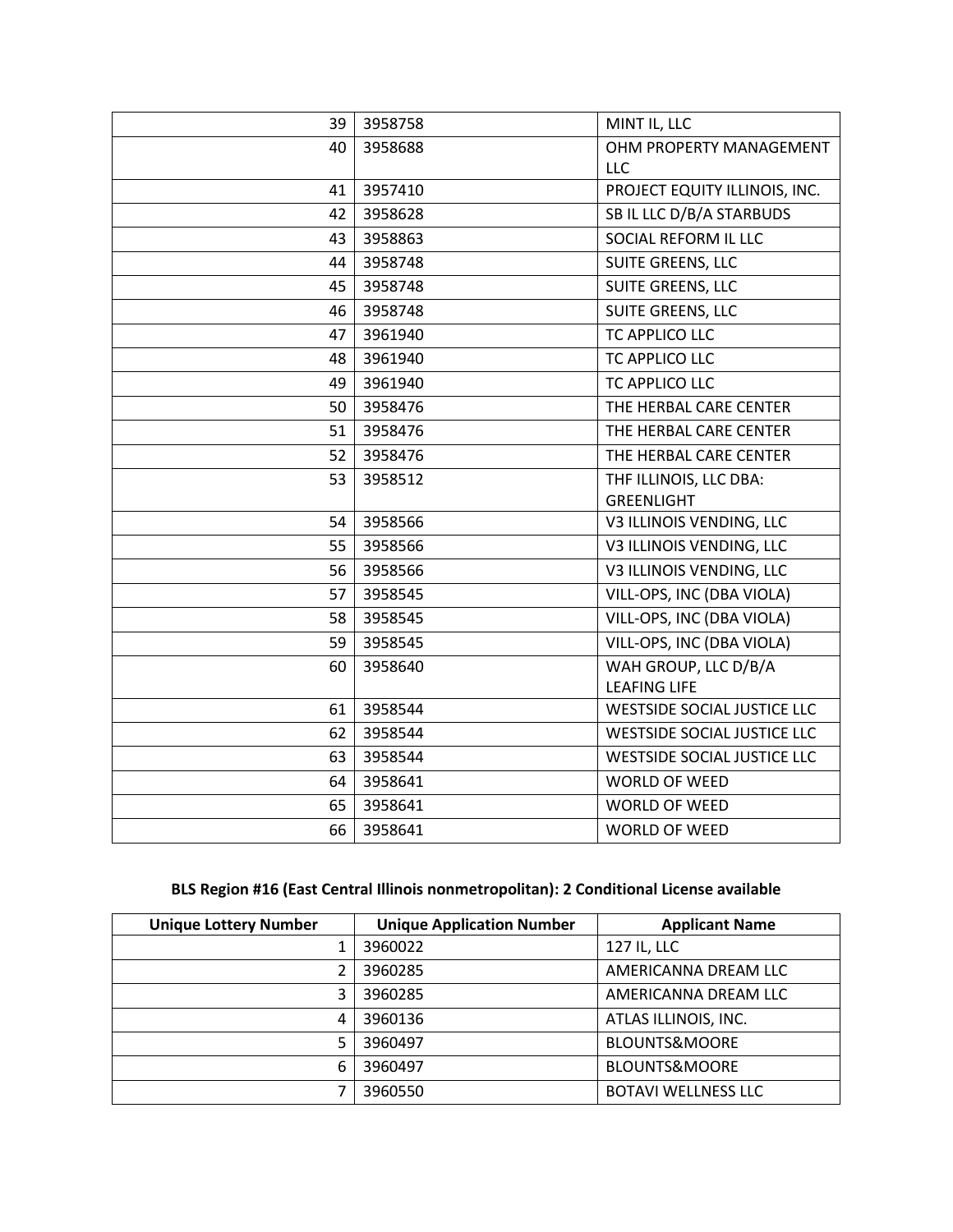| 8               | 3960550 | <b>BOTAVI WELLNESS LLC</b>        |
|-----------------|---------|-----------------------------------|
| 9               | 3960303 | <b>CANNA VERDE LLC</b>            |
| 10              | 3960113 | <b>CANNECT WELLNESS OF</b>        |
|                 |         | ILLINOIS, LLC                     |
| 11              | 3960297 | <b>CANNEQUALITY LLC</b>           |
| 12              | 3960297 | <b>CANNEQUALITY LLC</b>           |
| 13              | 3960418 | CHARLESTON INVESTORS, LLC         |
| 14              | 3960418 | <b>CHARLESTON INVESTORS, LLC</b>  |
| 15 <sub>1</sub> | 3960089 | DEALERSHIP, LLC                   |
| 16              | 3960089 | DEALERSHIP, LLC                   |
| 17              | 3960567 | <b>EMERALD COAST, LLC</b>         |
| 18              | 3960567 | <b>EMERALD COAST, LLC</b>         |
| 19              | 3960065 | FORTUNATE SON PARTNERS LLC        |
| 20              | 3960065 | <b>FORTUNATE SON PARTNERS LLC</b> |
| 21              | 3960278 | <b>GOLDEN LEAF VENTURES LLC</b>   |
| 22              | 3960270 | <b>GREEN JUSTICE LLC</b>          |
| 23              | 3960141 | <b>GRI HOLDINGS, LLC</b>          |
| 24              | 3960292 | HOLISTIC ILLINOIS LLC             |
| 25              | 3960427 | MINT IL, LLC                      |
| 26              | 3960427 | MINT IL, LLC                      |
| 27              | 3960122 | PROJECT EQUITY ILLINOIS, INC.     |
| 28              | 3960096 | SB IL LLC D/B/A STARBUDS          |
| 29              | 3959991 | SUITE GREENS, LLC                 |
| 30              | 3959991 | SUITE GREENS, LLC                 |
| 31              | 3960477 | TC APPLICO LLC                    |
| 32              | 3960477 | TC APPLICO LLC                    |
| 33              | 3960117 | THE HERBAL CARE CENTER            |
| 34              | 3960117 | THE HERBAL CARE CENTER            |
| 35              | 3960153 | THF ILLINOIS, LLC DBA:            |
|                 |         | <b>GREENLIGHT</b>                 |
| 36              | 3960304 | V3 ILLINOIS VENDING, LLC          |
| 37              | 3960304 | V3 ILLINOIS VENDING, LLC          |
| 38              | 3960262 | VILL-OPS, INC (DBA VIOLA)         |
| 39              | 3960262 | VILL-OPS, INC (DBA VIOLA)         |
| 40              | 3943799 | WAH GROUP, LLC D/B/A              |
|                 |         | <b>LEAFING LIFE</b>               |
| 41              | 3960003 | WESTSIDE SOCIAL JUSTICE LLC       |
| 42              | 3959980 | <b>WORLD OF WEED</b>              |
| 43              | 3959980 | WORLD OF WEED                     |